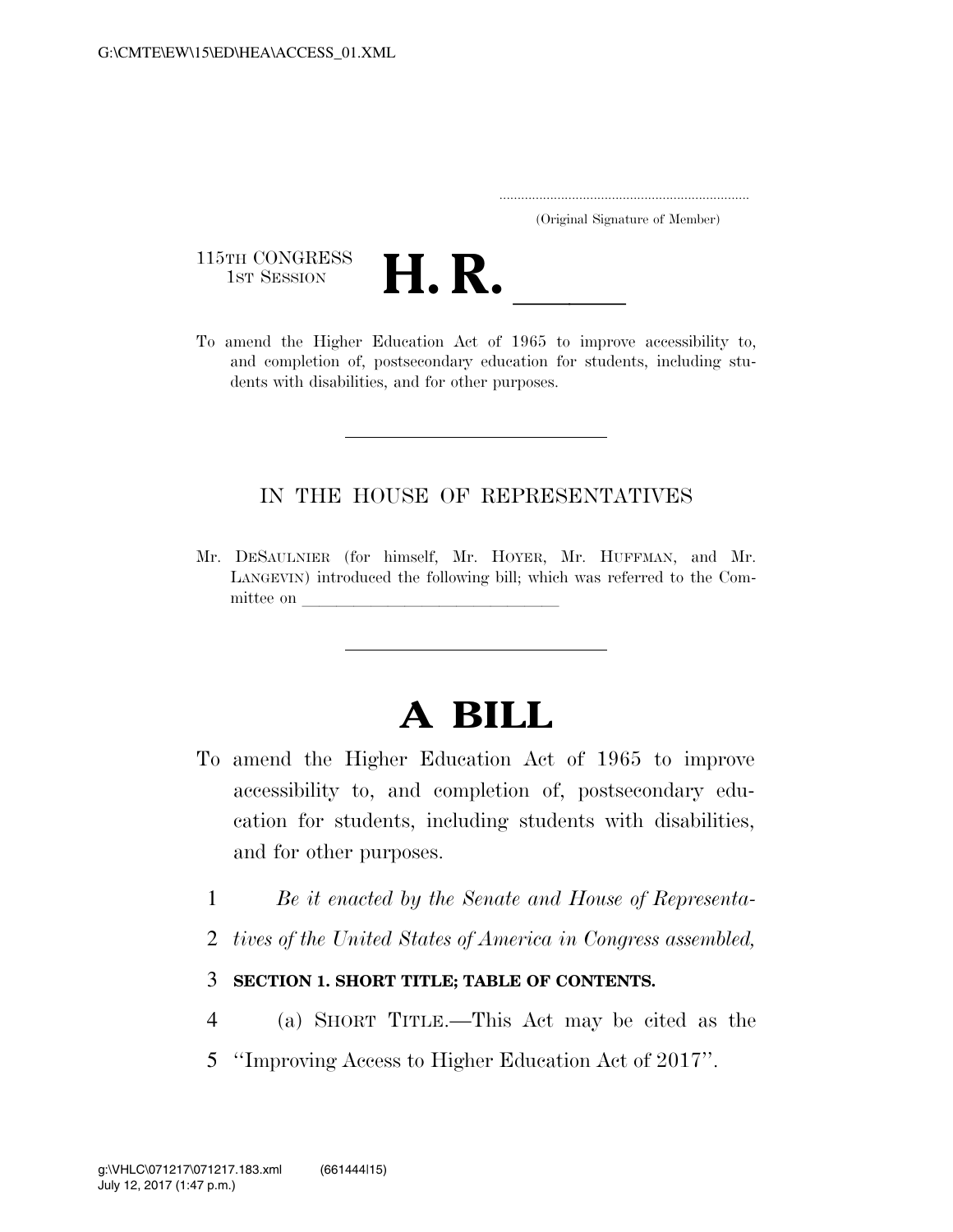1 (b) TABLE OF CONTENTS.—The table of contents for

#### 2 this Act are as follows:

Sec. 1. Short title; table of contents.

#### TITLE I—PROGRAMS TO PROVIDE STUDENTS WITH DISABILITIES WITH A QUALITY HIGHER EDUCATION

- Sec. 101. Supporting postsecondary faculty, staff, and administrators in providing accessible education.
- Sec. 102. Office of Accessibility.

Sec. 103. Accessible instructional materials and technology.

- Sec. 104. Postsecondary programs for students with intellectual disabilities.
- Sec. 105. National Technical Assistance Center and National Coordinating Center for Inclusion of Students with Intellectual Disabilities.
- Sec. 106. Definitions.

#### TITLE II—MISCELLANEOUS PROVISIONS

Sec. 201. Submission of data with respect to students with disabilities.

Sec. 202. Training for realtime writers to provide closed captioning and court reporting services.

Sec. 203. Perfecting amendment.

# 3 **TITLE I—PROGRAMS TO PRO-**4 **VIDE STUDENTS WITH DIS-**5 **ABILITIES WITH A QUALITY**

### 6 **HIGHER EDUCATION**

7 **SEC. 101. SUPPORTING POSTSECONDARY FACULTY, STAFF,** 

8 **AND ADMINISTRATORS IN PROVIDING ACCES-**

#### 9 **SIBLE EDUCATION.**

10 (a) GRANTS.—Section 762 of the Higher Education 11 Act of 1965 (20 U.S.C. 1140b) is amended to read as 12 follows:

#### 13 **''SEC. 762. GRANTS AUTHORIZED.**

14 ''(a) COMPETITIVE GRANTS AUTHORIZED TO SUP-15 PORT POSTSECONDARY FACULTY, STAFF, AND ADMINIS-16 TRATORS IN PROVIDING AN ACCESSIBLE EDUCATION.—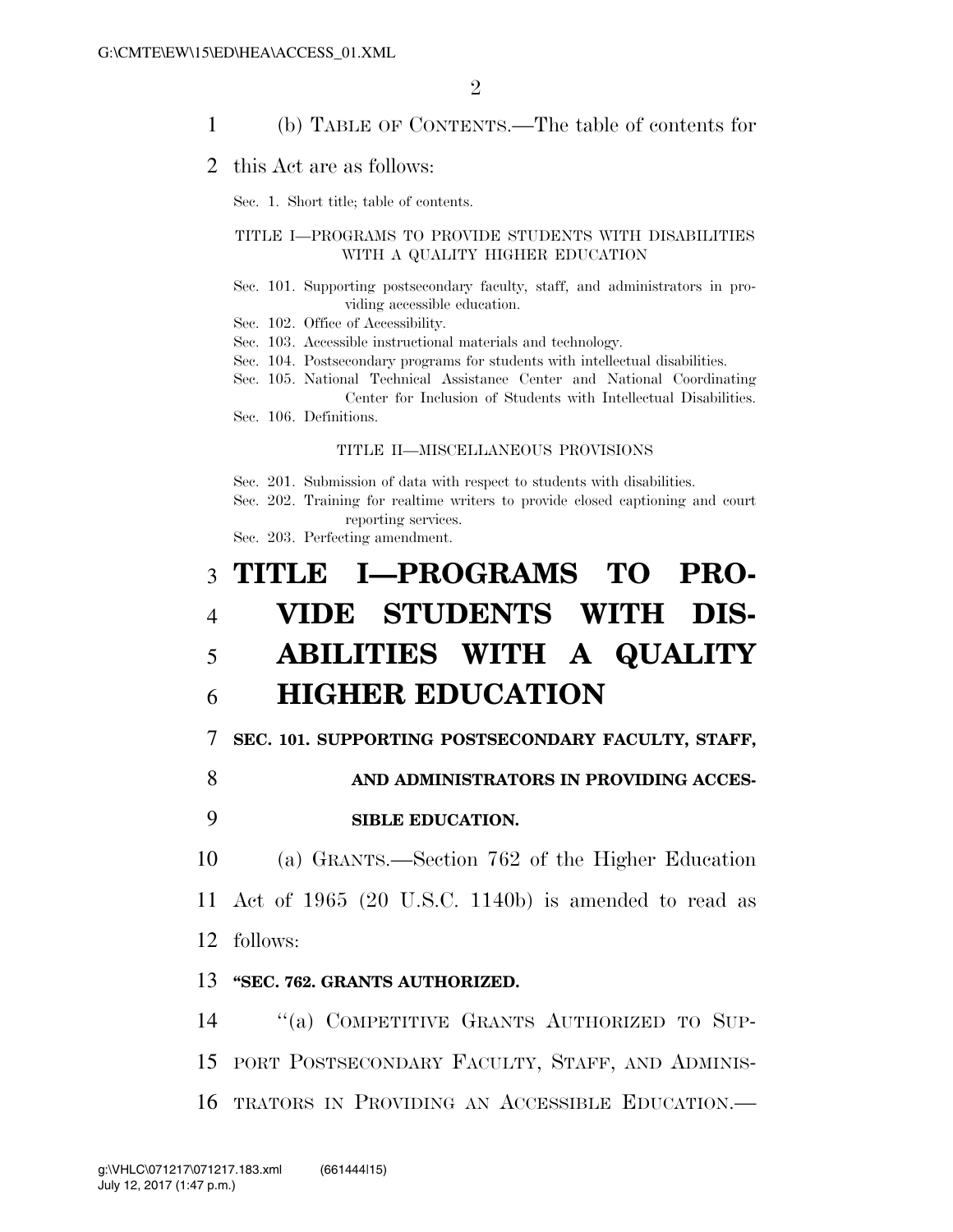1 ''(1) IN GENERAL.—From amounts appro- priated under section 765C, the Secretary shall award grants, on a competitive basis, to institutions of higher education to enable the institutions to carry out the activities under subsection (b). 6 "(2) AWARDS FOR PROFESSIONAL DEVELOP-

 MENT AND TECHNICAL ASSISTANCE.—Not less than 5 grants shall be awarded to institutions of higher education that provide professional development and technical assistance in order to improve access to and completion of postsecondary education for stu-dents, including students with disabilities.

''(b) DURATION; ACTIVITIES.—

 ''(1) DURATION.—A grant under this subpart shall be awarded for a period of 5 years.

16  $(2)$  AUTHORIZED ACTIVITIES.—A grant awarded under this subpart shall be used to carry out one or more of the following activities:

19 "(A) TEACHING METHODS AND STRATE- GIES.—The development and implementation of training to provide innovative, effective, and evi- dence-based teaching methods and strategies, consistent with the principles of universal de- sign for learning, to provide postsecondary fac-ulty, staff, and administrators with the skills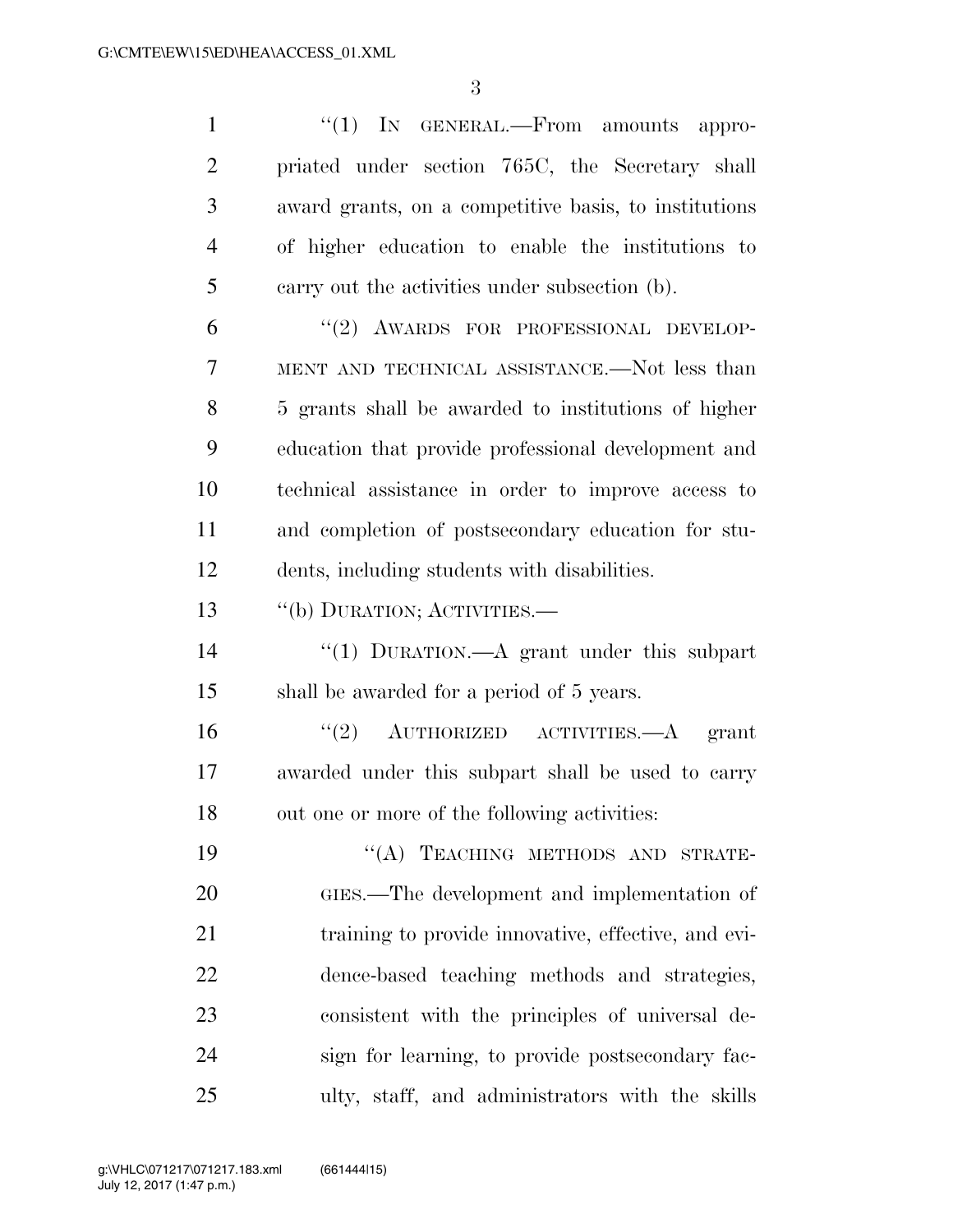and supports necessary to teach and meet the academic and programmatic needs of students (including students with disabilities) in order to improve the retention of such students in, and the completion by such students of, postsec- ondary education. Such methods and strategies may include in-service training, professional de- velopment, customized and general technical as- sistance, workshops, summer institutes, dis- tance learning, and training in the use of assist-11 ive and educational technology.

12 "(B) IMPLEMENTING ACCOMMODATIONS.— The development and implementation of train- ing to provide postsecondary faculty, staff, and administrators methods and strategies of pro- viding appropriate accommodations for students with disabilities, including descriptions of legal obligations of the university to provide such ac-commodations.

20 "(C) EFFECTIVE TRANSITION PRAC- TICES.—The development and implementation of innovative, effective, and evidence-based teaching methods and strategies to provide postsecondary faculty, staff, and administrators with the skills and supports necessary to ensure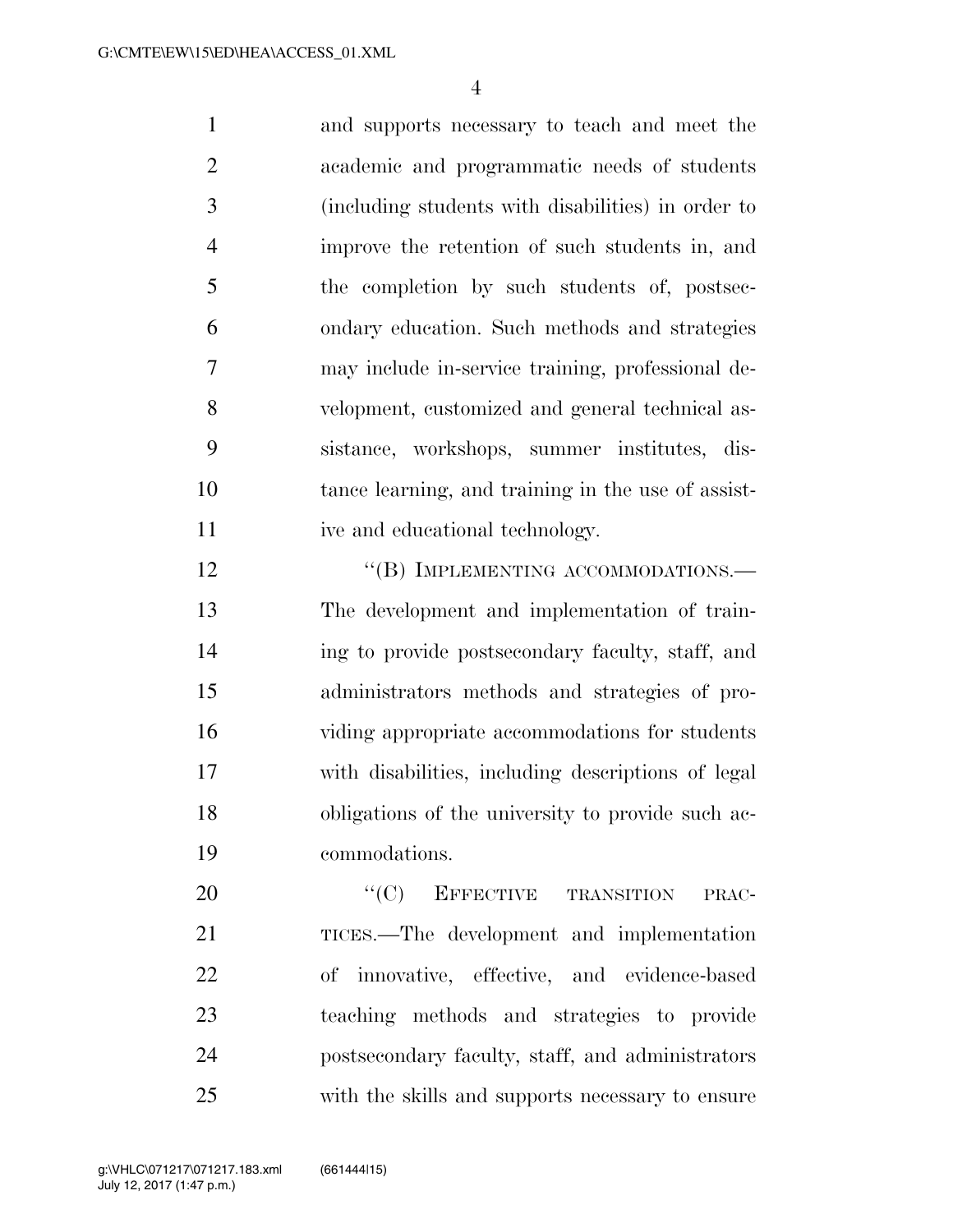the successful and smooth transition of stu- dents with disabilities from secondary school to postsecondary education. The teaching methods and strategies may include supporting students in the development of self-advocacy skills to im- prove transition to, and completion of, postsec-ondary education.

8 "(D) DISTANCE LEARNING.—The develop- ment and implementation of training to provide innovative, effective, and evidence-based teach- ing methods and strategies to enable postsec- ondary faculty, staff, and administrators to pro- vide accessible distance education programs or classes that would enhance the access of stu- dents (including students with disabilities) to postsecondary education, including the use of accessible curricula and electronic communica-18 tion for instruction and advising.

19 "'(E) CAREER PATHWAY GUIDANCE.—The development and implementation of effective and evidence-based teaching methods and strat- egies to provide postsecondary faculty, staff, and administrators with the ability to advise students with disabilities with respect to their chosen career pathway, which shall include—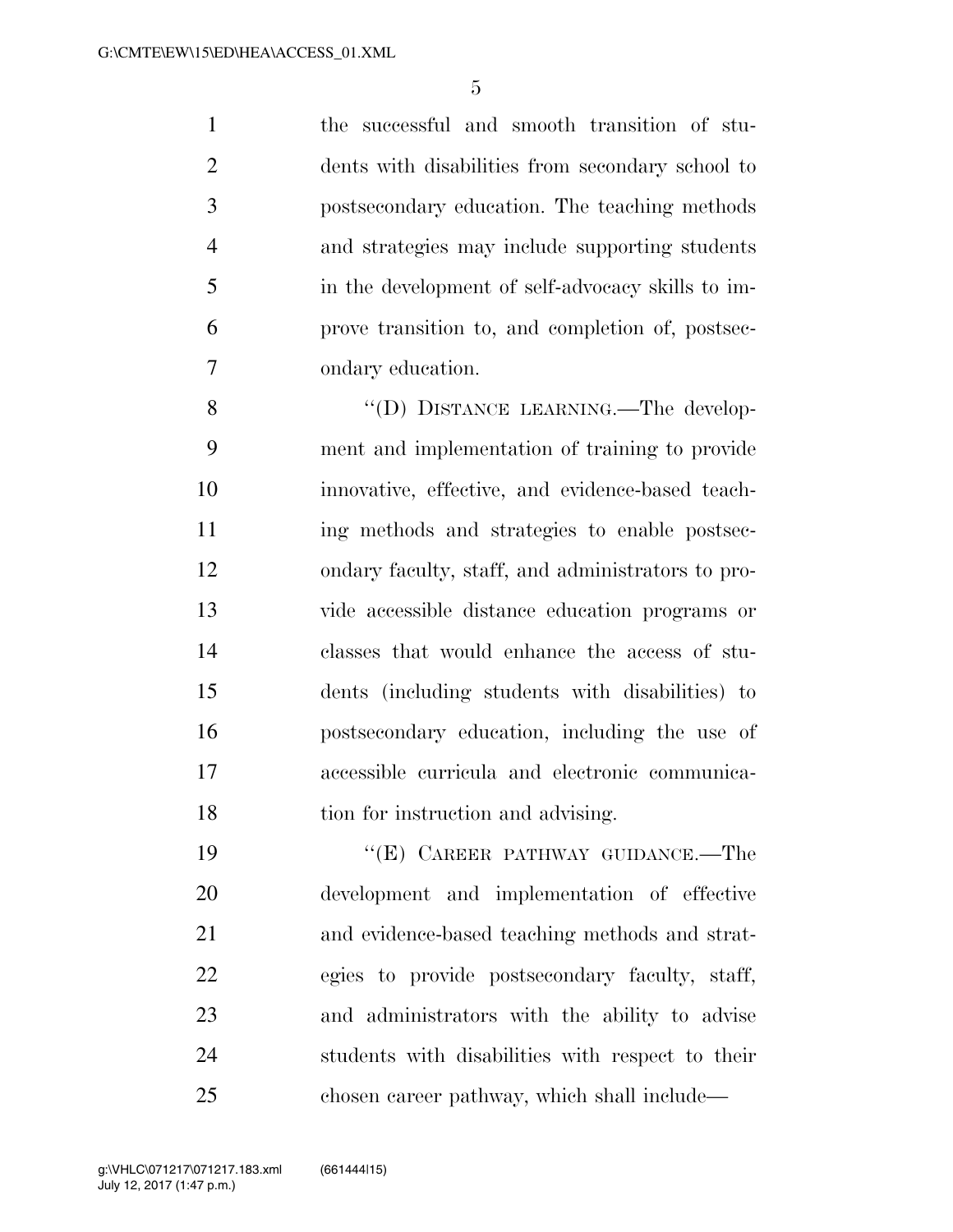| $\mathbf{1}$   | "(i) supporting internships, appren-                      |
|----------------|-----------------------------------------------------------|
| $\overline{2}$ | ticeships, or work-based learning opportu-                |
| 3              | nities;                                                   |
| $\overline{4}$ | "(ii) counseling on coursework to meet                    |
| 5              | the recognized educational credential or                  |
| 6              | recognized postsecondary credential appro-                |
| 7              | priate for the field chosen;                              |
| 8              | "(iii) developing self-advocacy skills to                 |
| 9              | advocate for appropriate accommodations                   |
| 10             | once in the workplace; or                                 |
| 11             | "(iv) support with selecting a career                     |
| 12             | pathway that leads to competitive, inte-                  |
| 13             | grated employment.                                        |
| 14             | "(3) MANDATORY EVALUATION AND DISSEMI-                    |
| 15             | NATION.—An institution of higher education award-         |
| 16             | ed a grant under this subpart shall evaluate and dis-     |
| 17             | seminate to other institutions of higher education        |
| 18             | the information obtained through the activities de-       |
| 19             | scribed in subparagraphs $(A)$ through $(E)$ of para-     |
| 20             | graph(2).                                                 |
| 21             | "(c) CONSIDERATIONS IN MAKING AWARDS.-In                  |
| 22             | awarding grants, contracts, or cooperative agreements     |
| 23             | under this subpart, the Secretary shall consider the fol- |
|                | 24 lowing:                                                |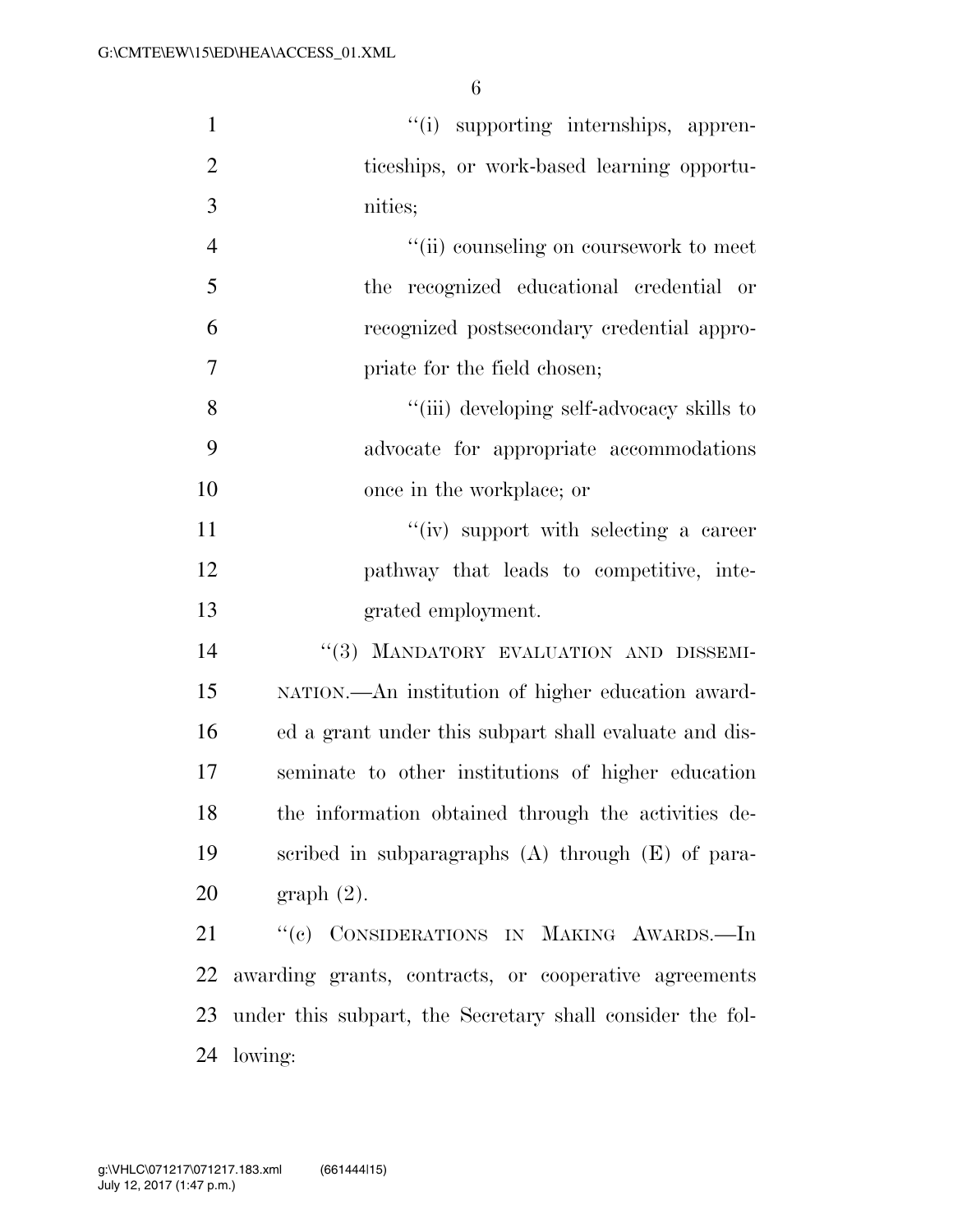| $\mathbf{1}$   | ``(1)<br>GEOGRAPHIC DISTRIBUTION.-Providing             |
|----------------|---------------------------------------------------------|
| $\overline{2}$ | an equitable geographic distribution of such awards.    |
| 3              | "(2) RURAL AND URBAN AREAS.—Distributing                |
| $\overline{4}$ | such awards to urban and rural areas.                   |
| 5              | "(3) RANGE AND TYPE OF INSTITUTION. $-$ En-             |
| 6              | suring that the activities to be assisted are developed |
| 7              | for a range of types and sizes of institutions of high- |
| 8              | er education.                                           |
| 9              | "(d) REPORTS.—                                          |
| 10             | "(1) INITIAL REPORT.—Not later than one year            |
| 11             | after the date of enactment of the this Act, the Sec-   |
| 12             | retary shall prepare and submit to the authorizing      |
| 13             | committees, and make available to the public, a re-     |
| 14             | port on all projects awarded grants under this part,    |
| 15             | including a review of the activities and program per-   |
| 16             | formance of such projects based on existing informa-    |
| 17             | tion as of the date of the report.                      |
| 18             | "(2) SUBSEQUENT REPORT.—Not later than                  |
| 19             | five years after the date of the first award of a grant |
| 20             | under this subpart after the date of enactment of       |
| 21             | this Act, the Secretary shall prepare and submit to     |
| 22             | the authorizing committees, and make available to       |
| 23             | the public, a report that—                              |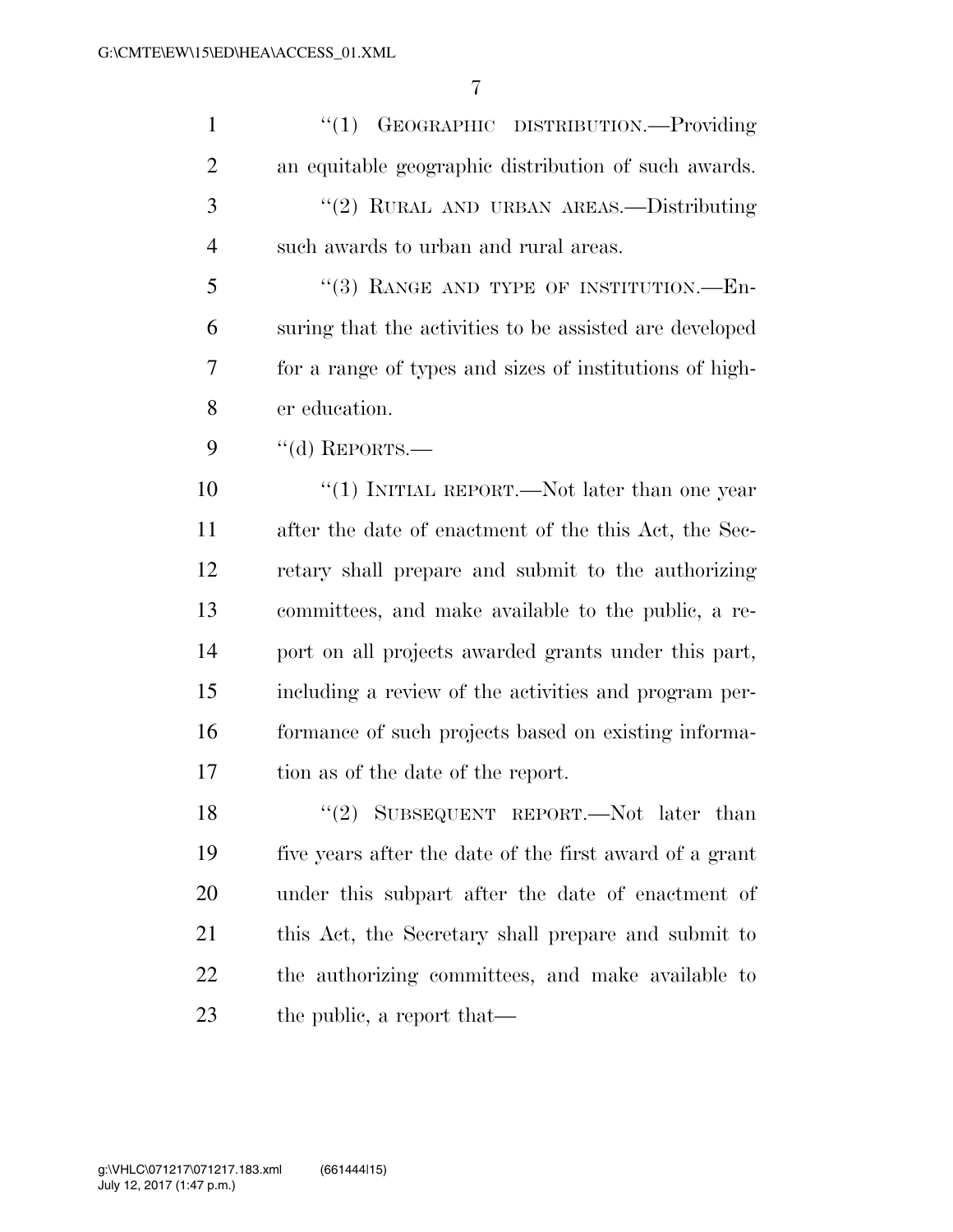''(A) reviews the activities and program performance of the projects authorized under this subpart; and

 ''(B) provides guidance and recommenda- tions on how effective projects can be rep-licated.''.

 (b) APPLICATIONS.—Section 763 of the Higher Edu- cation Act of 1965 (20 U.S.C. 1140c) is amended to read as follows:

#### **''SEC. 763. APPLICATIONS.**

 ''Each institution of higher education desiring to re- ceive a grant under this subpart shall submit an applica- tion to the Secretary at such time, in such manner, and accompanied by such information as the Secretary may require. Each application shall include—

 ''(1) a description of the activities authorized under this subpart that the institution proposes to carry out, and how such institution plans to conduct such activities in order to further the purpose of this subpart;

 ''(2) a description of how the institution con- sulted with a broad range of people, including indi- viduals with expertise in disability supports or spe- cial education, within the institution to develop ac-tivities for which assistance is sought;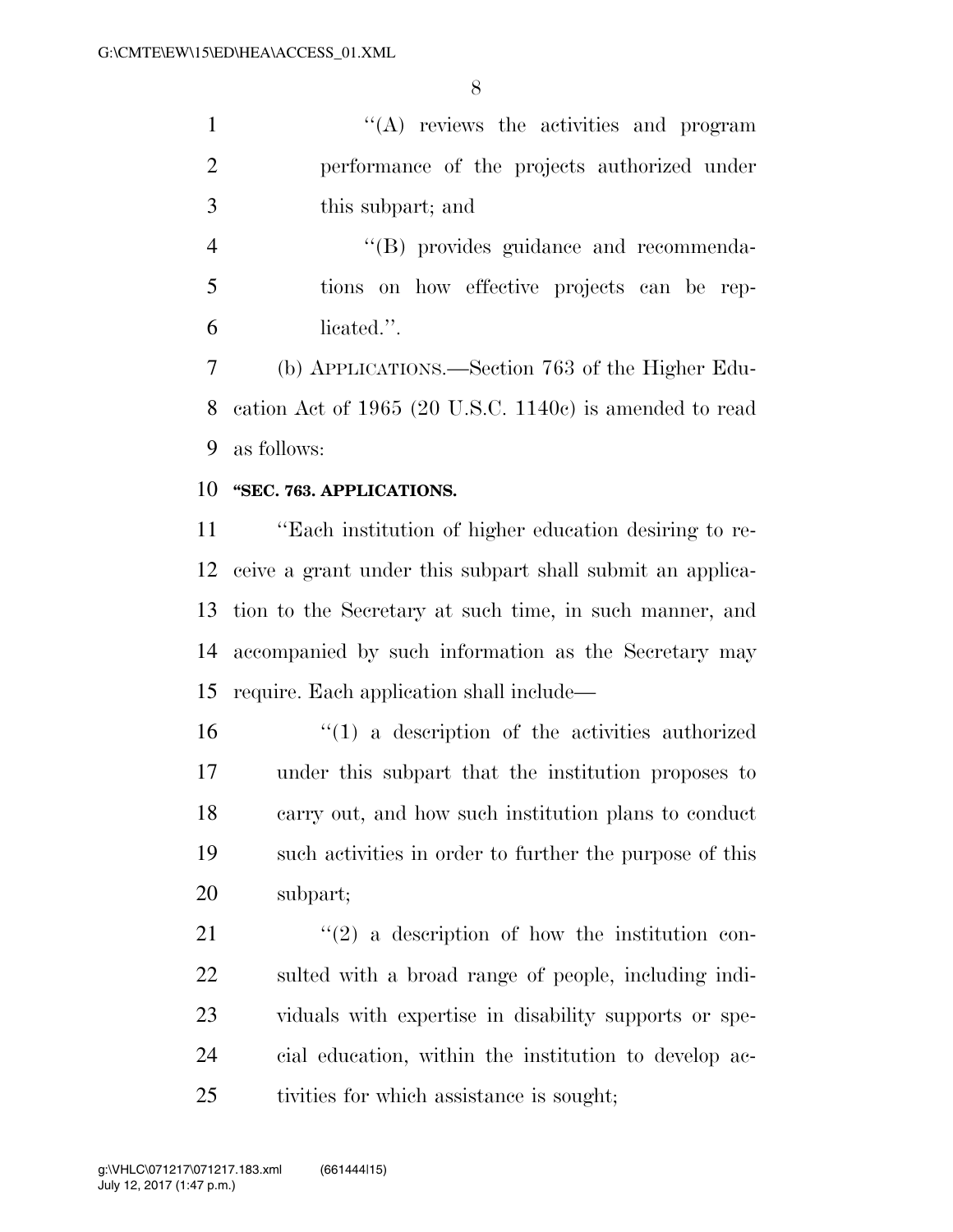$\frac{1}{2}$  ''(3) a description of how the institution will co- ordinate and collaborate with the office of accessi-bility; and

 $\frac{4}{4}$  ''(4) a description of the extent to which the in- stitution will work to replicate the research-based and best practices of institutions of higher education with demonstrated effectiveness in serving students with disabilities.''.

#### **SEC. 102. OFFICE OF ACCESSIBILITY.**

 Subpart 1 of part D of title VII of the Higher Edu- cation Act of 1965 (20 U.S.C. 1440a et seq.) is amend-ed—

 (1) by redesignating section 765 as section 765C;

 (2) by inserting after section 764 the following: **''SEC. 765A. OFFICE OF ACCESSIBILITY.** 

 ''(a) ESTABLISHMENT.—Each institution of higher education shall establish an office of accessibility to de- velop and implement policies to support students who enter postsecondary education with disabilities and stu- dents who acquire a disability while enrolled in an institu-tion of higher education.

23 "(b) DUTIES.—Each office of accessibility shall—

24  $\frac{1}{1}$  inform students, during student orienta-tion, about services provided at the institution of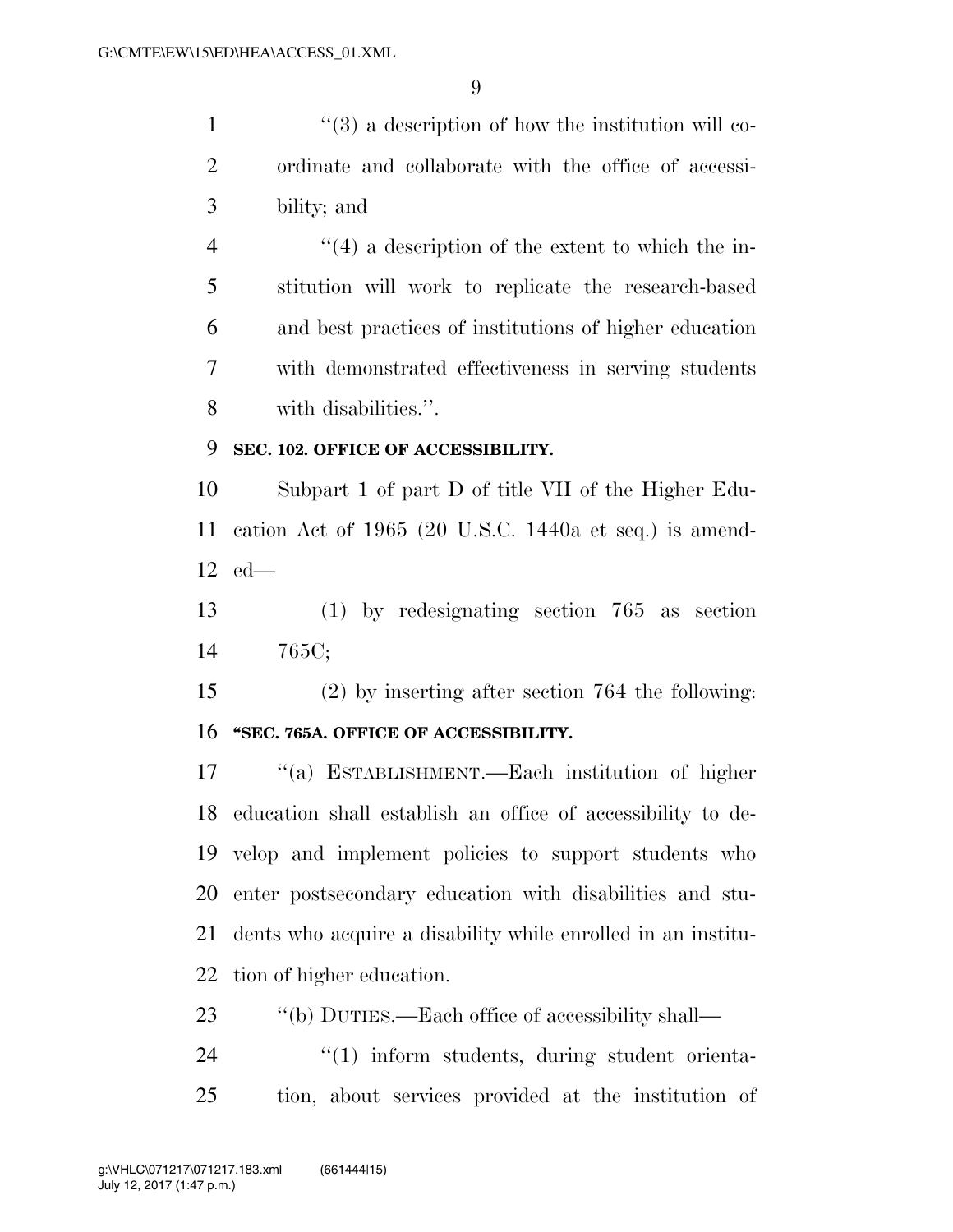higher education, and continually update such infor-

 mation through the accessibility office's website and other communications to improve accessibility of such services; ''(2) provide information to students regarding accommodations and modifications provided by the institution of higher education with respect to in- ternships, practicums, work-based learning, appren- ticeships, or other work-related environments that—  $\langle (A)$  the student may engage in through courses; or  $\langle G \rangle$  are necessary for completion of a rec- ognized educational credential or recognized postsecondary credential; ''(3) provide information to students regarding their legal rights under the Americans with Disabil- ities Act (42 U.S.C. 12101 et seq.) and section 504 of the Rehabilitation Act (29 U.S.C. 794); and  $(4)$  in order to provide appropriate accom- modations to students with disabilities, carry out the following:  $\text{``(A)}$  Adopt policies that, at a minimum, make any of the following documentation sub- mitted by a student sufficient to establish that such student is an individual with a disability: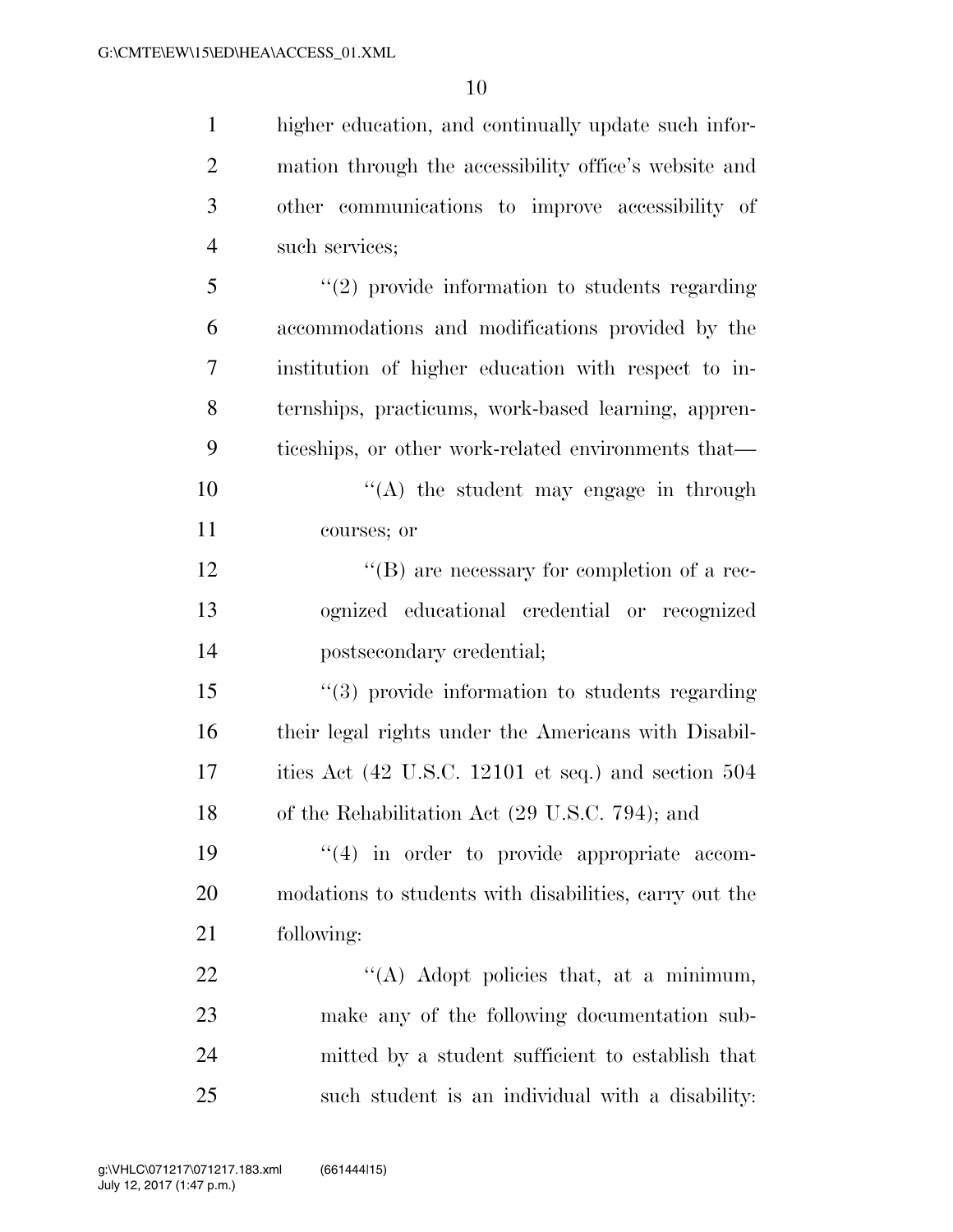| $\mathbf{1}$   | "(i) Documentation that the indi-                     |
|----------------|-------------------------------------------------------|
| $\overline{2}$ | vidual has had an individualized education            |
| 3              | program in accordance with section $614(d)$           |
| $\overline{4}$ | of the Individuals with Disabilities Edu-             |
| 5              | cation Act $(20 \text{ U.S.C. } 1414(d))$ , including |
| 6              | an individualized education program that              |
| 7              | may be not current or past-date on the                |
| 8              | date of the determination.                            |
| 9              | "(ii) Documentation that the indi-                    |
| 10             | vidual has had a plan prepared under sec-             |
| 11             | tion 504 of the Rehabilitation Act of 1973            |
| 12             | $(29 \text{ U.S.C. } 794).$                           |
| 13             | "(iii) A plan or record of service for                |
| 14             | the individual from a private school, a local         |
| 15             | educational agency, a State educational               |
| 16             | agency, or an institution of higher edu-              |
| 17             | cation provided in accordance with the                |
| 18             | Americans with Disabilities Act of 1990               |
| 19             | $(42 \text{ U.S.C. } 12101 \text{ et seq.}).$         |
| 20             | "(iv) A record or evaluation from a li-               |
| 21             | censed professional finding that the indi-            |
| 22             | vidual has a disability.                              |
| 23             | "(v) A plan or record of disability"                  |
| 24             | from another institution of higher edu-               |
| 25             | cation.                                               |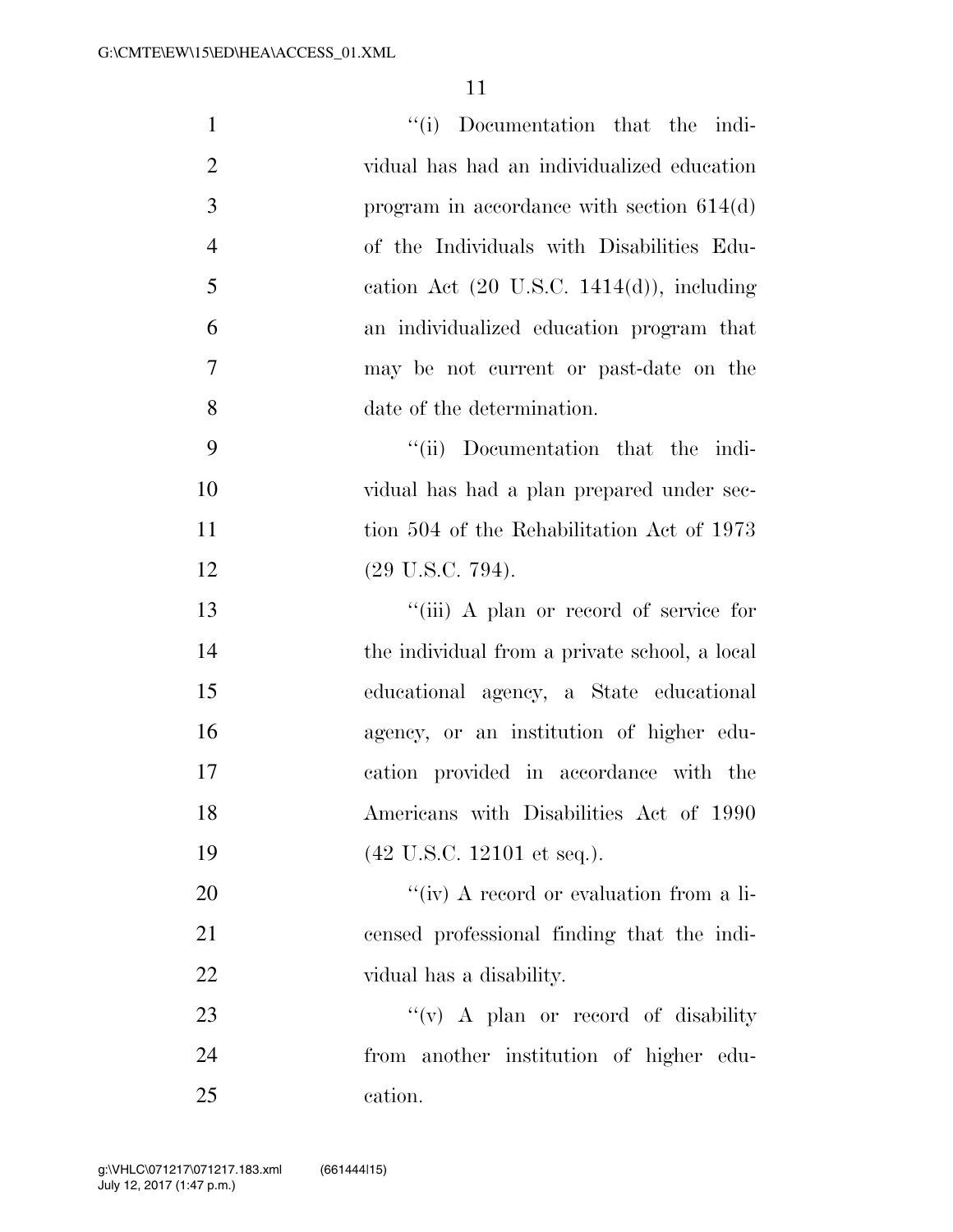| $\mathbf{1}$   | "(vi) Documentation of a disability                 |
|----------------|-----------------------------------------------------|
| $\overline{2}$ | due to service in the uniformed services, as        |
| 3              | defined in section $484C(a)$ .                      |
| $\overline{4}$ | "(B) Adopt policies that are transparent            |
| 5              | and explicit regarding the process by which the     |
| 6              | institution determines eligibility for accom-       |
| 7              | modations.                                          |
| 8              | ``(C)<br>Disseminate the information<br>de-         |
| 9              | scribed in subparagraph (B) to students, par-       |
| 10             | ents, and faculty—                                  |
| 11             | "(i) in an accessible format;                       |
| 12             | "(ii) during student orientation; and               |
| 13             | "(iii) by making such information                   |
| 14             | readily available on a public website of the        |
| 15             | institution.                                        |
| 16             | "(D) If applicable, provide accommoda-              |
| 17             | tions to students with mental health disabilities.  |
| 18             | "SEC. 765B. COMPETITIVE GRANT FOR INNOVATION AND    |
| 19             | <b>ACCESSABILITY.</b>                               |
| 20             | "(a) GRANTS AUTHORIZED.—                            |
| 21             | " $(1)$ In GENERAL.—From amounts appro-             |
| 22             | priated under section 765C, the Secretary may       |
| 23             | award grants on a competitive basis to institutions |
| 24             | of higher education to enable the institutions to   |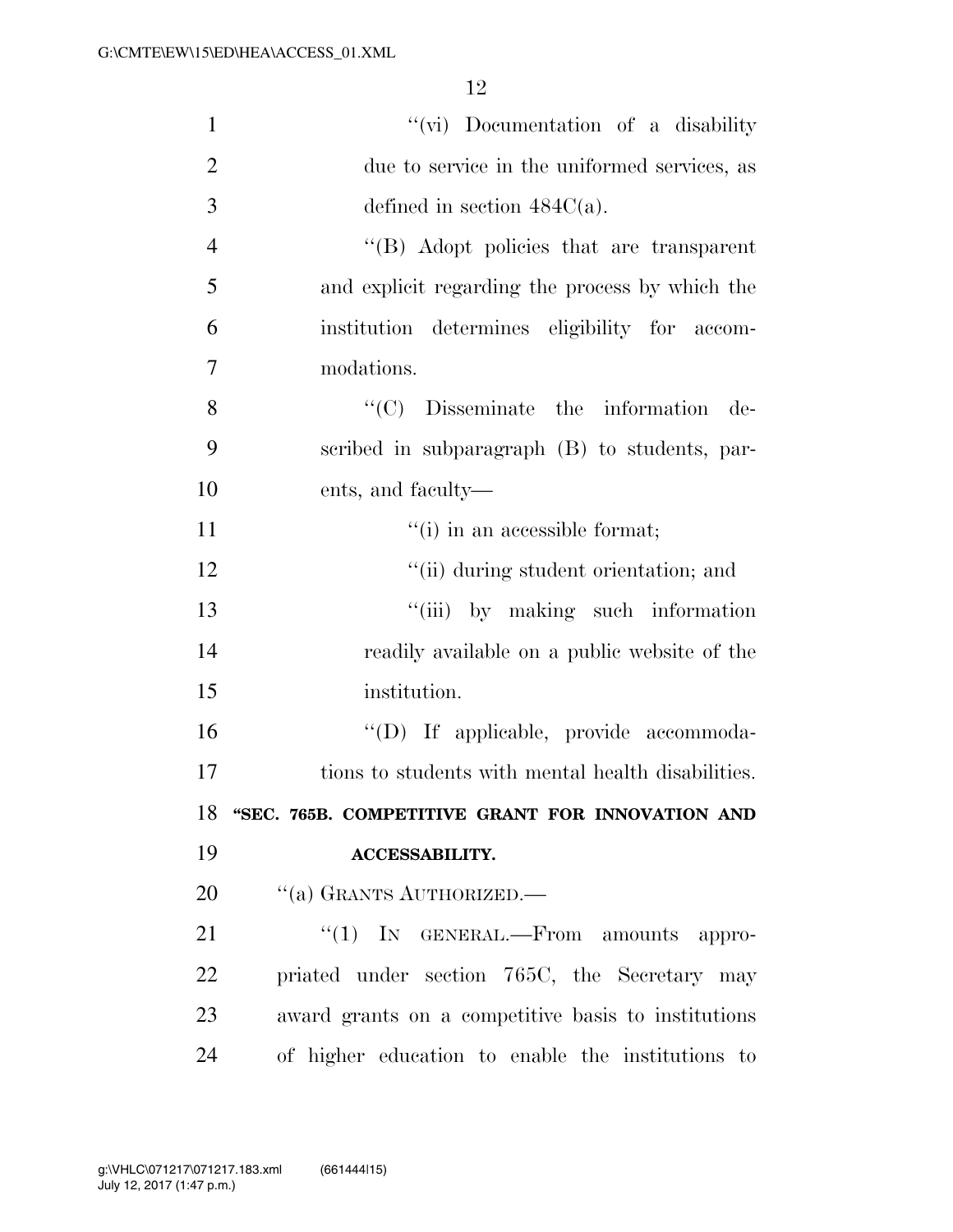| $\mathbf{1}$   | carry out the activities described under subsection        |
|----------------|------------------------------------------------------------|
| $\overline{2}$ | (e).                                                       |
| 3              | "(2) DURATION.—A grant under this subpart                  |
| $\overline{4}$ | shall be awarded for a period of 5 years.                  |
| 5              | "(3) CONSIDERATION IN MAKING AWARDS.—In                    |
| 6              | awarding grants under this subsection, the Secretary       |
| 7              | shall consider the following:                              |
| 8              | "(A) Providing an equitable geographic                     |
| 9              | distribution of such awards.                               |
| 10             | "(B) Ensuring that the activities to be as-                |
| 11             | sisted are developed for a range of types and              |
| 12             | sizes of institutions of higher education.                 |
| 13             | "(b) APPLICATION.—Each institution of higher edu-          |
| 14             | cation desiring to receive a grant under this subsection   |
| 15             | shall submit an application to the Secretary at such time, |
|                | 16 in such manner, and accompanied by such information as  |
|                | 17 the Secretary may require. Each application shall in-   |
| 18             | clude                                                      |
| 19             | $\lq(1)$ a description of how the institution will         |
| 20             | carry out the activities under this section;               |
| 21             | $\lq(2)$ a description of the consultation the insti-      |
| 22             | tution has had with a broad range of people within         |
| 23             | the institution, including individuals with expertise      |
| 24             | in disability supports or special education, in devel-     |
| 25             | oping the information under paragraph $(1)$ ;              |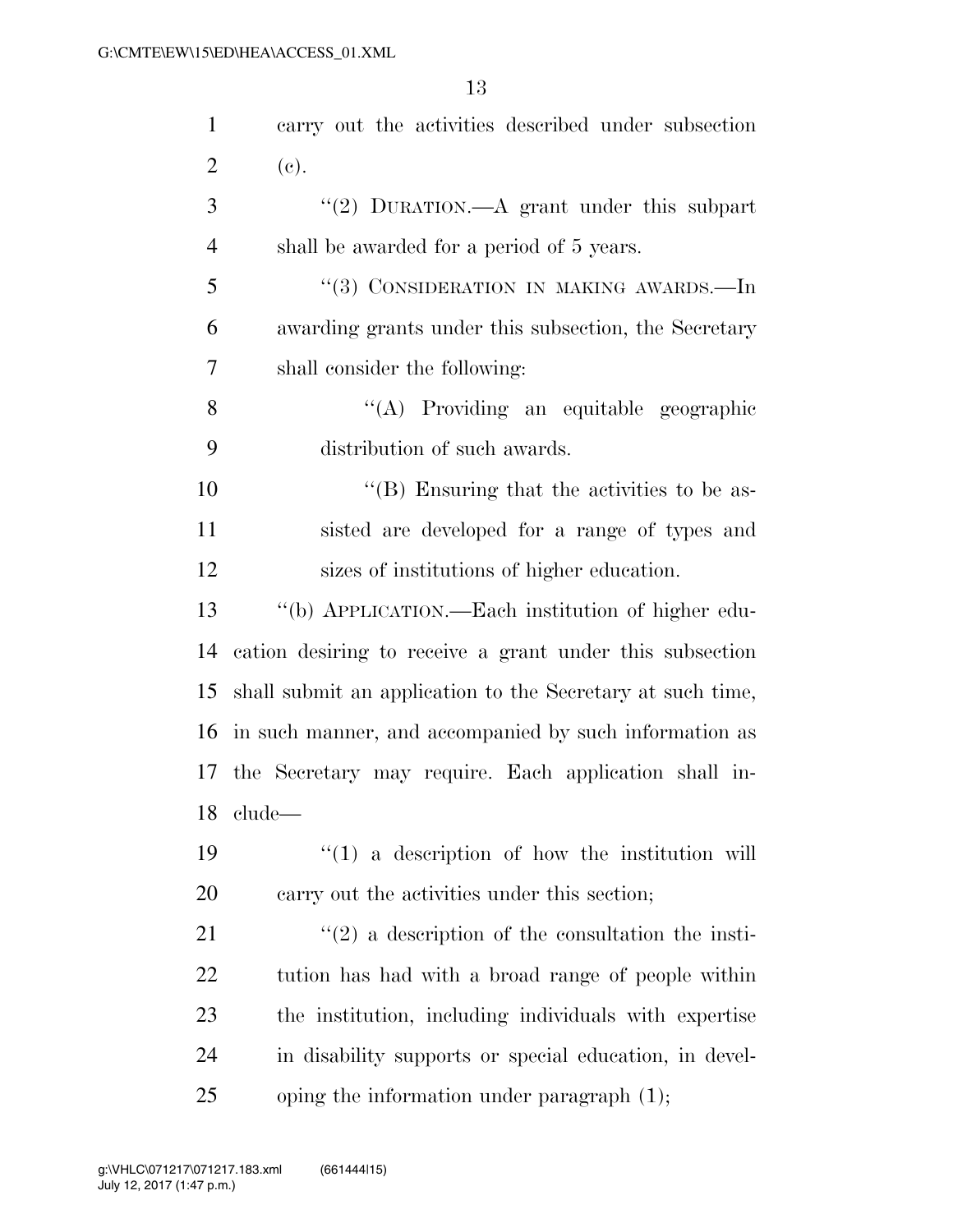| $\mathbf{1}$   | $\lq(3)$ a plan for the sustainability of the pro-      |
|----------------|---------------------------------------------------------|
| $\overline{2}$ | gram after the end of the grant period; and             |
| 3              | $\cdot$ (4) a written business plan for revenue and ex- |
| $\overline{4}$ | penditures to be provided to the Department under       |
| 5              | subsection (d).                                         |
| 6              | "(c) ACTIVITIES.—A grant awarded under this sec-        |
| 7              | tion shall be used to-                                  |
| 8              | $\lq(1)$ develop and implement across the institu-      |
| 9              | tion of higher education, a universal design for        |
| 10             | learning framework for course design and instruc-       |
| 11             | tional materials to improve campus-wide accessibility   |
| 12             | to instruction, materials, and the learning environ-    |
| 13             | ment; or                                                |
| 14             | $(2)$ develop or improve distance education             |
| 15             | courses consistent with the principles of universal     |
| 16             | design for learning to improve accessibility of in-     |
| 17             | struction and materials.                                |
| 18             | "(d) REPORTS.—                                          |
| 19             | "(1) GRANT RECIPIENT REPORTS.—An institu-               |
| 20             | tion of higher education awarded a grant under this     |
| 21             | subpart shall evaluate and disseminate to other in-     |
| 22             | stitutions of higher education, the information ob-     |
| 23             | tained through the activities described in subsection   |
| 24             | (e).                                                    |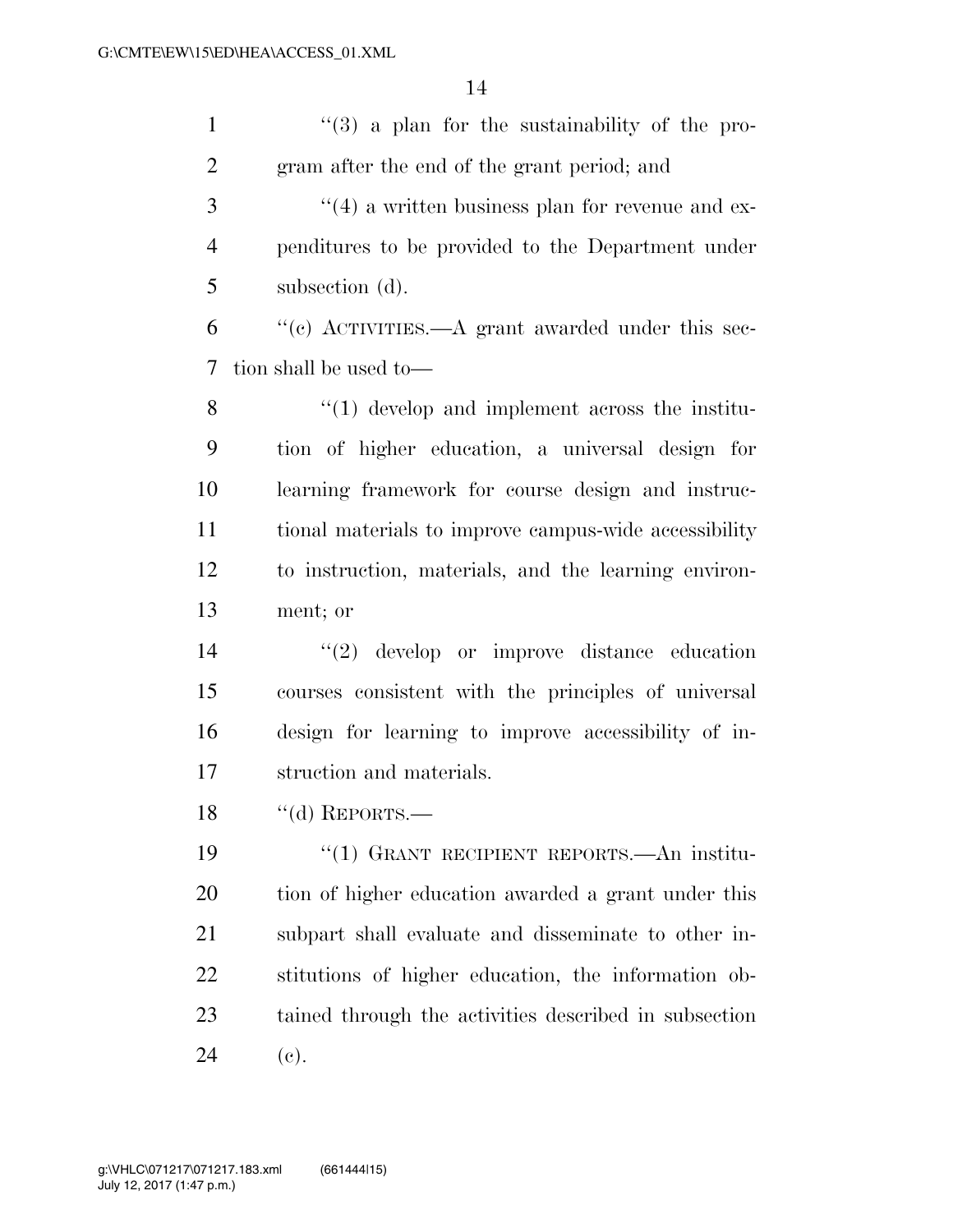| $\mathbf{1}$   | "(2) INITIAL REPORT BY SECRETARY.—Not                 |
|----------------|-------------------------------------------------------|
| $\mathfrak{2}$ | later than one year after the date of the enactment   |
| 3              | of this section, the Secretary shall prepare and sub- |
| $\overline{4}$ | mit to the authorizing committees, and make avail-    |
| 5              | able to the public, a report on all projects awarded  |
| 6              | grants under this part, including a review of the ac- |
| 7              | tivities and program performance of such projects     |
| 8              | based on existing information as of the date of the   |
| 9              | report.                                               |
| 10             | "(3) FINAL REPORT BY SECRETARY.—Not later             |
| 11             | than 6 years after the date of the first award of a   |
| 12             | grant under subsection (a), the Secretary shall pre-  |
| 13             | pare and submit to the authorizing committees, and    |
| 14             | make available to the public, a report that—          |
| 15             | "(A) reviews the activities and program               |
| 16             | performance of the projects authorized under          |
| 17             | this subsection; and                                  |
| 18             | "(B) provides guidance and recommenda-                |
| 19             | tions on how effective projects can be rep-           |
| 20             | licated."; and                                        |
| 21             | $(3)$ by amending section 765C, as so redesig-        |
| 22             | nated, by striking "2009" and inserting "2018".       |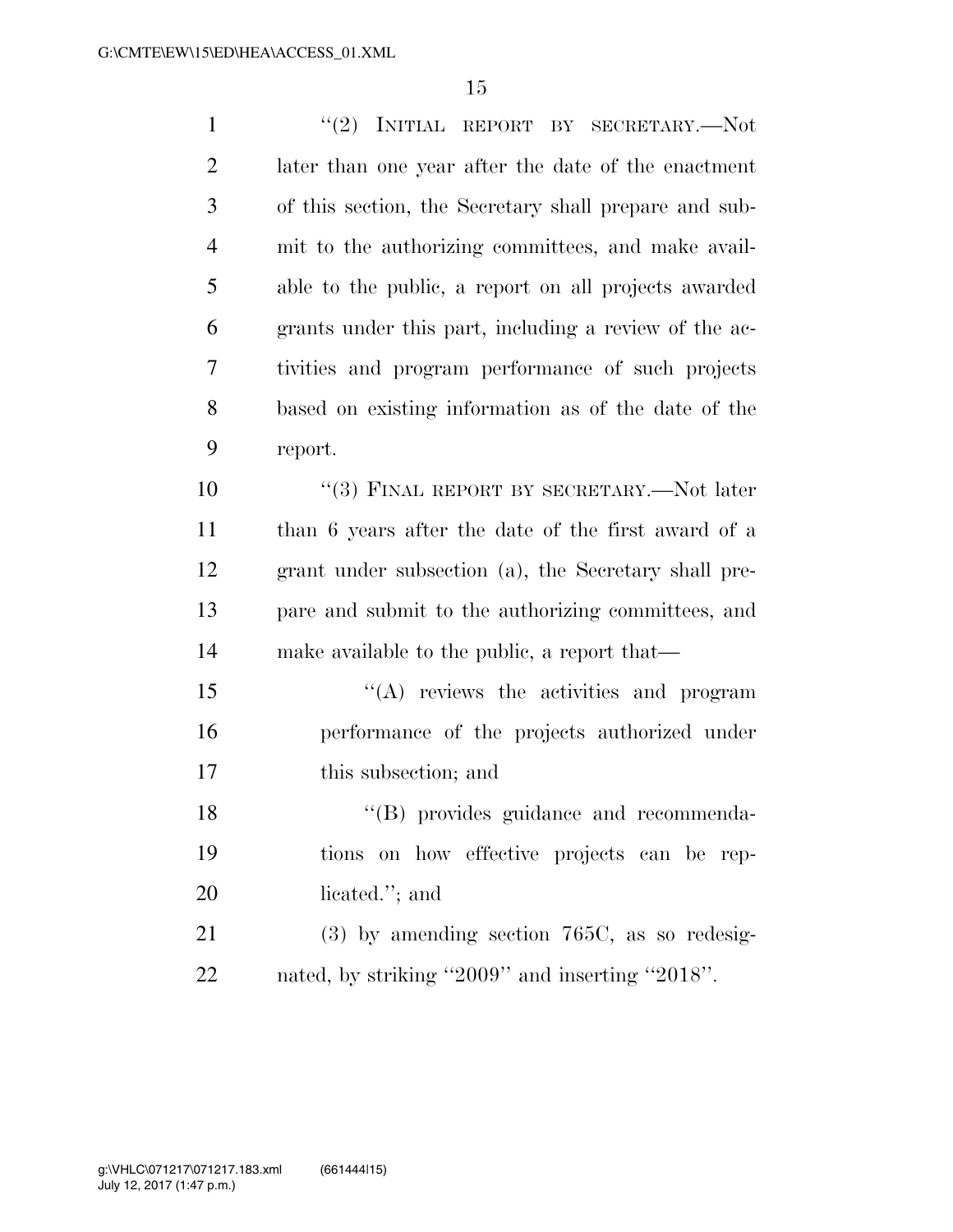### **SEC. 103. ACCESSIBLE INSTRUCTIONAL MATERIALS AND TECHNOLOGY.**

 (a) ESTABLISHMENT OF COMMISSION.—The Speaker of the House of Representatives, the President pro tem- pore of the Senate, and the Secretary of Education shall establish an independent commission, comprised of key stakeholders, to develop guidelines for accessible postsec- ondary electronic instructional materials and related tech-nologies in order—

 (1) to ensure students with disabilities are af- forded the same educational benefits provided to stu- dents without disabilities through the use of elec- tronic instructional materials and related tech-nologies;

 (2) to improve the selection and use of such materials and technologies at institutions of higher education; and

 (3) to encourage entities that produce such ma- terials and technologies to make accessible versions more readily available in the market.

 (b) REVIEW.—In carrying out subsection (a), the commission shall—

 (1) review applicable information technology ac-cessibility standards; and

 (2) compile and annotate such accessibility standards as an additional information resource for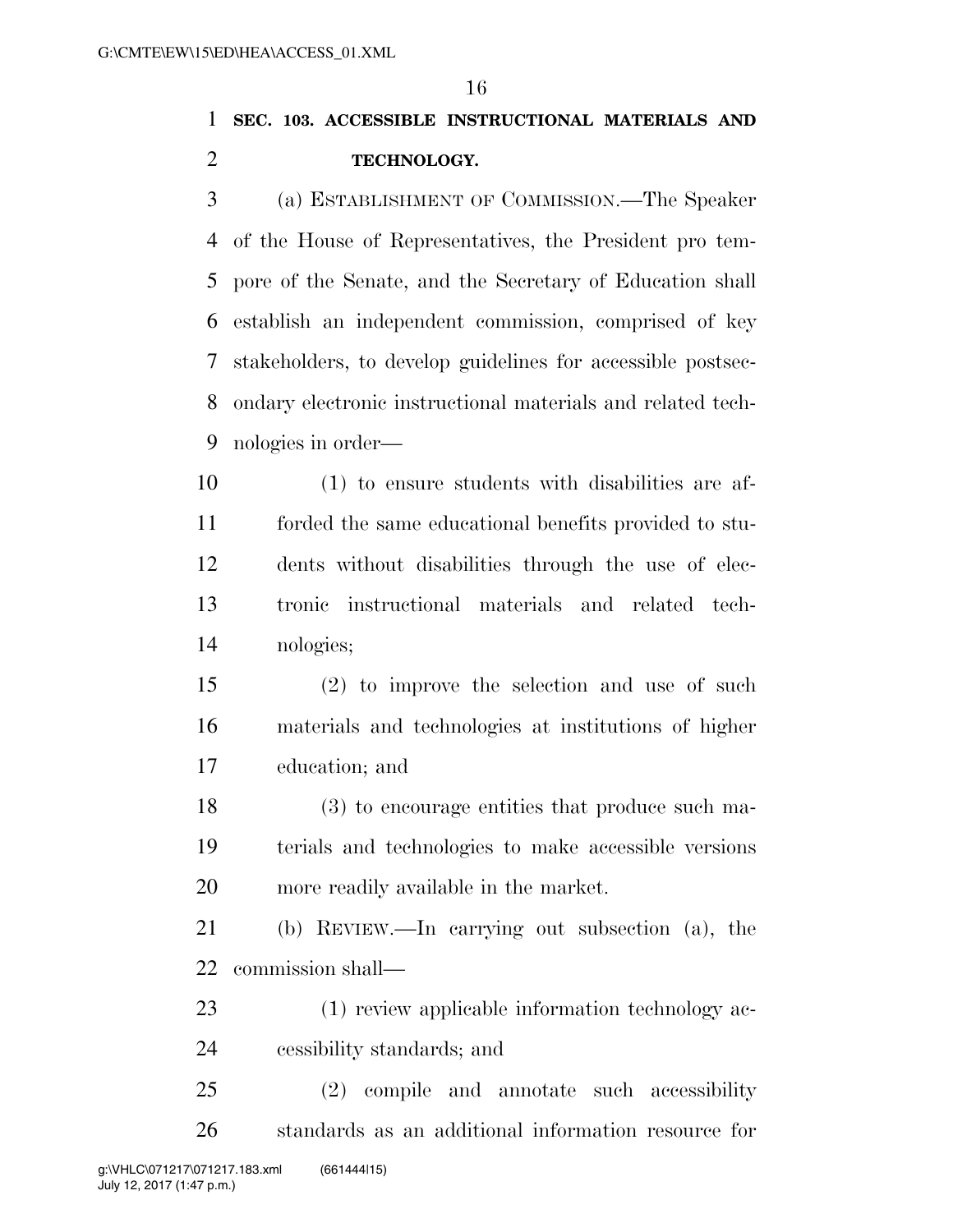| $\mathbf{1}$   | institutions of higher education and companies that |
|----------------|-----------------------------------------------------|
| $\overline{2}$ | service the higher education market.                |
| 3              | $(c)$ MEMBERSHIP.—                                  |
| $\overline{4}$ | (1) STAKEHOLDER GROUPS.—The commission              |
| 5              | shall be composed of representatives from the fol-  |
| 6              | lowing categories:                                  |
| 7              | (A) Communities of persons with disabil-            |
| 8              | ities for whom the accessibility of postsecondary   |
| 9              | electronic instructional materials and related      |
| 10             | technologies is a significant factor in ensuring    |
| 11             | equal participation in higher education, and        |
| 12             | nonprofit organizations that provide accessible     |
| 13             | electronic materials to these communities.          |
| 14             | (B) Higher education leadership, including          |
| 15             | university presidents, provosts, deans, vice        |
| 16             | presidents or deans of libraries, chief informa-    |
| 17             | tion officers, and other senior institutional ex-   |
| 18             | ecutives.                                           |
| 19             | (C) Developers of postsecondary electronic          |
| 20             | instructional materials and manufacturers<br>-of    |
| 21             | related technologies.                               |
| <u>22</u>      | (2) APPOINTMENT OF MEMBERS.—The commis-             |
| 23             | sion members shall be appointed as follows:         |
| 24             | $(A)$ 6 members, 2 from each category de-           |
| 25             | scribed in paragraph $(1)$ , shall be appointed by  |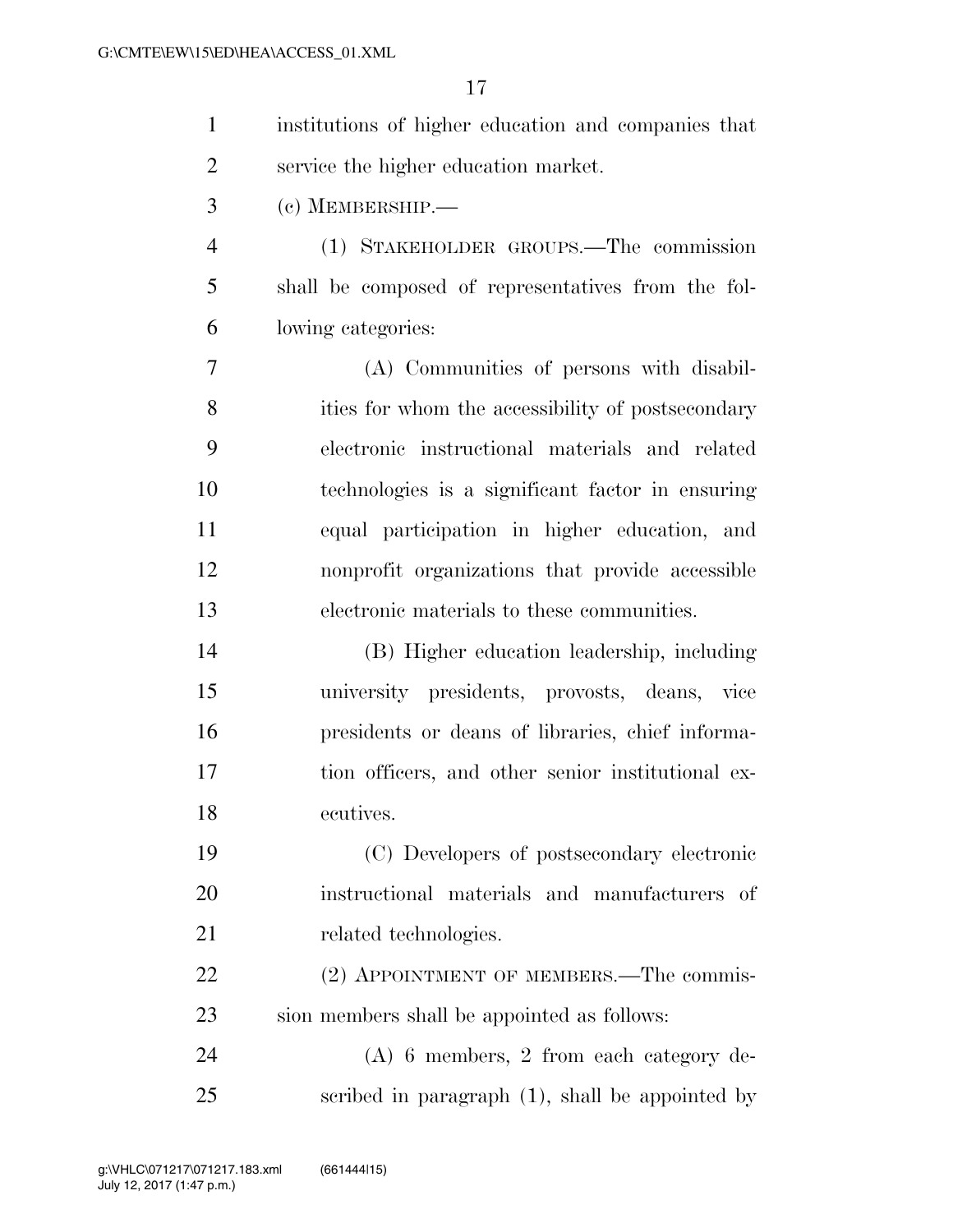the Speaker of the House of Representatives, 3 of whom shall be appointed on the rec- ommendation of the majority leader of the House of Representatives and 3 of whom shall be appointed on the recommendation of the mi- nority leader of the House of Representatives, with the Speaker ensuring that 1 developer of postsecondary electronic instructional materials and 1 manufacturer of related technologies are appointed. The Speaker shall also appoint 2 ad- ditional members, 1 student with a disability and 1 faculty member from an institution of higher education.

 (B) 6 members, 2 from each category de- scribed in paragraph (1), shall be appointed by the President pro tempore of the Senate, 3 of whom shall be appointed on the recommenda- tion of the majority leader of the Senate and 3 of whom shall be appointed on the rec- ommendation of the minority leader of the Sen- ate, with the President pro tempore ensuring 22 that 1 developer of postsecondary electronic in- structional materials and 1 manufacturer of re- lated technologies are appointed. The President pro tempore shall also appoint 2 additional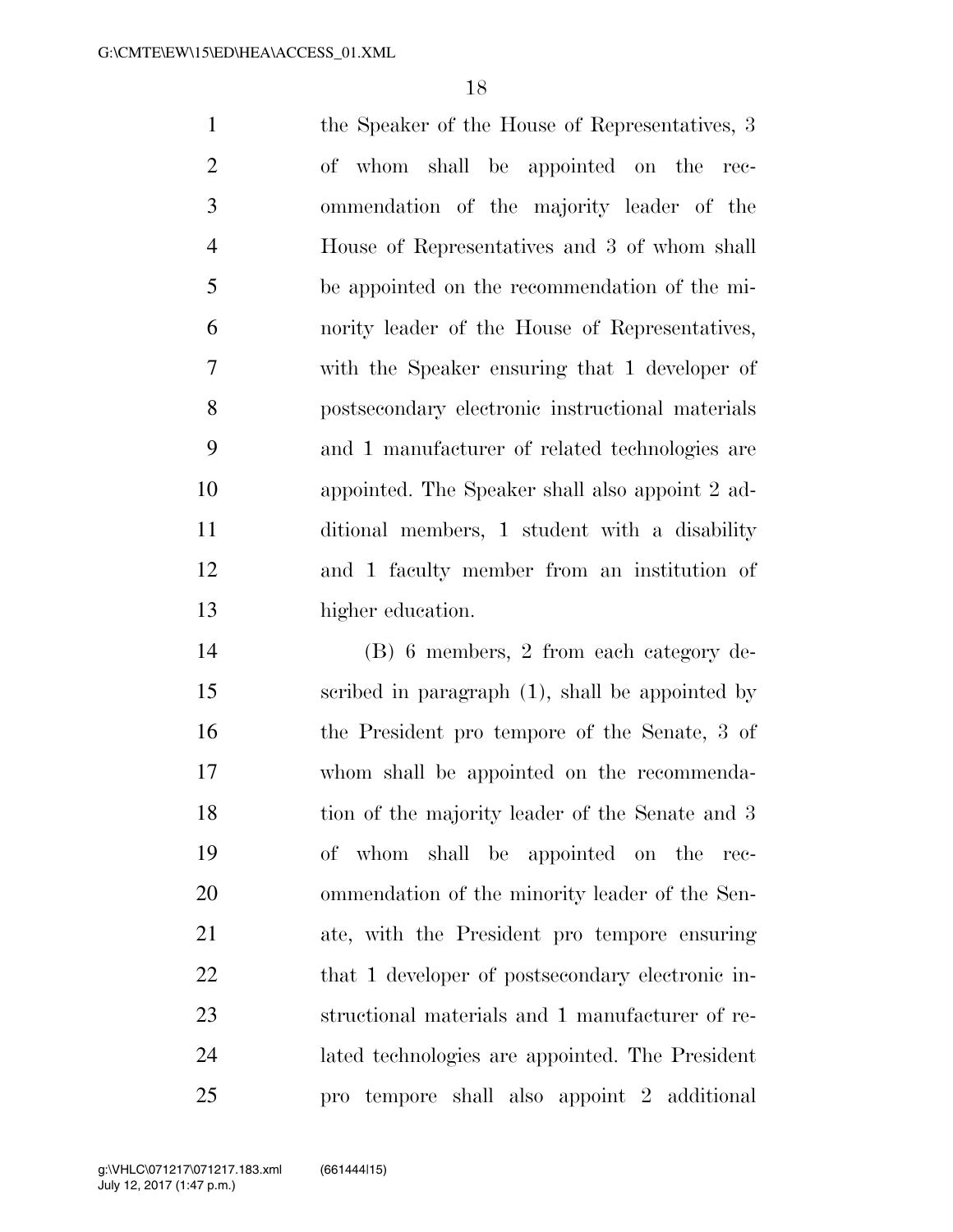members, 1 student with a disability and 1 fac- ulty member from an institution of higher edu-cation.

 (C) 3 members, each of whom must pos- sess extensive, demonstrated technical expertise in the development and implementation of ac- cessible postsecondary electronic instructional materials, shall be appointed by the Secretary of Education. 1 of these members shall rep- resent postsecondary students with disabilities, 11 1 1 shall represent higher education leadership, and 1 shall represent developers of postsec-ondary electronic instructional materials.

 (3) ELIGIBILITY TO SERVE AS A MEMBER.— Federal employees are ineligible for appointment to 16 the commission. An appointee to a volunteer or advi- sory position with a Federal agency or related advi- sory body may be appointed to the commission so long as his or her primary employment is with a non-Federal entity and he or she is not otherwise engaged in financially compensated work on behalf of the Federal Government, exclusive of any stand- ard expense reimbursement or grant-funded activi-ties.

25 (d) AUTHORITY AND ADMINISTRATION.—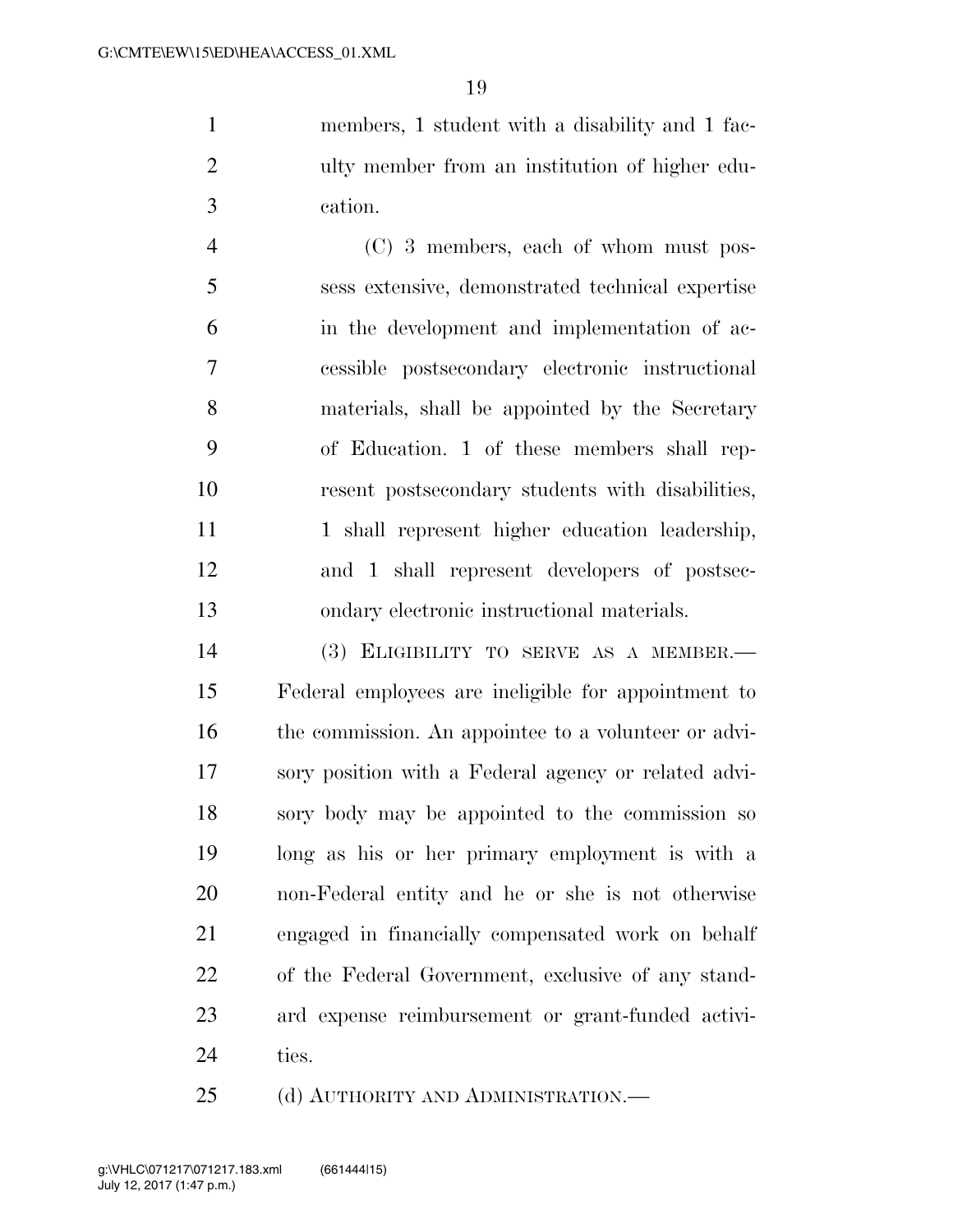| $\mathbf{1}$   | (1) AUTHORITY.—The commission's execution              |
|----------------|--------------------------------------------------------|
| $\overline{2}$ | of its duties shall be independent of the Secretary of |
| 3              | Education, the Attorney General, and the head of       |
| $\overline{4}$ | any other agency or department of the Federal Gov-     |
| 5              | ernment with regulatory or standard setting author-    |
| 6              | ity in the areas addressed by the commission.          |
| 7              | (2) ADMINISTRATION.—                                   |
| 8              | (A) STAFFING.—There shall be no perma-                 |
| 9              | nent staffing for the commission.                      |
| 10             | (B) LEADERSHIP.—Commission members                     |
| 11             | shall elect a chairperson from among the ap-           |
| 12             | pointees to the commission.                            |
| 13             | (C)<br>ADMINISTRATIVE SUPPORT.—The                     |
| 14             | Commission shall be provided administrative            |
| 15             | support, as needed, by the Secretary of Edu-           |
| 16             | cation through the Office of Postsecondary             |
| 17             | Education of the Department of Education.              |
| 18             | $(e)$ DUTIES. $-$                                      |
| 19             | (1) GUIDELINES.—Not later than 18 months               |
| 20             | after the date of enactment of this Act, subject to    |
| 21             | a 6-month extension that it may exercise at its dis-   |
| 22             | cretion, the commission shall—                         |
| 23             | (A) develop and issue guidelines for acces-            |
| 24             | sible postsecondary electronic instructional ma-       |
| 25             | terials, and related technologies; and                 |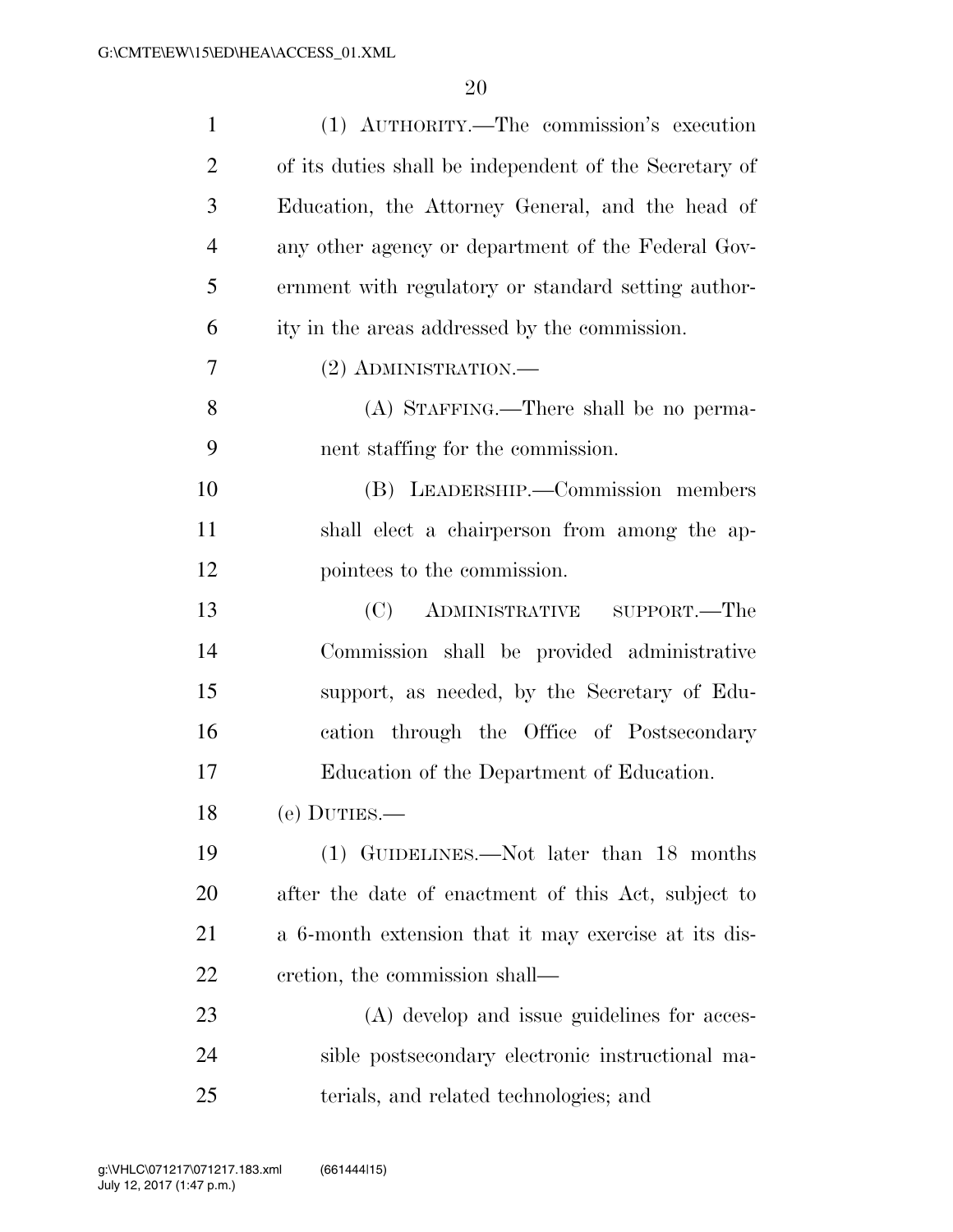| $\mathbf{1}$   | (B) in developing the guidelines, the com-    |
|----------------|-----------------------------------------------|
| $\overline{2}$ | mission shall-                                |
| 3              | (i) establish a technical panel pursu-        |
| $\overline{4}$ | ant to paragraph (4) to support the com-      |
| 5              | mission in developing the guidelines;         |
| 6              | (ii) develop criteria for determining         |
| 7              | which materials and technologies constitute   |
| 8              | postsecondary electronic instructional ma-    |
| 9              | terials and related technologies;             |
| 10             | (iii) identify existing national and          |
| 11             | international accessibility standards that    |
| 12             | are relevant to student use of postsec-       |
| 13             | ondary electronic instructional materials     |
| 14             | and related technologies at institutions of   |
| 15             | higher education;                             |
| 16             | (iv) identify and address any unique          |
| 17             | pedagogical and accessibility requirements    |
| 18             | of postsecondary electronic instructional     |
| 19             | materials and related technologies that are   |
| 20             | not addressed, or not adequately ad-          |
| 21             | dressed, by the identified, relevant existing |
| 22             | accessibility standards;                      |
| 23             | (v) identify those aspects of accessi-        |
| 24             | bility, and types of postsecondary instruc-   |
| 25             | tional materials and related technologies,    |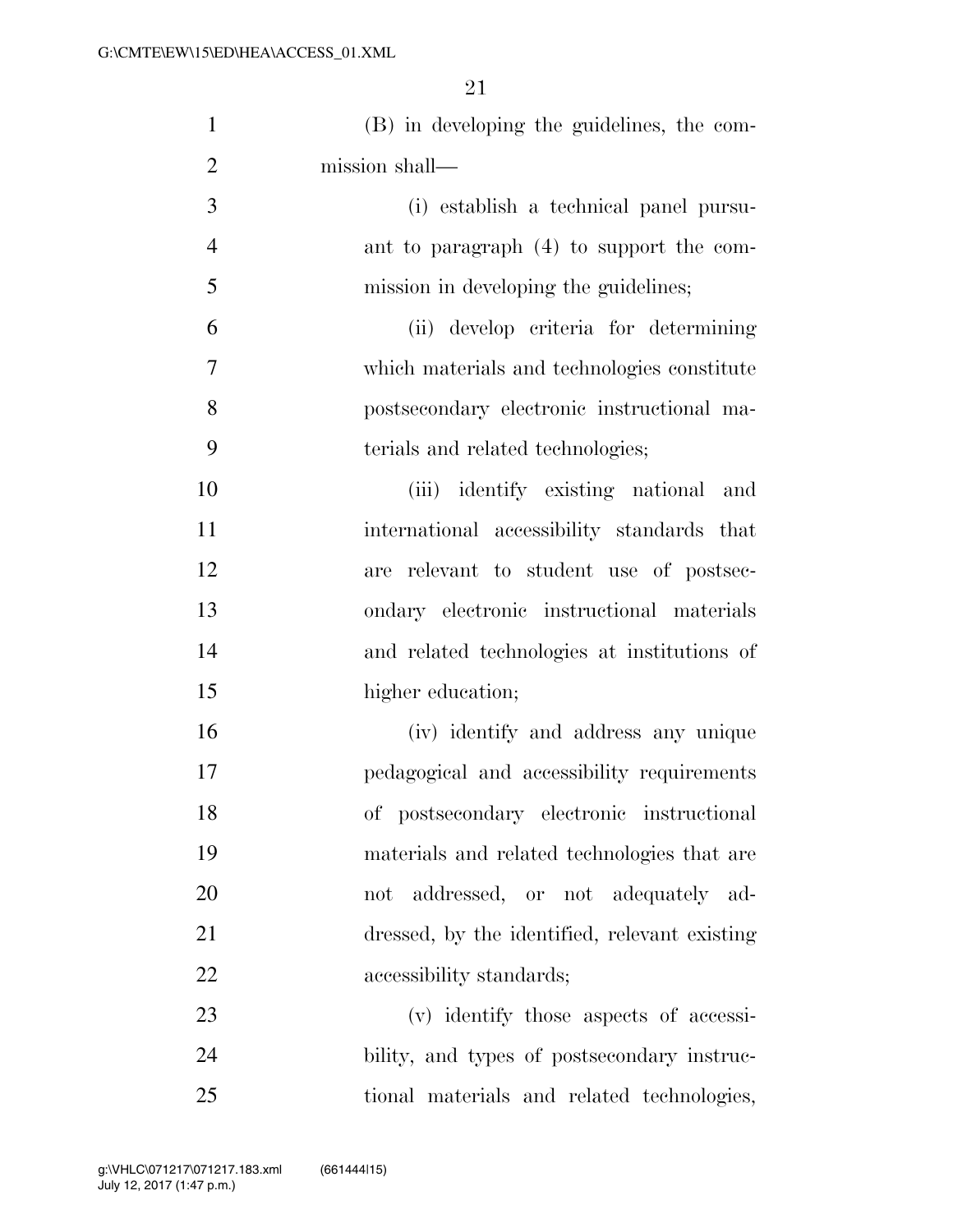| $\mathbf{1}$   | for which the commission cannot produce       |
|----------------|-----------------------------------------------|
| $\overline{2}$ | guidelines or which cannot be addressed by    |
| 3              | existing accessibility standards due to—      |
| $\overline{4}$ | (I) inherent limitations of com-              |
| 5              | mercially available technologies; or          |
| 6              | (II) the challenges posed by a                |
| $\tau$         | specific category of disability that cov-     |
| 8              | ers a wide spectrum of impairments            |
| 9              | and capabilities which makes it dif-          |
| 10             | ficult to assess the benefits from par-       |
| 11             | ticular guidelines on a categorical           |
| 12             | basis;                                        |
| 13             | (vi) ensure that the guidelines are           |
| 14             | consistent with the requirements of section   |
| 15             | 504 of the Rehabilitation Act of 1973 (29)    |
| 16             | U.S.C. 794) and titles II and III of the      |
| 17             | Americans with Disabilities Act (42 U.S.C.    |
| 18             | 12131 et seq.; 42 U.S.C. 12181 et seq.);      |
| 19             | (vii) ensure that the guidelines are          |
| 20             | consistent, to the extent feasible and ap-    |
| 21             | propriate, with the technical and functional  |
| 22             | performance criteria included in the na-      |
| 23             | tional and international accessibility stand- |
| 24             | ards identified by the commission as rel-     |
| 25             | evant to student use of postsecondary elec-   |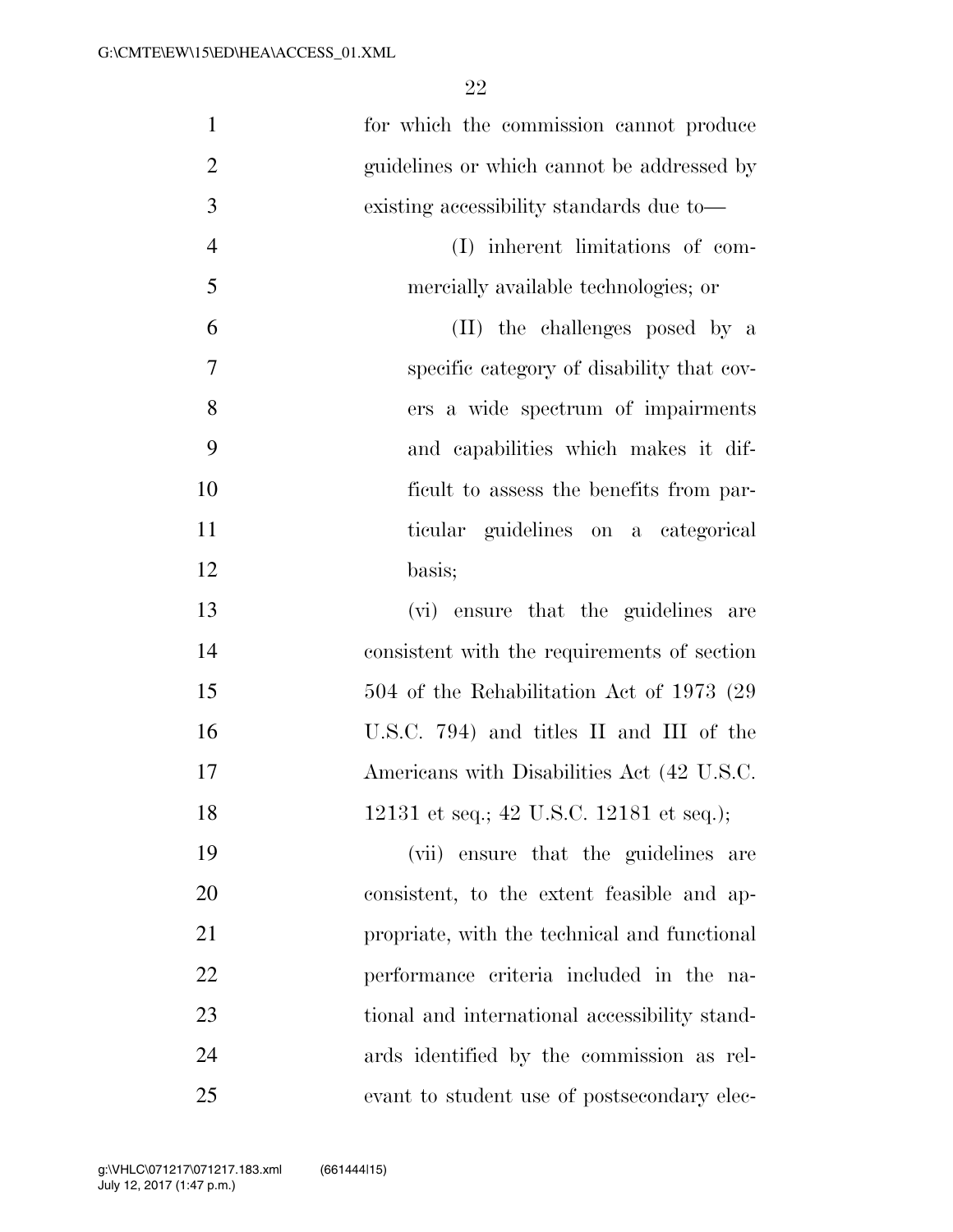tronic instructional materials and related 2 technologies;

 (viii) allow for the use of an alter- native design or technology that results in substantially equivalent or greater accessi- bility and usability by individuals with dis- abilities than would be provided by compli-ance with the guidelines; and

 (ix) provide that where electronic in- structional materials, or related tech-11 nologies, that comply fully with the guide- lines are not commercially available, or where such compliance is not technically feasible, the institution may select the product that best meets the guidelines con- sistent with the institution's business and pedagogical needs.

18 (2) ANNOTATED LIST OF INFORMATION TECH- NOLOGY STANDARDS.—Not later than 18 months after the date of the enactment of this Act, subject to a 6-month extension that it may exercise at its discretion, the commission established in section 2 shall, with the assistance of the technical panel es- tablished under paragraph (4), develop and issue an annotated list of information technology standards.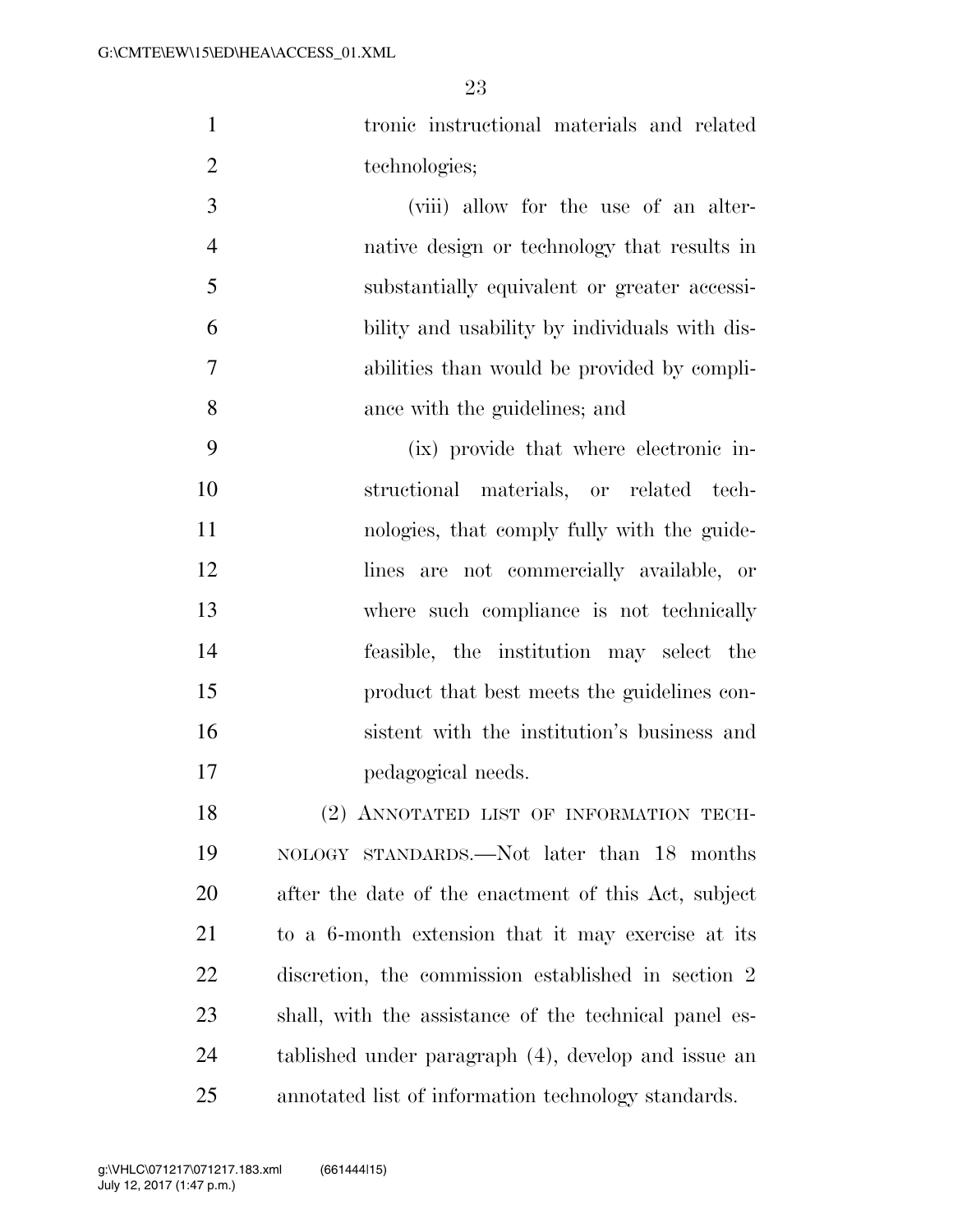(3) APPROVAL.—Issuance of the guidelines and annotated list of information technology standards shall require approval of at least 75 percent of the members of the commission.

 (4) TECHNICAL PANEL.—Not later than 1 month after first meeting, the Commission shall ap- point and convene a panel of 12 technical experts, each of whom shall have extensive, demonstrated technical experience in developing, researching, or implementing accessible postsecondary electronic in- structional materials, or related technologies. The commission has discretion to determine a process for nominating, vetting, and confirming a panel of ex- perts that fairly represents the stakeholder commu- nities on the commission. The technical panel shall include a representative from the United States Ac-cess Board.

 (f) REVIEW OF GUIDELINES.—Not later than 5 years after issuance of the guidelines and annotated list of infor- mation technology standards described in subsections (a) and (b), and every 5 years thereafter, the Secretary of Education shall publish a notice in the Federal Register requesting public comment about whether there is a need to reconstitute the commission to update the guidelines and annotated list of information technology standards to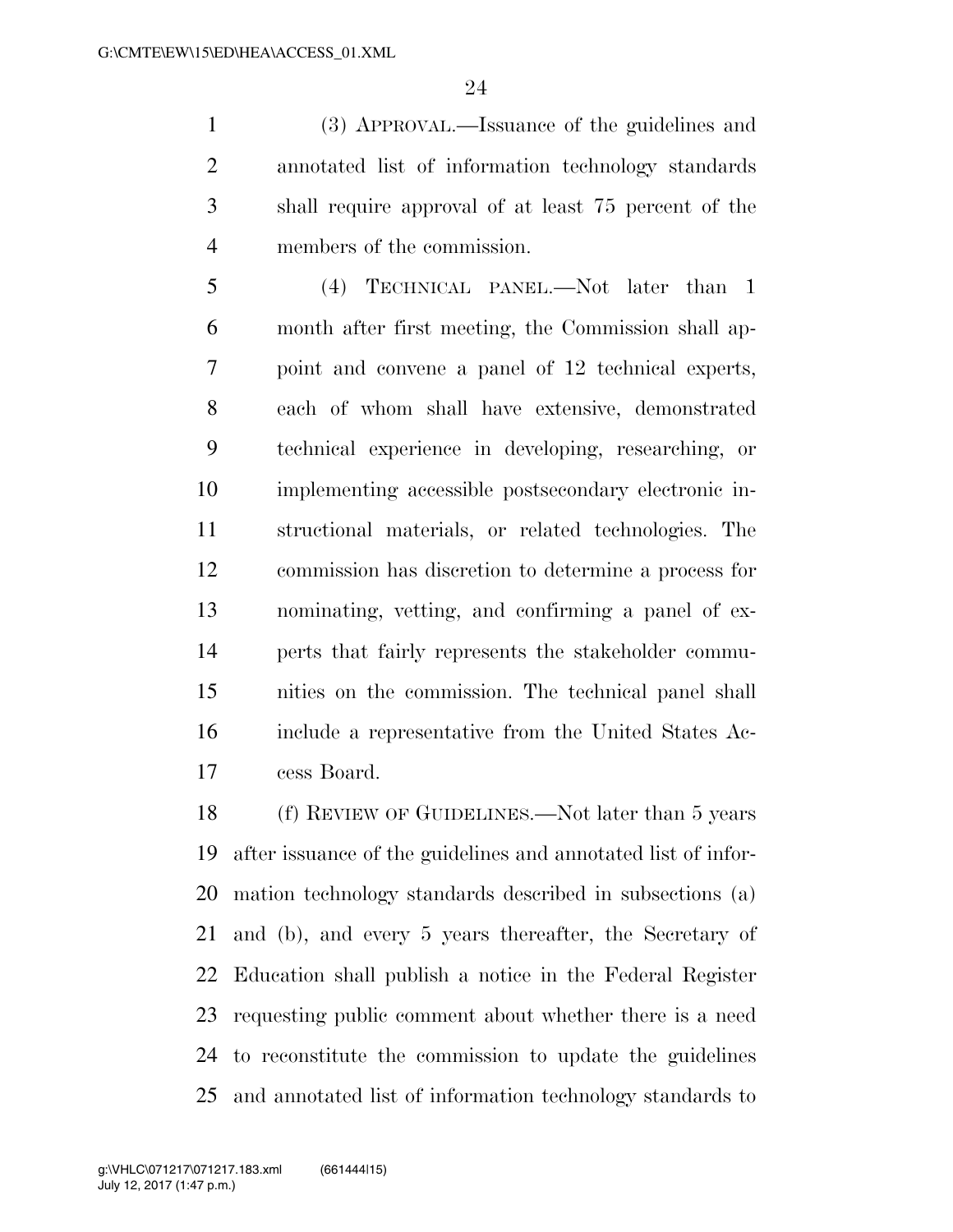reflect technological advances, changes in postsecondary electronic instructional materials and related technologies, or updated national and international accessibility stand- ards. The Secretary shall then submit a report and rec- ommendation to Congress regarding whether the Commis-sion should be reconstituted.

(g) RULE OF APPLICATION.—

8 (1) NONCONFORMING POSTSECONDARY ELEC- TRONIC INSTRUCTIONAL MATERIALS OR RELATED TECHNOLOGIES.—Nothing in this section shall be construed to require an institution of higher edu- cation to require, provide, or both recommend and provide, postsecondary electronic instructional mate- rials or related technologies that conform to the guidelines. However, an institution that selects or uses nonconforming postsecondary electronic instruc- tional materials or related technologies must other- wise comply with existing obligations under section 504 of the Rehabilitation Act of 1973 (29 U.S.C. 794) and titles II and III of the Americans with Disabilities Act (42 U.S.C. 12131 et seq.; 42 U.S.C. 12181 et seq.) to provide access to the educational benefit afforded by such materials and technologies through provision of appropriate and reasonable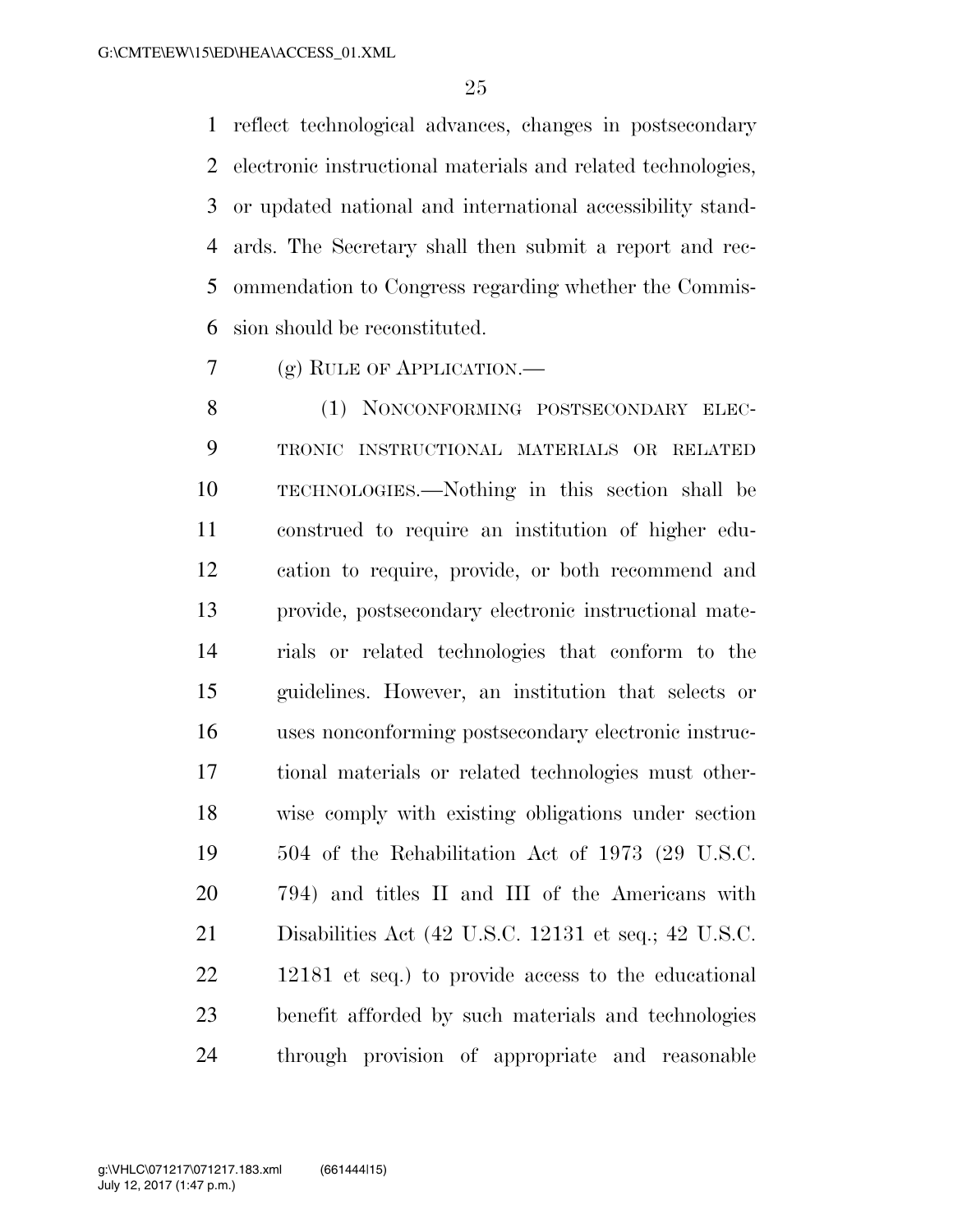| $\mathbf{1}$   | modification, accommodation, and auxiliary aids or |
|----------------|----------------------------------------------------|
| $\overline{2}$ | services.                                          |
| 3              | (2)<br>RELATIONSHIP TO EXISTING LAWS AND           |
| $\overline{4}$ | REGULATIONS.—With respect to the Americans with    |
| 5              | Disabilities Act of 1990 (42 U.S.C. 12101 et seq.) |
| 6              | and the Rehabilitation Act of 1973 (29 U.S.C. 701) |
| 7              | et seq.), nothing in this Act may be construed—    |
| 8              | $(A)$ to authorize or require conduct prohib-      |
| 9              | ited under the Americans with Disabilities Act     |
| 10             | of 1990 and the Rehabilitation Act of 1973, in-    |
| 11             | cluding the regulations issued pursuant to those   |
| 12             | laws;                                              |
| 13             | (B) to expand, limit, or alter the remedies        |
| 14             | or defenses under the Americans with Disabil-      |
| 15             | ities Act of 1990 and the Rehabilitation Act of    |
| 16             | 1973;                                              |
| 17             | (C) to supersede, restrict, or limit the ap-       |
| 18             | plication of the Americans with Disabilities Act   |
| 19             | of 1990 and the Rehabilitation Act of 1973; or     |
| 20             | (D) to limit the authority of Federal agen-        |
| 21             | cies to issue regulations pursuant to the Ameri-   |
| 22             | cans with Disabilities Act of 1990 and the Re-     |
| 23             | habilitation Act of 1973.                          |
| 24             | (h) DEFINITIONS.—In this section:                  |
|                |                                                    |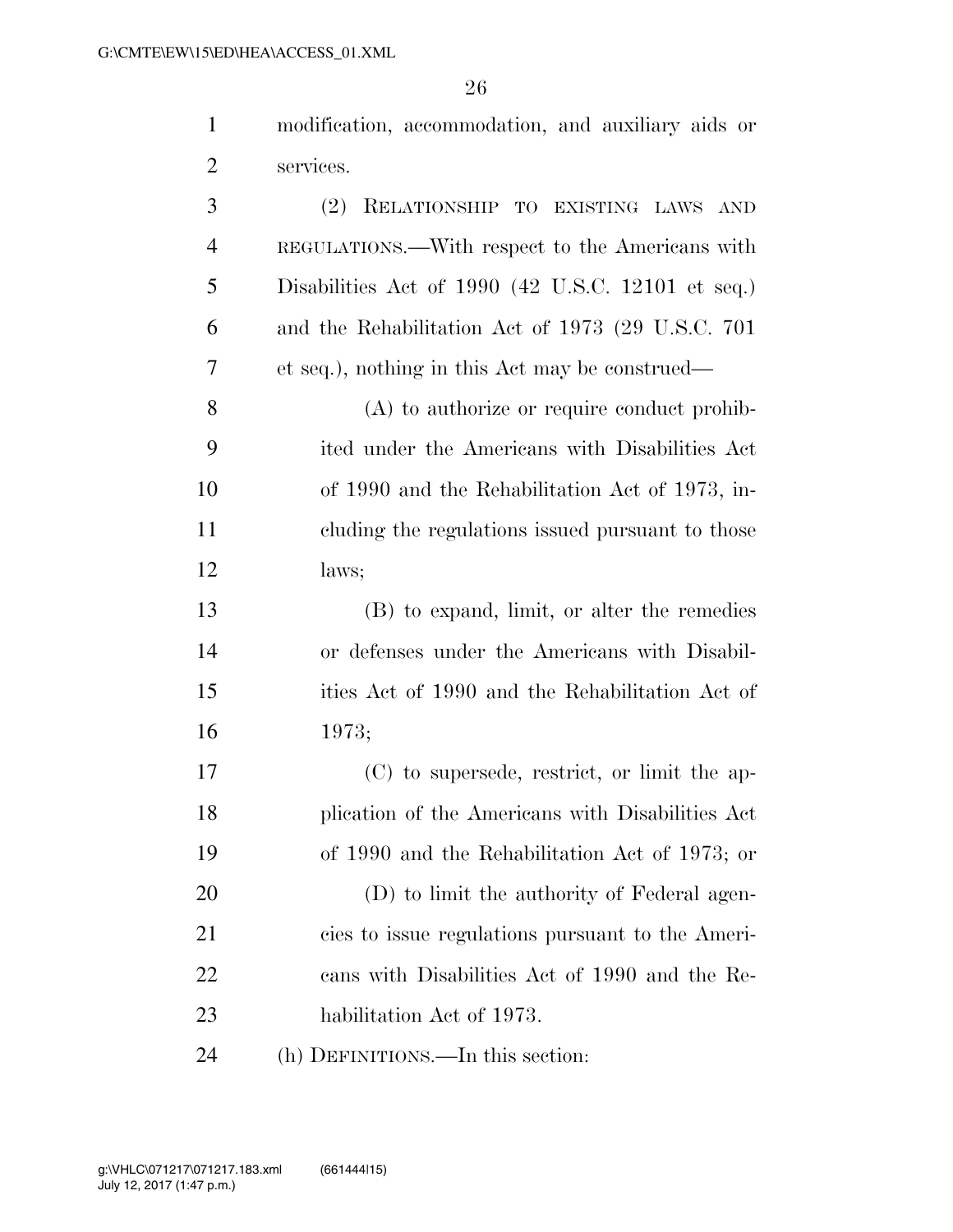(1) ANNOTATED LIST OF INFORMATION TECH- NOLOGY STANDARDS.—the term ''annotated list of information technology standards'' means a list of existing national and international accessibility standards relevant to student use of postsecondary electronic instructional materials and related techonologies, and to other types of information technology common to institutions of higher edu- cation, such as institutional websites or registration systems, annotated by the commission established pursuant to this section. The annotated list of infor- mation technology standards is intended to serve solely as a reference tool to inform any consideration of the relevance of such standards in higher edu-cation contexts.

 (2) POSTSECONDARY ELECTRONIC INSTRUC- TIONAL MATERIALS.—The term ''postsecondary elec- tronic instructional materials'' means digital cur- ricular content that is required, provided, or both recommended and provided by an institution of high- er education for use in a postsecondary instructional program.

23 (3) RELATED TECHNOLOGIES.—The term "re- lated technologies'' refers to any software, applica-tions, learning management or content management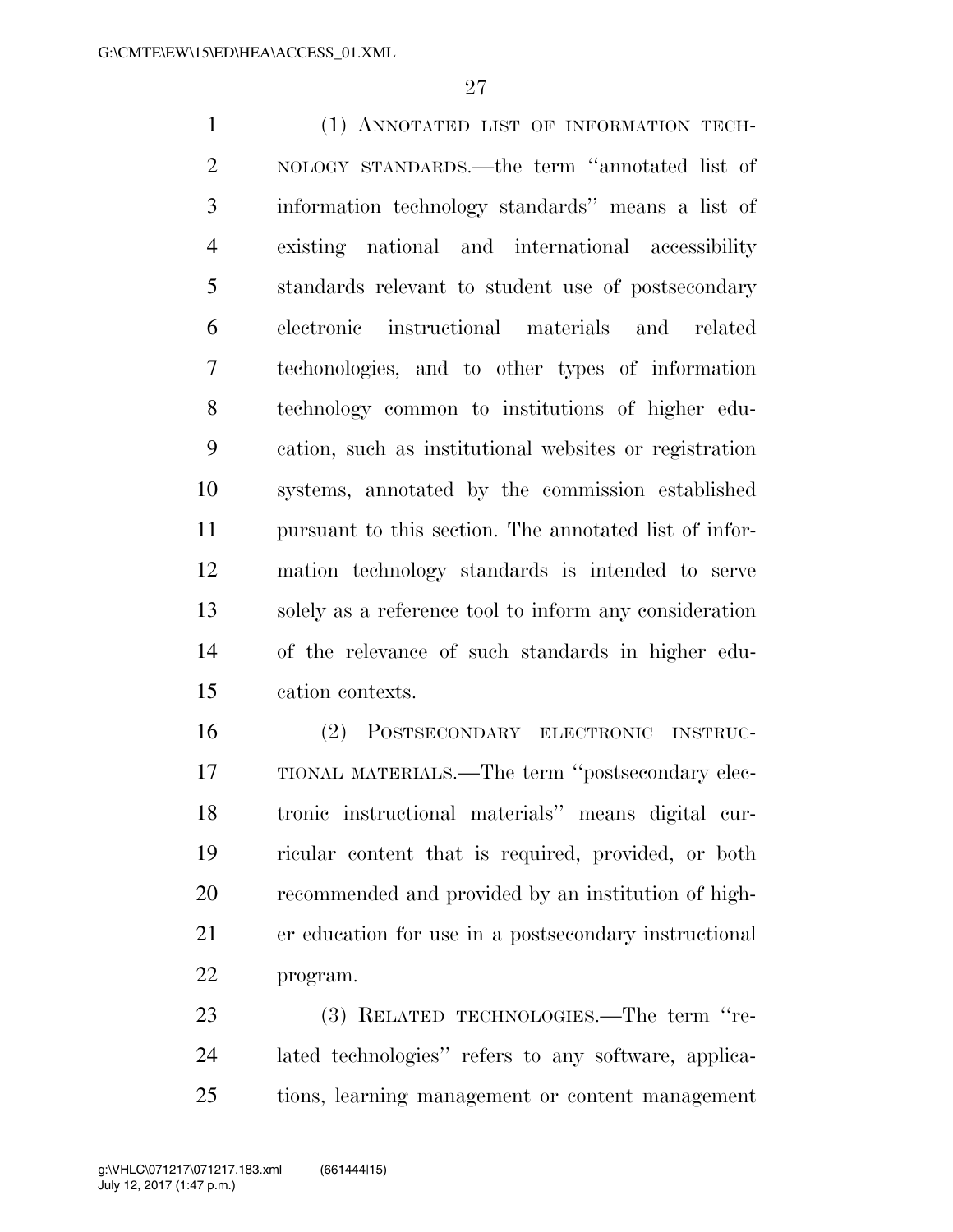systems, and hardware that an institution of higher education requires, provides, or both recommends and provides for student access to and use of post- secondary electronic instructional materials in a postsecondary instructional program.

 (4) TECHNICAL PANEL.—The term ''technical panel'' means a group of experts with extensive, demonstrated technical experience in the develop- ment and implementation of accessibility features for postsecondary electronic instructional materials and related technologies, established by the Commission pursuant to subsection (e)(4), which will assist the commission in the development of the guidelines and annotated list of information technology standards authorized under this Act.

**SEC. 104. POSTSECONDARY PROGRAMS FOR STUDENTS** 

**WITH INTELLECTUAL DISABILITIES.** 

 (a) PURPOSE.—Section 766 of the Higher Education Act of 1965 (20 U.S.C. 1140f) is amended to read as fol-lows:

#### **''SEC. 766. PURPOSE.**

 ''It is the purpose of this subpart to support inclusive programs that promote the successful transition of stu- dents with intellectual disabilities into higher education and the earning of a recognized educational credential or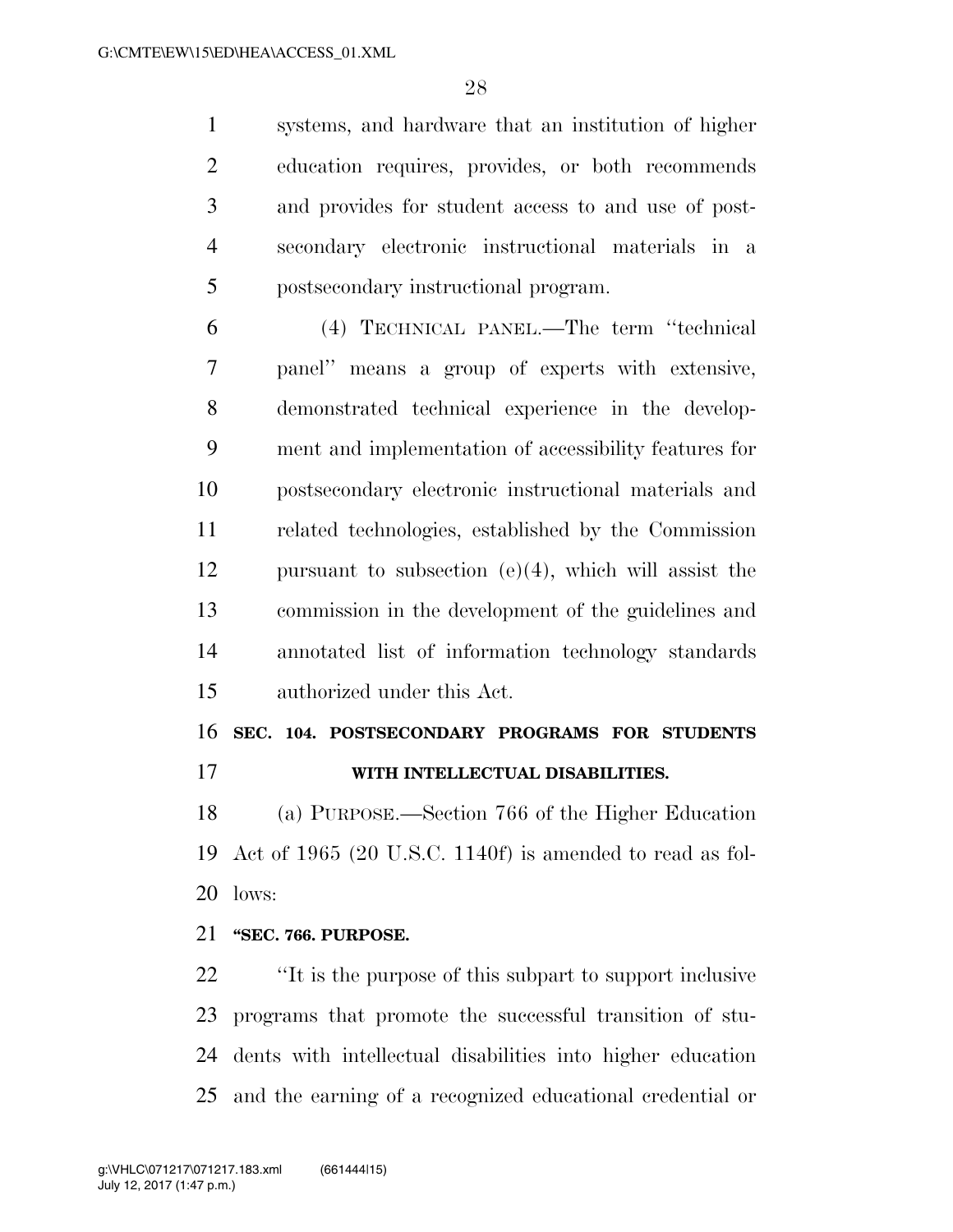recognized postsecondary credential issued by the institu-tion of higher education.''.

 (b) PROGRAMS FOR STUDENTS WITH INTELLECTUAL DISABILITIES.—Section 767 of the Higher Education Act of 1965 (20 U.S.C. 1140g) is amended to read as follows: **''SEC. 767. INCLUSIVE HIGHER EDUCATION PROGRAMS FOR STUDENTS WITH INTELLECTUAL DISABIL-ITIES.** 

9 "(a) GRANTS AUTHORIZED.—

 $\frac{10}{10}$  IN GENERAL.—From amounts appro- priated under section 769(a), the Secretary shall an- nually award grants, on a competitive basis, to insti- tutions of higher education (or consortia of institu- tions of higher education), to enable the institutions or consortia to create or expand high quality, inclu- sive higher education programs for students with in-tellectual disabilities.

18 "(2) ADMINISTRATION.—The program under this section shall be administered by the office in the Department that administers other postsecondary education programs in consultation with the Office of Special Education and Rehabilitative Services of the Department of Education.

24 "(3) DURATION OF GRANTS.—A grant under this section shall be awarded for a period of 5 years.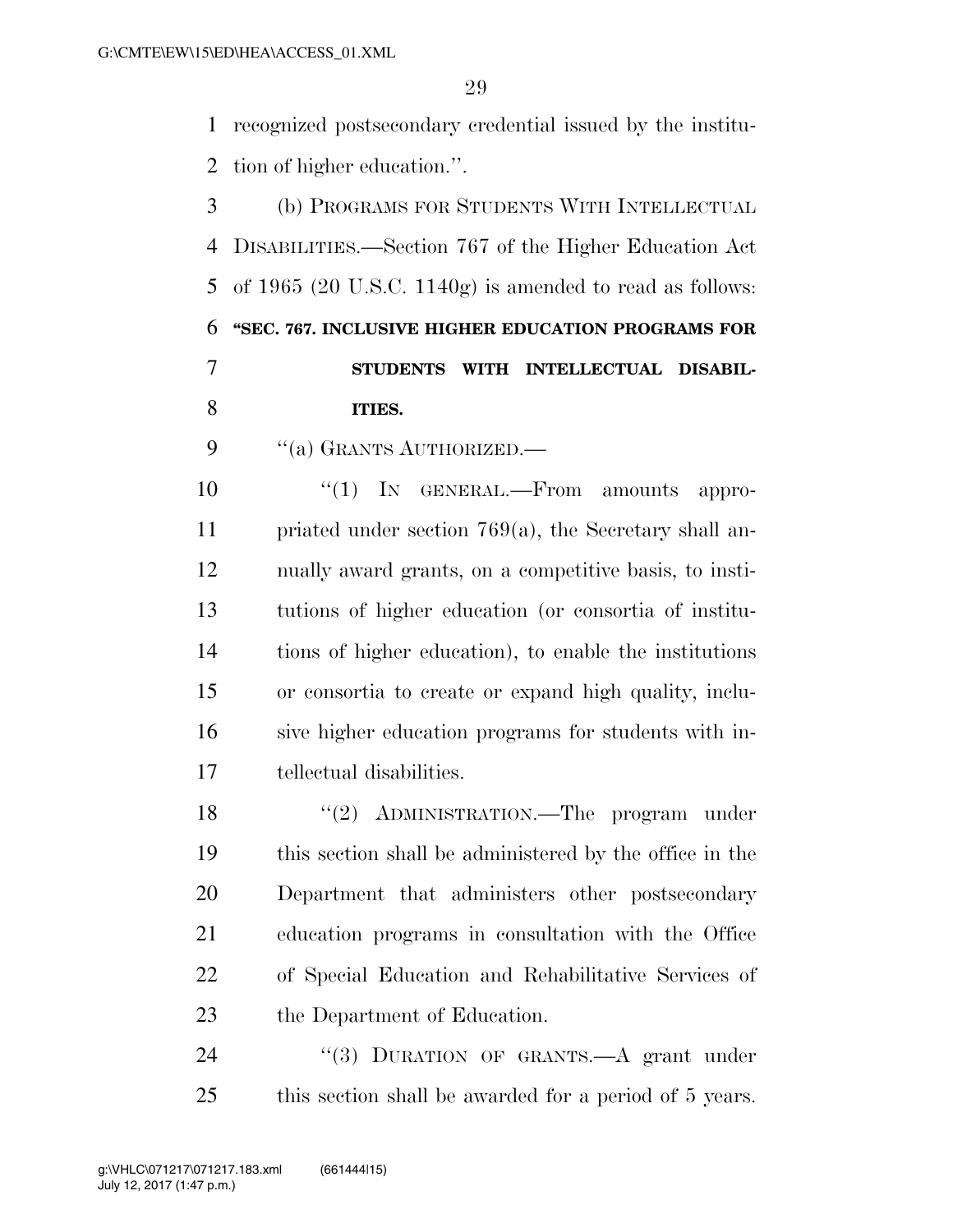''(b) APPLICATION.—An institution of higher edu- cation or a consortium desiring a grant under this section shall submit an application to the Secretary at such time, in such manner, and containing such information as the Secretary may require.

 ''(c) AWARD BASIS.—In awarding grants under this section, the Secretary shall—

8 "(1) provide for an equitable geographic dis-tribution of such grants;

 ''(2) provide grant funds for inclusive higher education programs for students with intellectual disabilities that will serve areas that are underserved by programs of this type;

 $\frac{14}{2}$  ''(3) in the case of an institution of higher edu- cation that provides institutionally-owned or oper- ated housing for students attending the institution, award grants only to such institutions that integrate students with intellectual disabilities into the hous- ing offered to students without disabilities or to in- stitutions that provide such integrated housing through providing supports to students directly or 22 through partnerships with other organizations;

23  $\frac{4}{4}$  provide grant funds to encourage involve- ment of students attending institutions of higher education in the fields of special education, general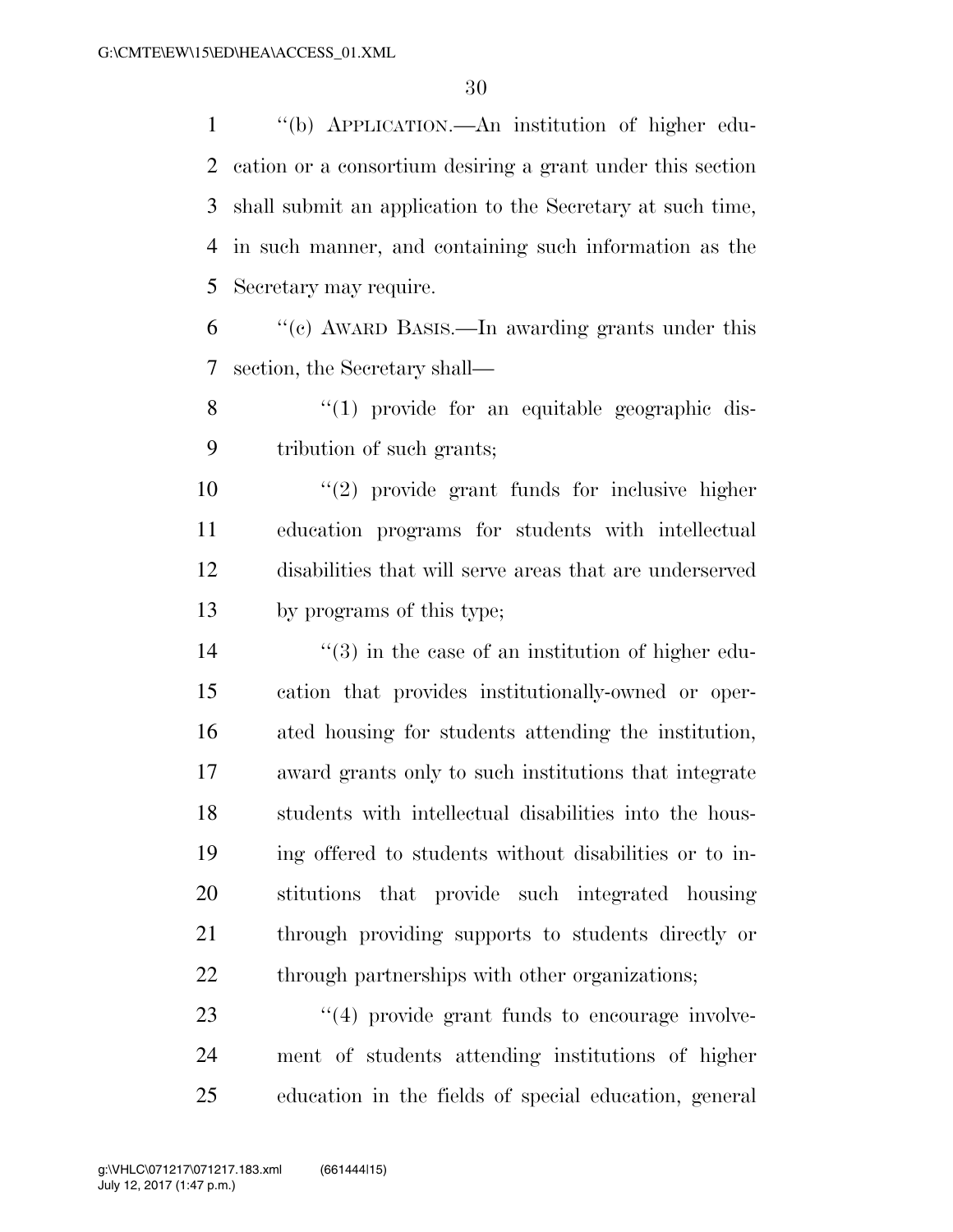| $\mathbf{1}$   | education, vocational rehabilitation, assistive tech-          |
|----------------|----------------------------------------------------------------|
| $\overline{2}$ | nology, or related fields in the program;                      |
| 3              | $\cdot\cdot$ (5) select applications that—                     |
| $\overline{4}$ | $\lq\lq$ demonstrate an existing comprehen-                    |
| 5              | transition and postsecondary education<br>sive                 |
| 6              | program for students with intellectual disabil-                |
| 7              | ities that is title IV eligible; or                            |
| 8              | $\lq\lq$ agree to establish such a program;                    |
| 9              | and                                                            |
| 10             | $\cdot\cdot\cdot(6)$ give preference to applications submitted |
| 11             | under subsection (b) that agree to incorporate into            |
| 12             | the inclusive higher education program for students            |
| 13             | with intellectual disabilities carried out under the           |
| 14             | grant one or more of the following elements:                   |
| 15             | "(A) The formation of a partnership with                       |
| 16             | any relevant agency serving students with intel-               |
| 17             | lectual disabilities, such as a vocational rehabili-           |
| 18             | tation agency.                                                 |
| 19             | "(B) Applications that represent geo-                          |
| 20             | graphically underserved States.                                |
| 21             | "(d) USE OF FUNDS; REQUIREMENTS.—An institu-                   |
| 22             | tion of higher education or consortium receiving a grant       |
| 23             | under this section shall—                                      |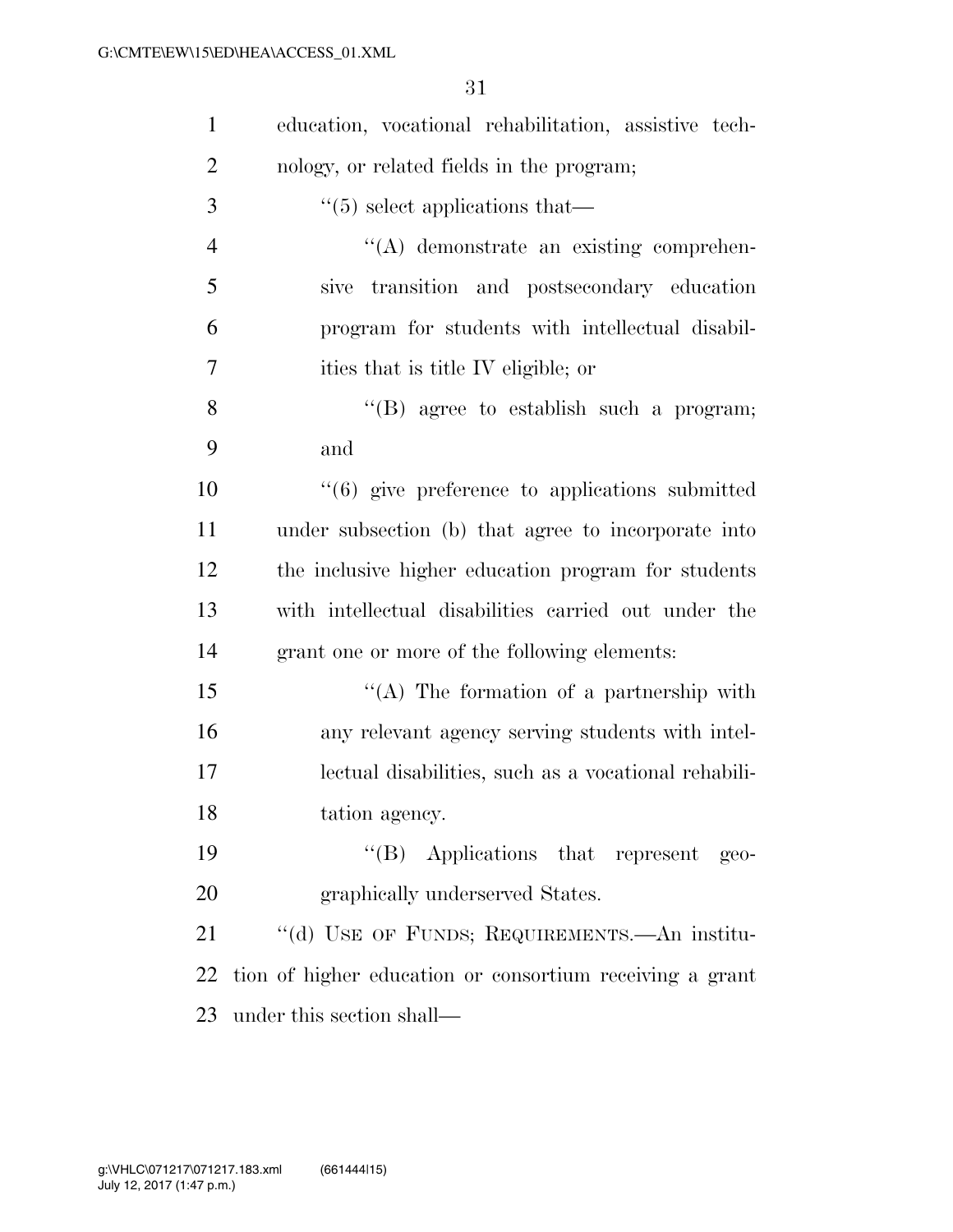| $\mathbf{1}$   | $\cdot$ (1) use the grant funds to establish an inclu- |
|----------------|--------------------------------------------------------|
| $\overline{2}$ | sive higher education program for students with in-    |
| 3              | tellectual disabilities that—                          |
| $\overline{4}$ | "(A) serves students with intellectual dis-            |
| 5              | abilities;                                             |
| 6              | "(B) provides individual supports and serv-            |
| 7              | ices for the academic and social inclusion of          |
| 8              | students with intellectual disabilities in aca-        |
| 9              | demic courses, extracurricular activities, and         |
| 10             | other aspects of the regular postsecondary pro-        |
| 11             | gram;                                                  |
| 12             | "(C) with respect to the students with in-             |
| 13             | tellectual disabilities participating in the pro-      |
| 14             | gram, provides a focus on—                             |
| 15             | "(i) academic and career development;                  |
| 16             | "(ii) socialization and inclusion with                 |
| 17             | the general student population;                        |
| 18             | "(iii) independent living skills, includ-              |
| 19             | ing self-advocacy skills; and                          |
| 20             | "(iv) integrated work experiences and                  |
| 21             | career skills that lead to competitive inte-           |
| 22             | grated employment;                                     |
| 23             | "(D) integrates person-centered planning               |
| 24             | in the development of the course of study for          |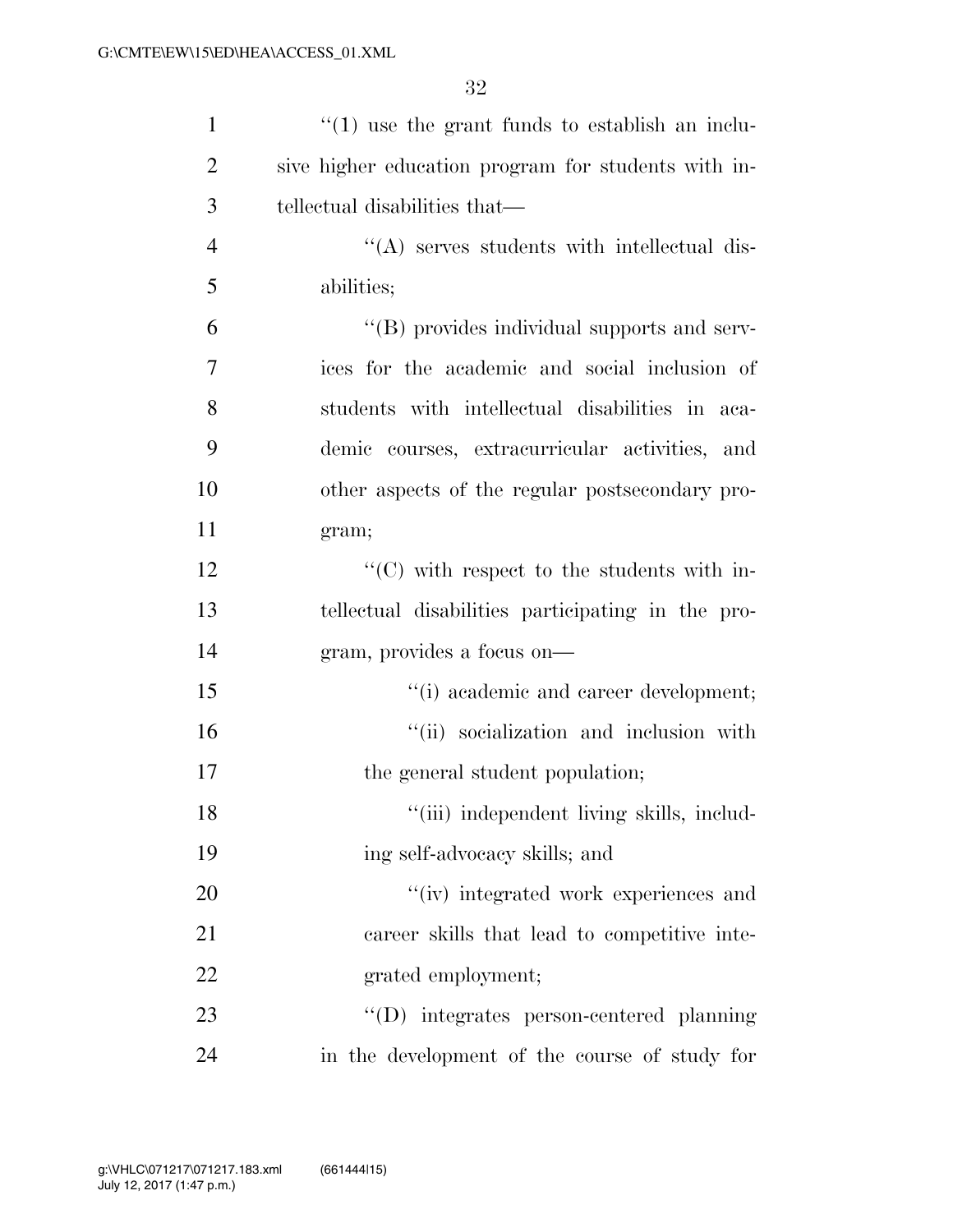each student with an intellectual disability par-ticipating in the program;

 ''(E) plans for the sustainability of the program after the end of the grant period, with a written business plan for revenue and expend- itures to be provided to the Department by the end of year 3; and

8 ''(F) awards a recognized educational cre- dential or recognized postsecondary credential for students with intellectual disabilities upon 11 the completion of the program;

 $\frac{12}{2}$  ''(2) in the case of an institution of higher edu- cation that provides institutionally owned or oper- ated housing for students attending the institution or integrated housing through providing supports to students directly or through partnerships with other organizations, provide for the integration of students with intellectual disabilities into housing offered to students without disabilities;

 $\frac{1}{20}$  articipate with the coordinating center es- tablished under section 777(b) in the evaluation of the program, including by regularly submitting data on experiences and outcomes of individual students participating in the program; and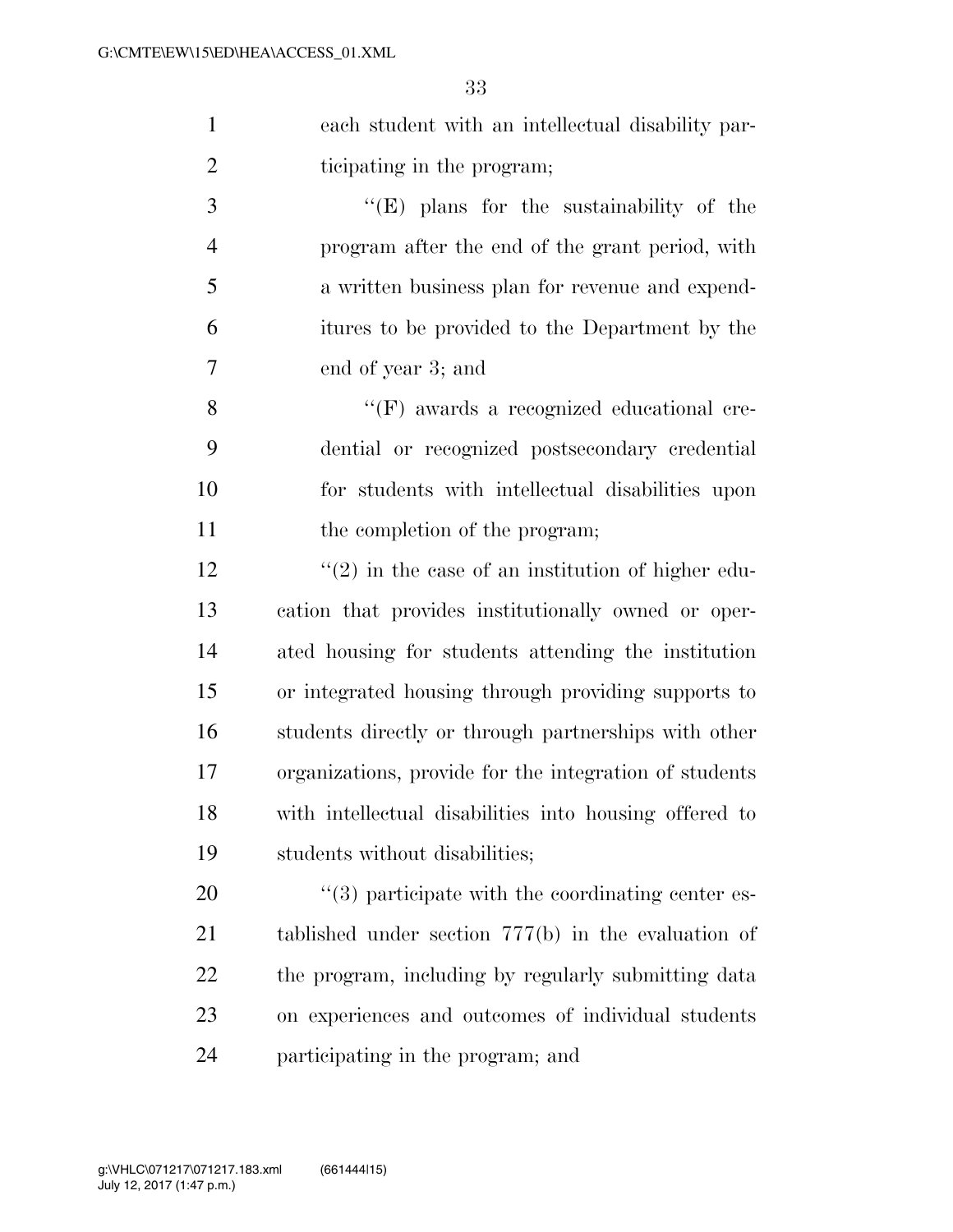1 ''(4) partner with one or more local educational agencies to support students with intellectual disabil- ities participating in the program who are eligible for special education and related services under the Individuals with Disabilities Education Act (20 U.S.C. 1400 et seq.), including the use of funds available under part B of such Act (20 U.S.C. 1411 et seq.) to support the participation of such students in the program.

 ''(e) MATCHING REQUIREMENT.—An institution of higher education (or consortium) that receives a grant under this section shall provide matching funds toward the cost of the inclusive higher education program for students with intellectual disabilities carried out under the grant. Such matching funds may be provided in cash or in-kind, and shall be in an amount of not less than 25 percent of the amount of such costs.

18 "(f) DATA COLLECTION AND TRANSMISSION.—

 $\frac{1}{2}$  IN GENERAL.—An institution or consor- tium receiving a grant under this section shall col- lect and transmit to the coordinating center estab- lished under section 777(b) on an annual basis for each student who is enrolled in the program, stu- dent-level information related to the experiences and outcomes of students who participate in the inclusive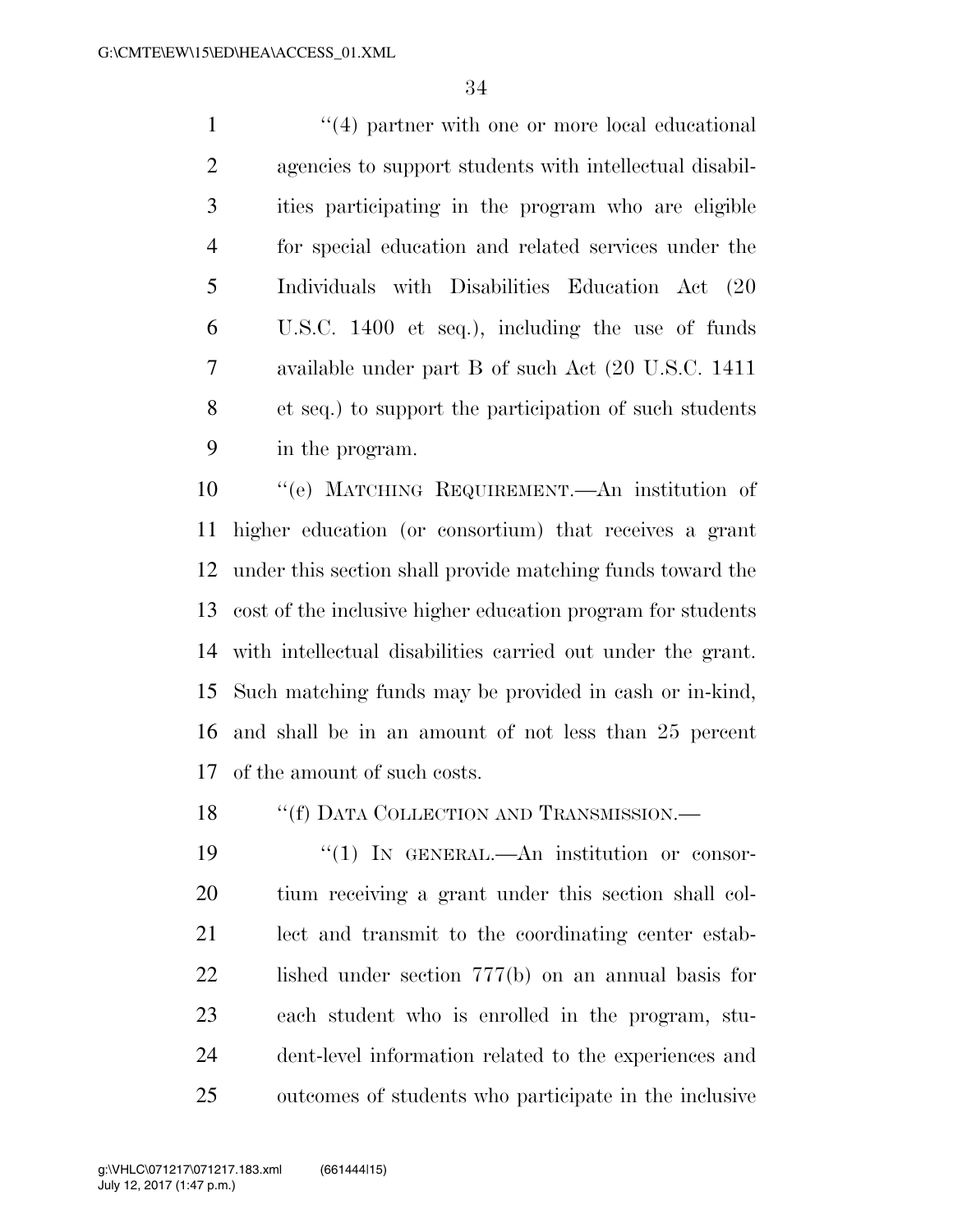higher education program for students with intellec-2 tual disabilities.

| 3 | "(2) LONGITUDINAL DATA.—Each grantee shall            |
|---|-------------------------------------------------------|
| 4 | collect longitudinal outcome data from each student   |
| 5 | participating in the program and transmit such data   |
| 6 | to the coordinating center established under section  |
| 7 | 777(b). Such longitudinal data shall be collected for |
| 8 | every student each year for 5 years after the student |
| 9 | graduates from, or otherwise exits, the program.      |

 $(3)$  DATA TO BE COLLECTED.—The program- level information and data and student-level infor- mation and data to be collected under this sub-section shall include—

14  $\langle A \rangle$  the number and type of postsec- ondary education courses taken and completed 16 by the student;

 $\text{``(B)}$  credits the student earned and wheth- er or not the student earned a recognized edu- cational credential or recognized postsecondary credential issued by the institution of higher education;

22  $\cdot$  (C) academic outcomes;

 ''(D) competitive, integrated employment outcomes;

25  $\text{``(E)}$  independent living outcomes; and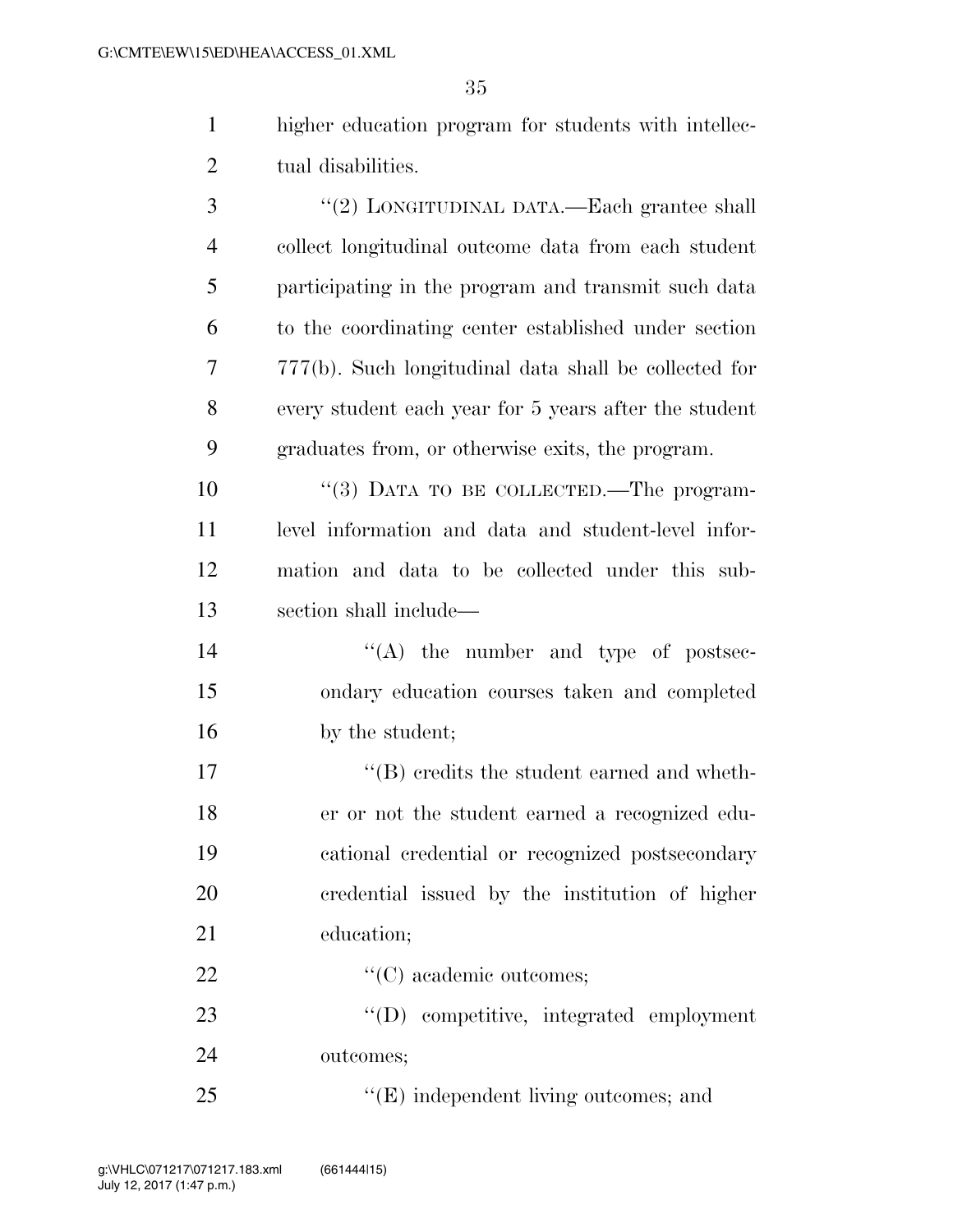$''(F)$  social outcomes.  $\gamma$  (g) REPORT.—Not later than 5 years after the date of the first grant awarded under this section, the Sec- retary shall prepare and disseminate a report to the au- thorizing committees and to the public that—  $(1)$  reviews the activities of the inclusive high- er education programs for students with intellectual disabilities funded under this section; and ''(2) provides guidance and recommendations on how effective programs can be replicated.''. (c) AUTHORIZATION OF APPROPRIATIONS.—Section 769(a) of the Higher Education Act of 1965 (20 U.S.C. 1140i) is amended by striking ''2009'' and inserting ''2018''. **SEC. 105. NATIONAL TECHNICAL ASSISTANCE CENTER AND NATIONAL COORDINATING CENTER FOR IN- CLUSION OF STUDENTS WITH INTELLECTUAL DISABILITIES.**  (a) IN GENERAL.—Section 777 of the Higher Edu- cation Act of 1965 (20 U.S.C. 1140q) is amended to read as follows: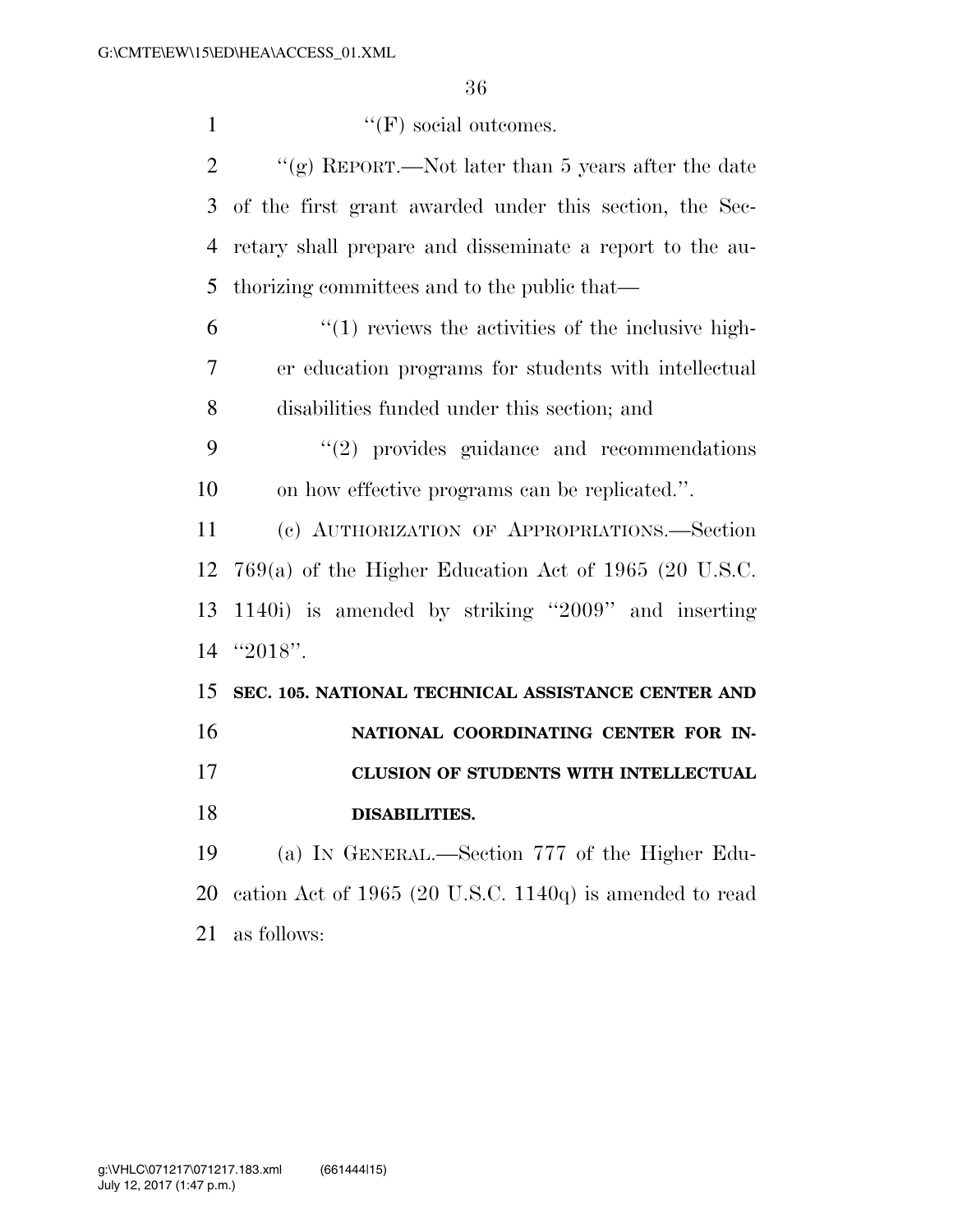|                |  |                      | 1 "SEC. 777. NATIONAL TECHNICAL ASSISTANCE CENTER |  |  |
|----------------|--|----------------------|---------------------------------------------------|--|--|
| 2              |  |                      | AND COORDINATING CENTER FOR INCLU-                |  |  |
| 3              |  |                      | SION OF STUDENTS WITH INTELLECTUAL                |  |  |
| $\overline{4}$ |  | <b>DISABILITIES.</b> |                                                   |  |  |

 ''(a) NATIONAL TECHNICAL ASSISTANCE CENTER.— ''(1) IN GENERAL.—From amounts appro- priated under paragraph (5), the Secretary shall award a grant to, or enter into a contract or cooper- ative agreement with, an eligible entity to provide for the establishment and support of a National Technical Assistance Center. The National Technical Assistance Center shall carry out the duties set forth in paragraph (4).

14 "(2) ADMINISTRATION.—The program under this section shall be administered by the office in the Department that administers other postsecondary education programs in consultation with the Office of Special Education and Rehabilitative Services.

 ''(3) ELIGIBLE ENTITY.—In this subpart, the term 'eligible entity' means an institution of higher education, a nonprofit organization, or partnership of two or more such institutions or organizations, with demonstrated expertise in—

24 "'(A) transitioning students with disabil- ities from secondary school to postsecondary education;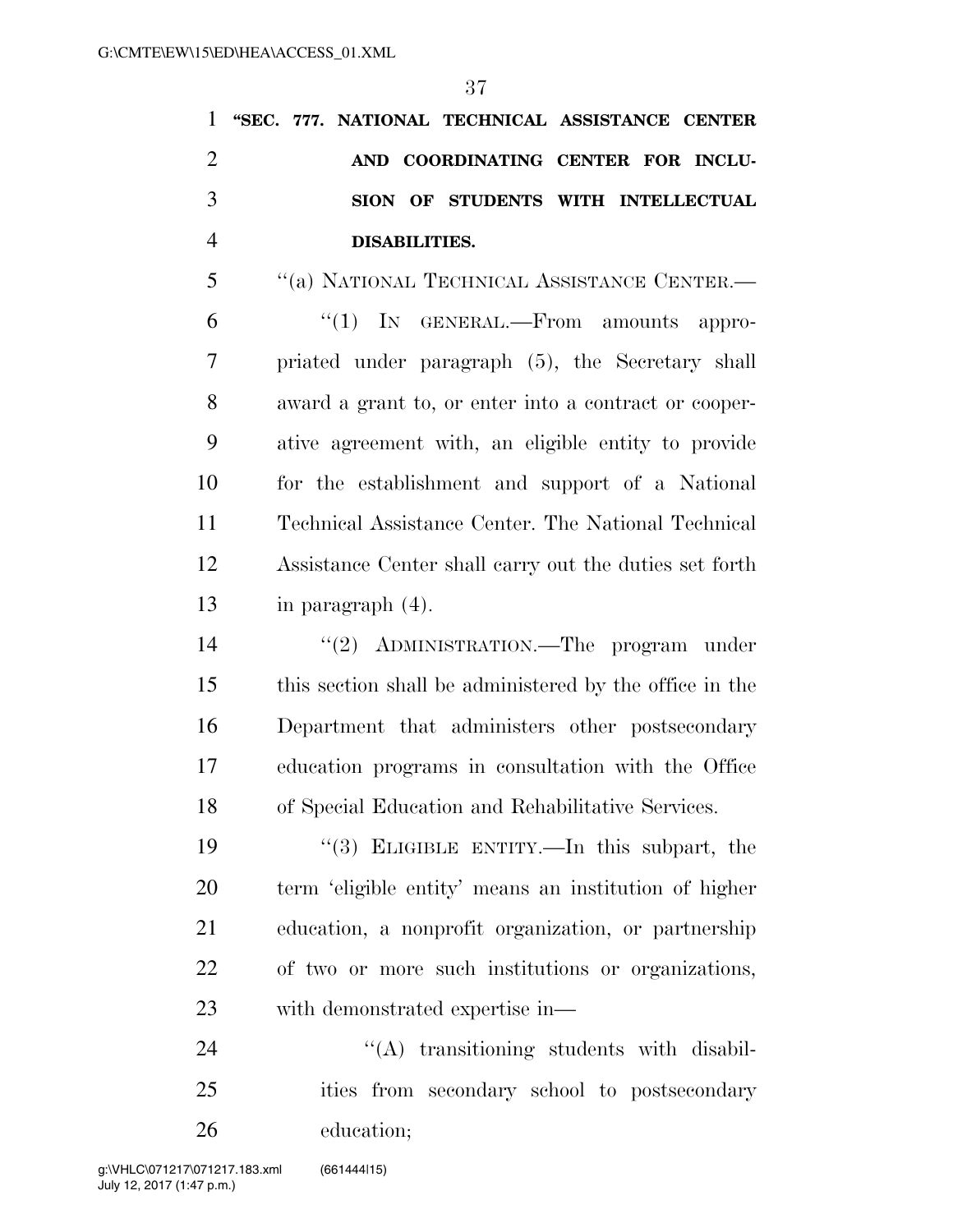| $\mathbf{1}$   | $\lq\lq$ supporting students with disabilities     |
|----------------|----------------------------------------------------|
| $\overline{2}$ | in postsecondary education;                        |
| 3              | $\lq\lq$ (C) technical knowledge necessary for the |
| $\overline{4}$ | dissemination of information in accessible for-    |
| 5              | mats; and                                          |
| 6              | $\lq\lq$ working with diverse types of institu-    |
| 7              | tions of higher education, including community     |
| 8              | colleges.                                          |
| 9              | $\cdot$ (4) DUTIES.—The duties of the National     |
| 10             | Technical Assistance Center shall include the fol- |
| 11             | lowing:                                            |
| 12             | "(A) ASSISTANCE TO STUDENTS AND FAM-               |
| 13             | ILIES.—The National Technical Assistance           |
| 14             | Center shall provide information and technical     |
| 15             | assistance to students with disabilities and the   |
| 16             | families of students with disabilities to support  |
| 17             | students across the broad spectrum of disabil-     |
| 18             | ities, including-                                  |
| 19             | "(i) information to assist individuals             |
| 20             | with disabilities who are prospective stu-         |
| 21             | dents of an institution of higher education        |
| 22             | in planning for postsecondary education            |
| 23             | while the students are in secondary school;        |
| 24             | "(ii) information and technical assist-            |
| 25             | ance provided to individualized education          |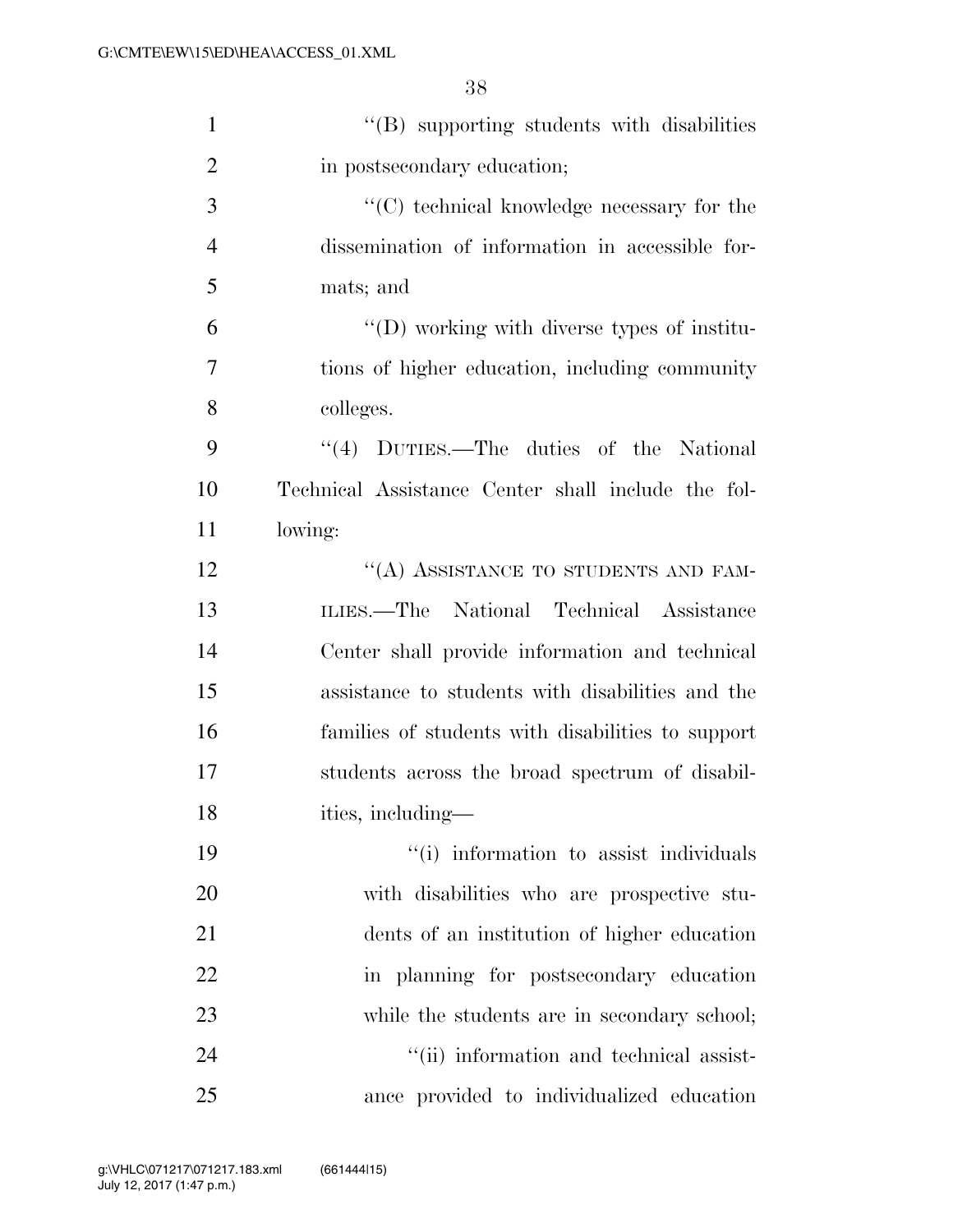| $\mathbf{1}$   | program teams (as defined in section                      |
|----------------|-----------------------------------------------------------|
| $\overline{2}$ | $614(d)(1)$ of the Individuals with Disabil-              |
| 3              | ities Education Act) for secondary school                 |
| $\overline{4}$ | students with disabilities, and to early out-             |
| 5              | reach and student services programs, in-                  |
| 6              | cluding programs authorized under sub-                    |
| $\overline{7}$ | parts 2, 4, and 5 of part A of title IV, to               |
| 8              | support students across a broad spectrum                  |
| 9              | of disabilities with the successful transition            |
| 10             | to postsecondary education;                               |
| 11             | "(iii) research-based supports, serv-                     |
| 12             | ices, and accommodations which are avail-                 |
| 13             | able in postsecondary settings, including                 |
| 14             | services provided by other agencies such as               |
| 15             | vocational rehabilitation;                                |
| 16             | "(iv) information on student men-                         |
| 17             | toring and networking opportunities for                   |
| 18             | students with disabilities; and                           |
| 19             | $f'(v)$ effective recruitment and transi-                 |
| 20             | programs at postsecondary edu-<br>tion                    |
| 21             | cational institutions.                                    |
| 22             | "(B) ASSISTANCE TO INSTITUTIONS<br>$\overline{\text{OF}}$ |
| 23             | HIGHER EDUCATION.—The National Technical                  |
| 24             | Assistance Center shall provide information and           |
| 25             | technical assistance to faculty, staff, and ad-           |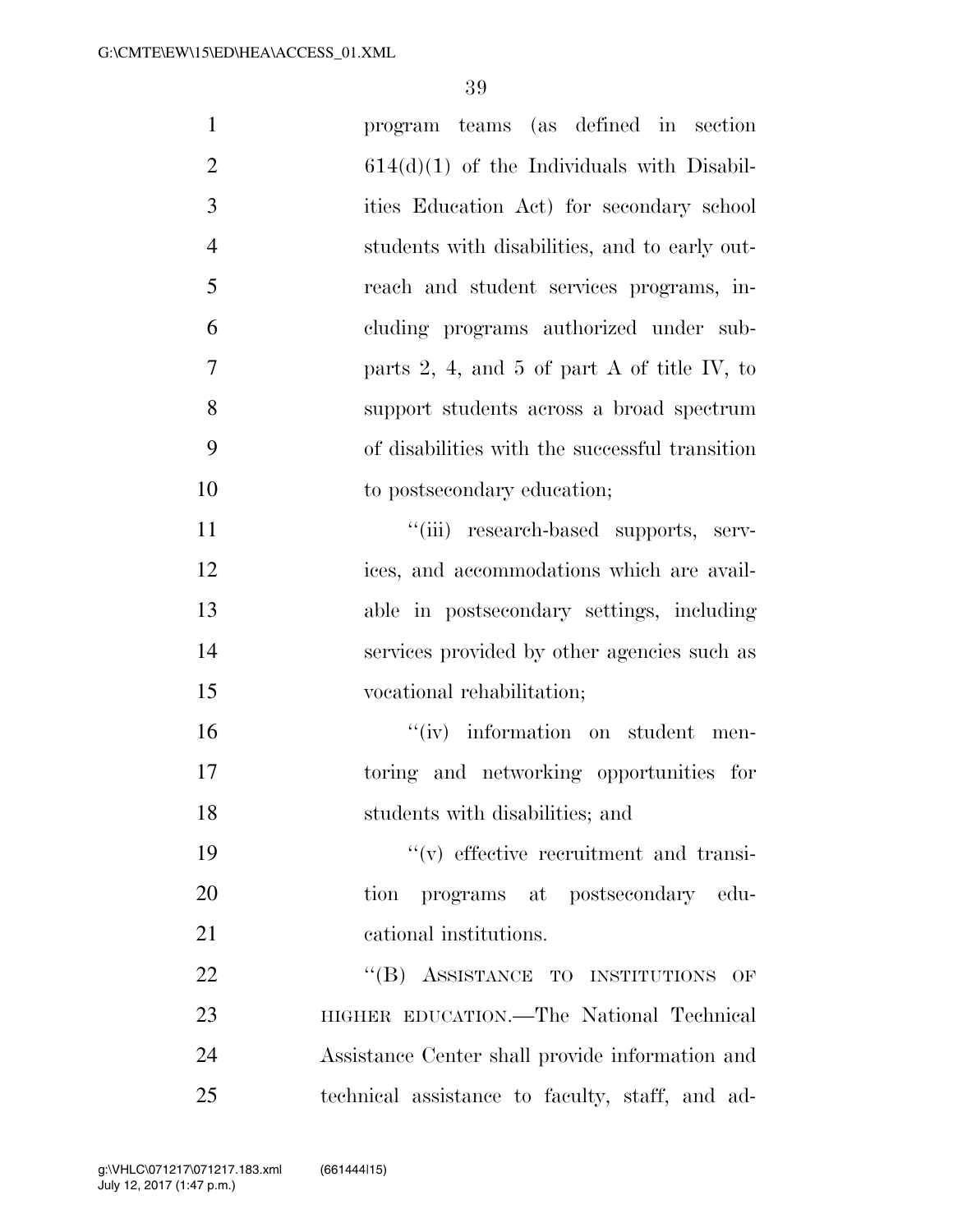| $\mathbf{1}$   | ministrators of institutions of higher education   |
|----------------|----------------------------------------------------|
| $\overline{2}$ | to improve the services provided to, the accom-    |
| 3              | modations for, the retention rates of, and the     |
| $\overline{4}$ | completion rates of, students with disabilities in |
| 5              | higher education settings, which may include—      |
| 6              | "(i) collection and dissemination of               |
| 7              | best and promising practices and materials         |
| 8              | for accommodating and supporting stu-              |
| 9              | dents with disabilities, including practices       |
| 10             | and materials supported by the grants,             |
| 11             | contracts, or cooperative agreements au-           |
| 12             | thorized under subparts $1, 2$ , and $3$ ;         |
| 13             | "(ii) development and provision of                 |
| 14             | training modules for higher education fac-         |
| 15             | ulty on exemplary practices for accommo-           |
| 16             | dating and supporting postsecondary stu-           |
| 17             | dents with disabilities across a range of          |
| 18             | academic fields, which may include uni-            |
| 19             | versal design for learning and practices           |
| 20             | supported by the grants, contracts, or co-         |
| 21             | operative agreements authorized under              |
| 22             | subparts $1, 2,$ and $3$ ; and                     |
| 23             | "(iii) development of technology-based             |
| 24             | tutorials for higher education faculty and         |
| 25             | staff, including new faculty and graduate          |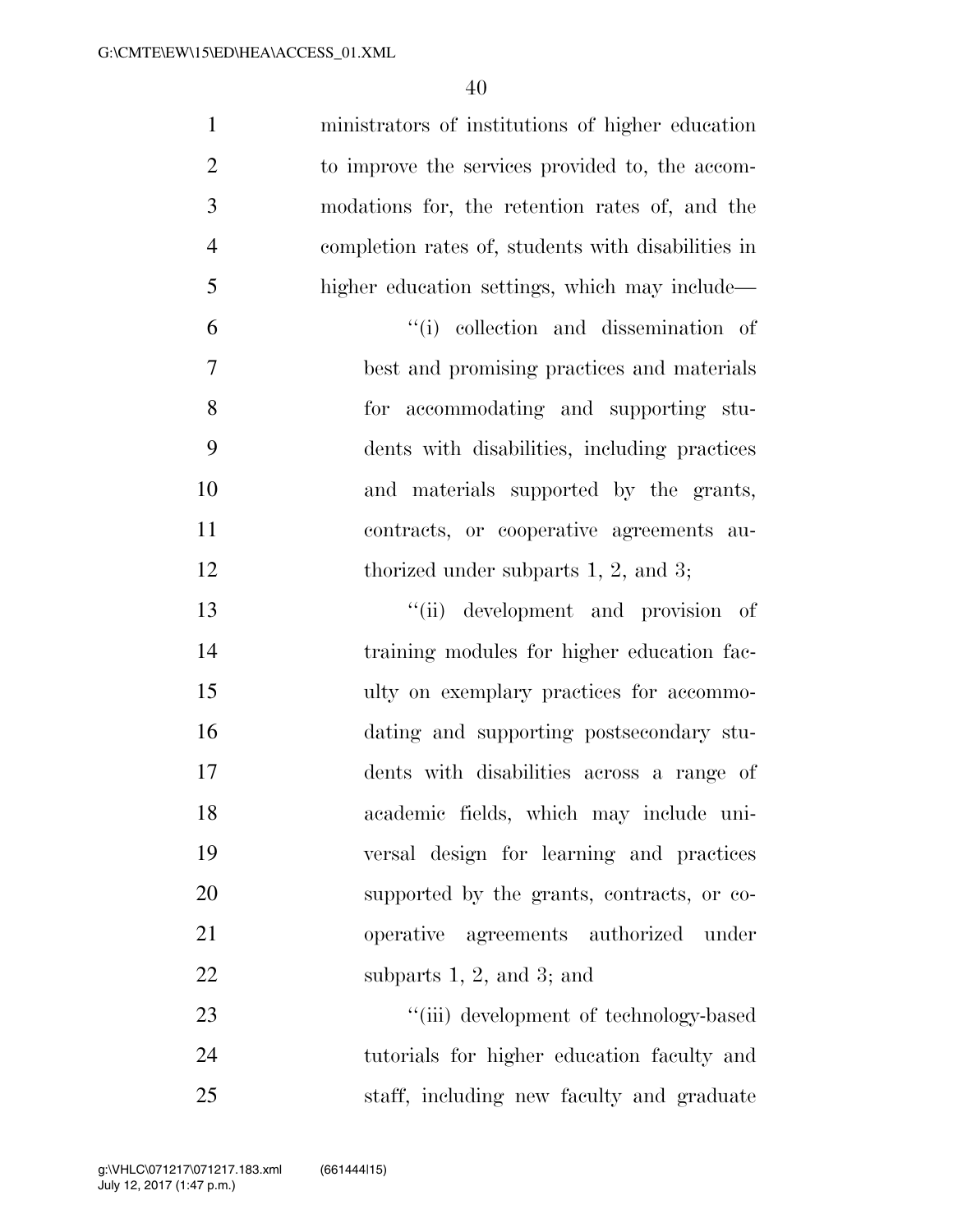students, on best and promising practices related to support and retention of stu- dents with disabilities in postsecondary education.

5 "<sup>"</sup>(C) INFORMATION COLLECTION AND DIS- SEMINATION.—The National Technical Assist- ance Center shall be responsible for building, maintaining, and updating a database of dis- ability support services information with respect to institutions of higher education, or for ex- panding and updating an existing database of disabilities support services information with re- spect to institutions of higher education. Such database shall be available to the general public through a website built to high technical stand- ards of accessibility practicable for the broad spectrum of individuals with disabilities. Such database and website shall include available in-formation on—

20  $\frac{1}{1}$  disability documentation require- ments; 22  $\frac{1}{1}$  support services available;

- 23  $\frac{1}{\sin}$  links to financial aid;
- 24  $''(iv)$  accommodations policies;
- 25  $\frac{1}{25}$   $\frac{1}{25}$   $\frac{1}{25}$   $\frac{1}{25}$   $\frac{1}{25}$   $\frac{1}{25}$   $\frac{1}{25}$   $\frac{1}{25}$   $\frac{1}{25}$   $\frac{1}{25}$   $\frac{1}{25}$   $\frac{1}{25}$   $\frac{1}{25}$   $\frac{1}{25}$   $\frac{1}{25}$   $\frac{1}{25}$   $\frac{1}{25}$   $\frac{1}{25}$   $\frac{1}{25}$   $\frac{1}{25}$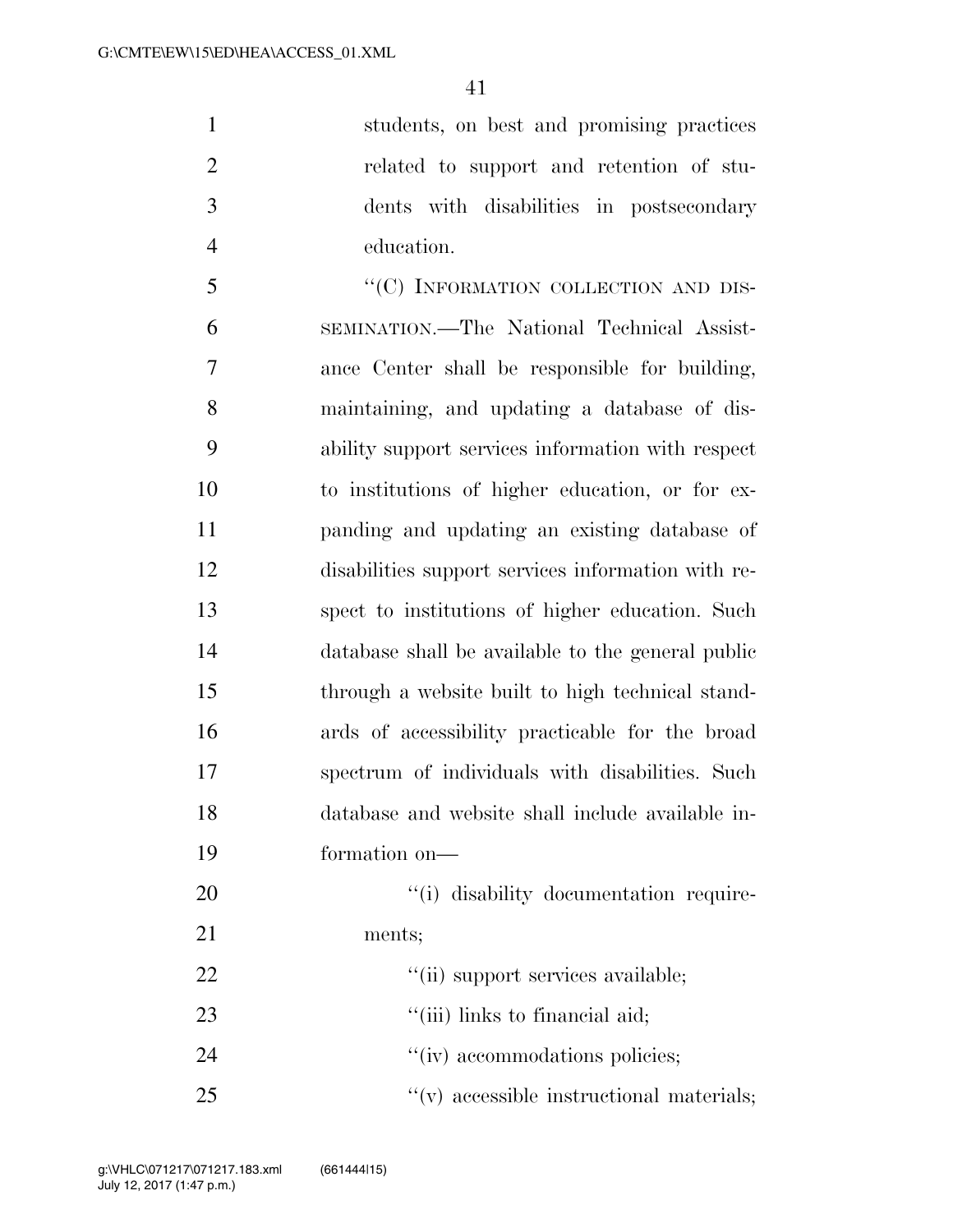| $\mathbf{1}$   | $\lq\lq$ (vi) other topics relevant to students   |
|----------------|---------------------------------------------------|
| $\overline{2}$ | with disabilities; and                            |
| 3              | "(vii) the information in the report              |
| $\overline{4}$ | described in subparagraph $(E)$ .                 |
| 5              | "(D) DISABILITY SUPPORT SERVICES.-                |
| 6              | The National Technical Assistance Center shall    |
| $\overline{7}$ | work with organizations and individuals with      |
| 8              | proven expertise related to disability support    |
| 9              | services for postsecondary students with disabil- |
| 10             | ities to evaluate, improve, and disseminate in-   |
| 11             | formation related to the delivery of high quality |
| 12             | disability support services at institutions of    |
| 13             | higher education.                                 |
| 14             | "(E) REVIEW AND REPORT.—Not later                 |
| 15             | than three years after the establishment of the   |
| 16             | National Technical Assistance Center, and         |
| 17             | every two years thereafter, the National Tech-    |
| 18             | nical Assistance Center shall prepare and dis-    |
| 19             | seminate a report to the Secretary and the au-    |
| 20             | thorizing committees analyzing the condition of   |
| 21             | postsecondary success for students with disabil-  |
| 22             | ities. Such report shall include—                 |
| 23             | "(i) a review of the activities and the           |
| 24             | effectiveness of the programs authorized          |
|                |                                                   |

under this part;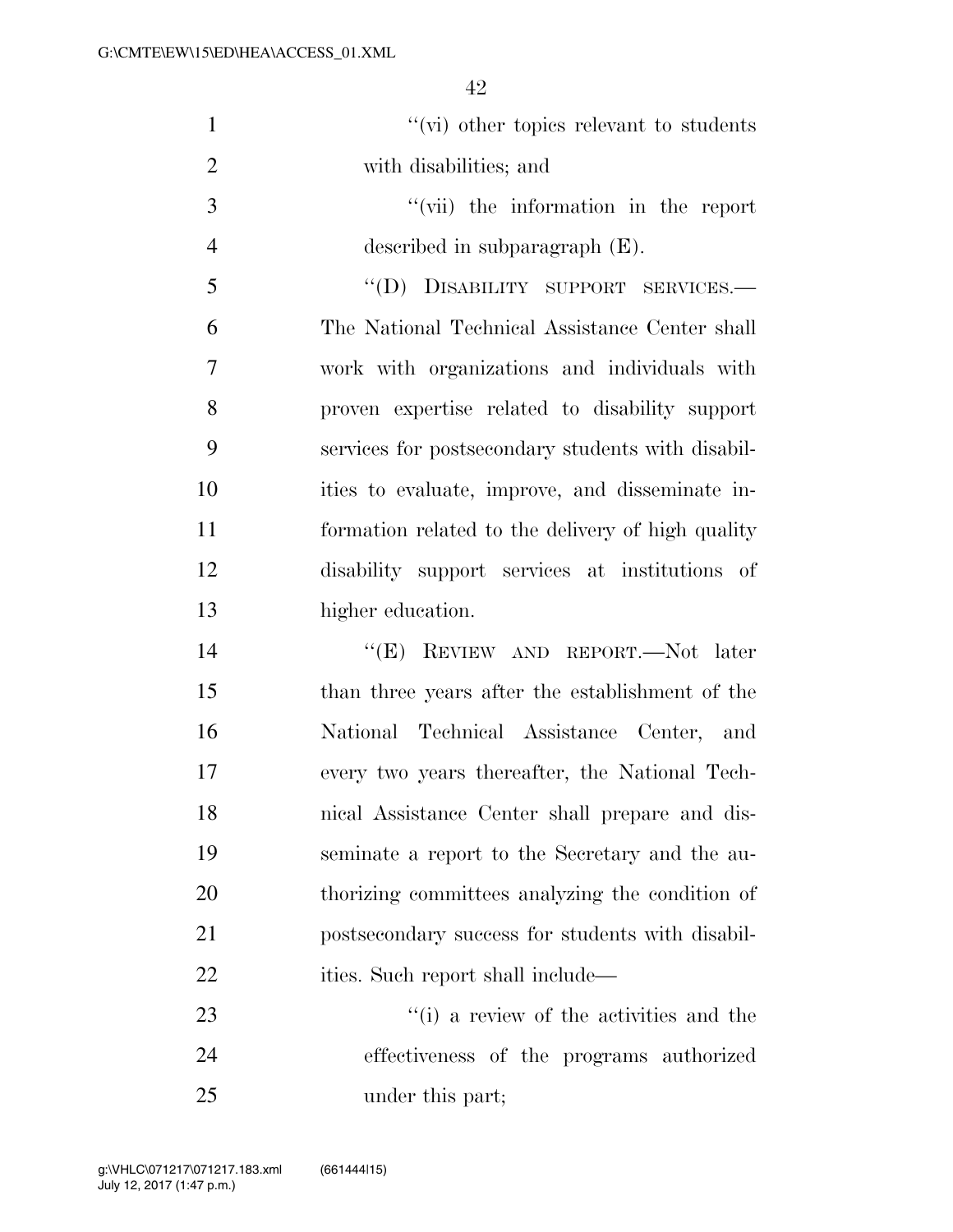| $\mathbf{1}$   | "(ii) annual enrollment and gradua-             |
|----------------|-------------------------------------------------|
| $\overline{2}$ | tion rates of students with disabilities in     |
| 3              | institutions of higher education from pub-      |
| $\overline{4}$ | liely reported data;                            |
| 5              | "(iii) recommendations for effective            |
| 6              | postsecondary supports and services for         |
| 7              | students with disabilities, and how such        |
| 8              | supports and services may be widely imple-      |
| 9              | mented at institutions of higher education;     |
| 10             | "(iv) recommendations on reducing               |
| 11             | barriers to full participation for students     |
| 12             | with disabilities in higher education; and      |
| 13             | $f'(v)$ a description of strategies with a      |
| 14             | demonstrated record of effectiveness in im-     |
| 15             | proving the success of such students in         |
| 16             | postsecondary education.                        |
| 17             | "(F) STAFFING OF THE CENTER.-In hir-            |
| 18             | ing employees of the National Technical Assist- |
| 19             | ance Center, the National Technical Assistance  |
| 20             | Center shall consider the expertise and experi- |
| 21             | ence of prospective employees in providing      |
| 22             | training and technical assistance to practi-    |
| 23             | tioners.                                        |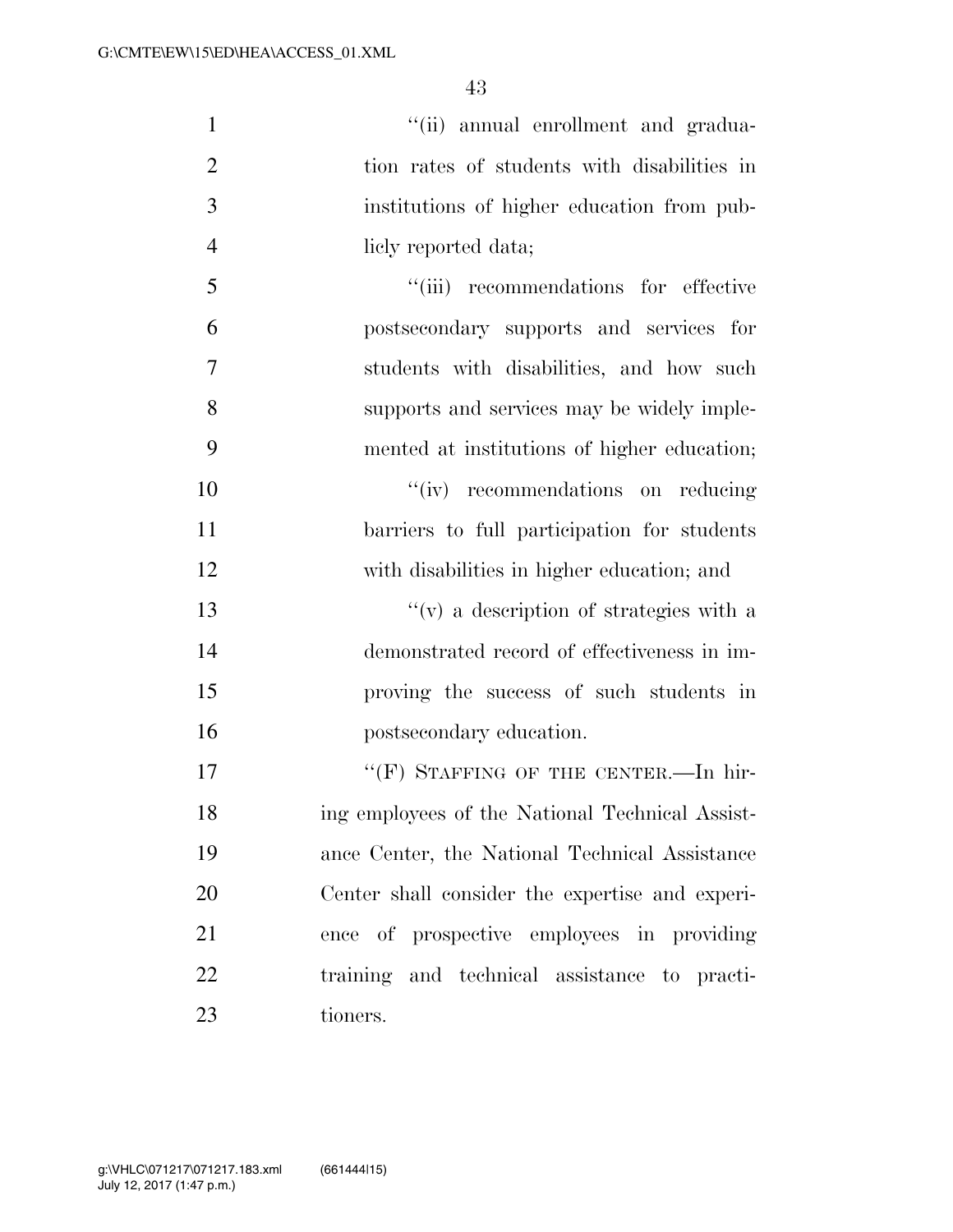| $\mathbf{1}$   | "(5) AUTHORIZATION OF APPROPRIATIONS.-                  |
|----------------|---------------------------------------------------------|
| $\overline{2}$ | There is authorized to be appropriated to carry out     |
| 3              | this subsection $$10,000,000$ .                         |
| $\overline{4}$ | "(b) THE NATIONAL COORDINATING CENTER FOR               |
| 5              | INCLUSION OF STUDENTS WITH INTELLECTUAL DISABIL-        |
| 6              | ITIES.                                                  |
| 7              | "(1) DEFINITION OF ELIGIBLE ENTITY.-In                  |
| 8              | this subsection, the term 'eligible entity' means an    |
| 9              | entity, or a partnership of entities, that has dem-     |
| 10             | onstrated expertise in the fields of—                   |
| 11             | $\lq\lq$ higher education;                              |
| 12             | "(B) the education of students with intel-              |
| 13             | lectual disabilities;                                   |
| 14             | $\cdot$ (C) the development of inclusive higher         |
| 15             | education programs for students with intellec-          |
| 16             | tual disabilities; and                                  |
| 17             | $\lq\lq$ (D) evaluation and technical assistance.       |
| 18             | $"(2)$ IN GENERAL.—From<br>amounts<br>appro-            |
| 19             | priated under paragraph 7, the Secretary shall enter    |
| 20             | into a cooperative agreement, on a competitive basis,   |
| 21             | with an eligible entity for the purpose of establishing |
| 22             | a coordinating center for institutions of higher edu-   |
| 23             | cation that offer inclusive higher education programs   |
| 24             | for students with intellectual disabilities, including  |
| 25             | institutions participating in grants authorized under   |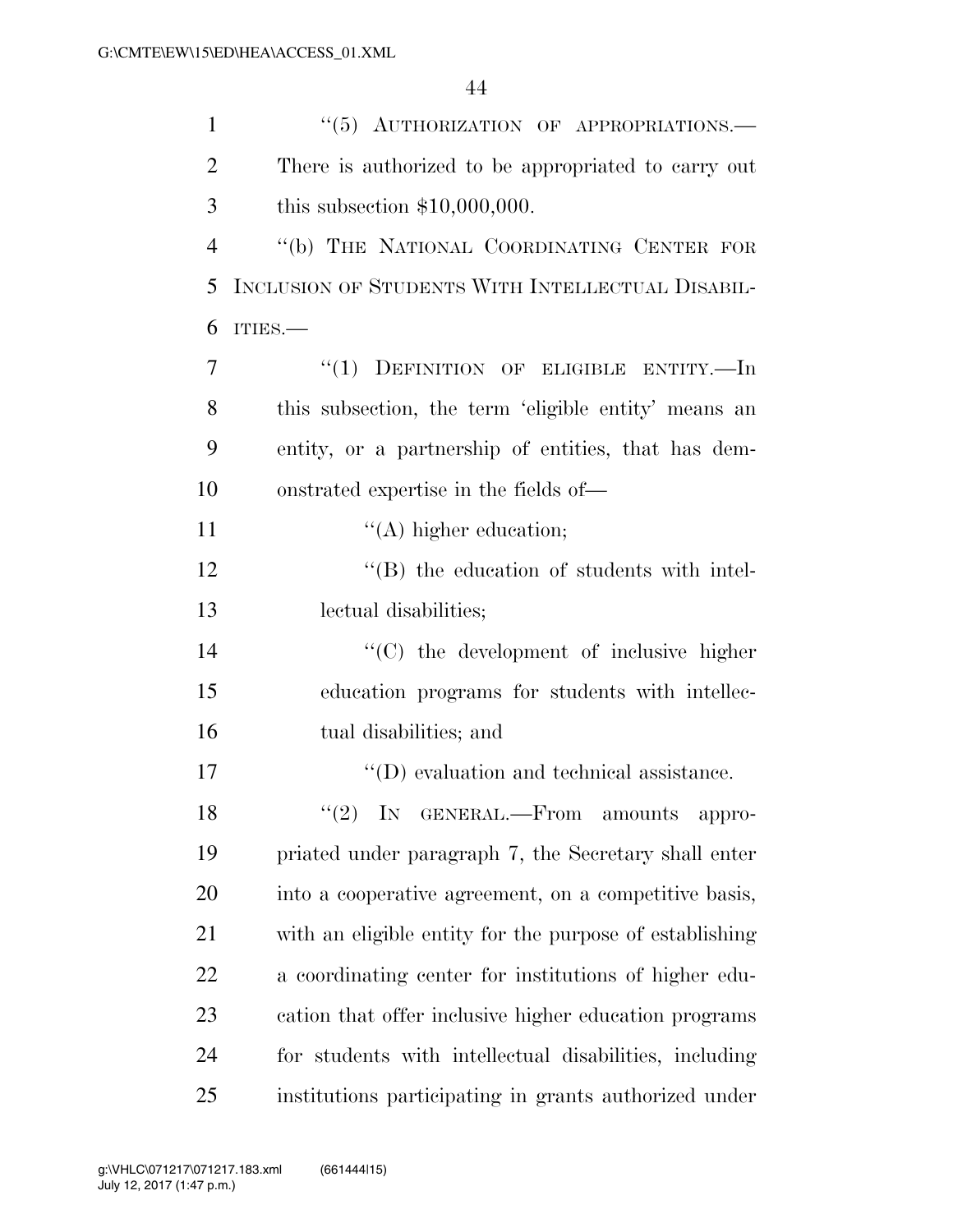subpart 2, to provide technical assistance and eval- uations for such programs, including systematic col- lection of annual student and program data and fa- cilitation of outcomes data of students with intellec-tual disabilities.

 ''(3) ADMINISTRATION.—The program under this subsection shall be administered by the office in the Department that administers other postsec- ondary education programs in consultation with the Office of Special Education and Rehabilitative Serv-ices.

 ''(4) DURATION.—The Secretary shall enter into a cooperative agreement under this subsection for a period of five years.

 ''(5) REQUIREMENTS OF COOPERATIVE AGREE- MENT.—The eligible entity entering into a coopera- tive agreement under this subsection shall establish 18 and maintain a coordinating center that shall—

 $"({\rm A})$  serve as the technical assistance enti- ty for all inclusive higher education programs and comprehensive transition and postsec- ondary programs for students with intellectual disabilities;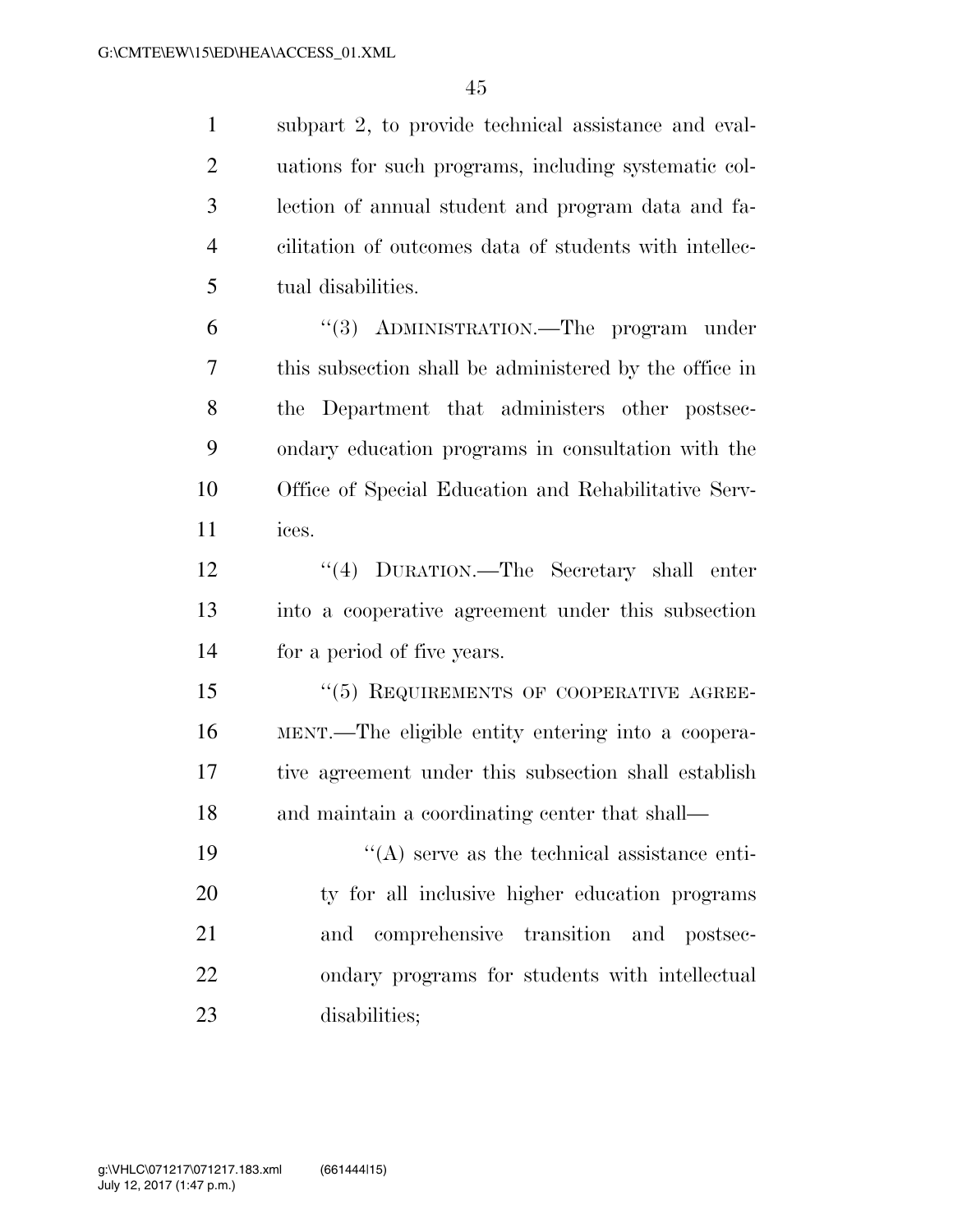''(B) provide technical assistance regarding the development, evaluation, and continuous im-provement of such programs;

 ''(C) evaluate such programs using quali- tative and quantitative methodologies for meas- uring program strengths in the areas of aca- demic access, academic enrichment, socializa- tion, competitive integrated employment, attain- ment of a recognized educational credential or recognized postsecondary credential, and inde-11 pendent living;

 ''(D) create and maintain a database of student and program level data reflecting imple- mentation of the inclusive higher education pro-gram that receives a grant under this subpart;

16 ''(E) create and maintain a mechanism to consolidate follow up data on student outcomes collected by inclusive higher education programs funded through previous grant cycles;

 $($ <sup>"</sup>(F) assist recipients of grants under sub- part 2 in efforts to award a recognized edu- cational credential or recognized postsecondary credential to students with intellectual disabil-ities upon the completion of such programs;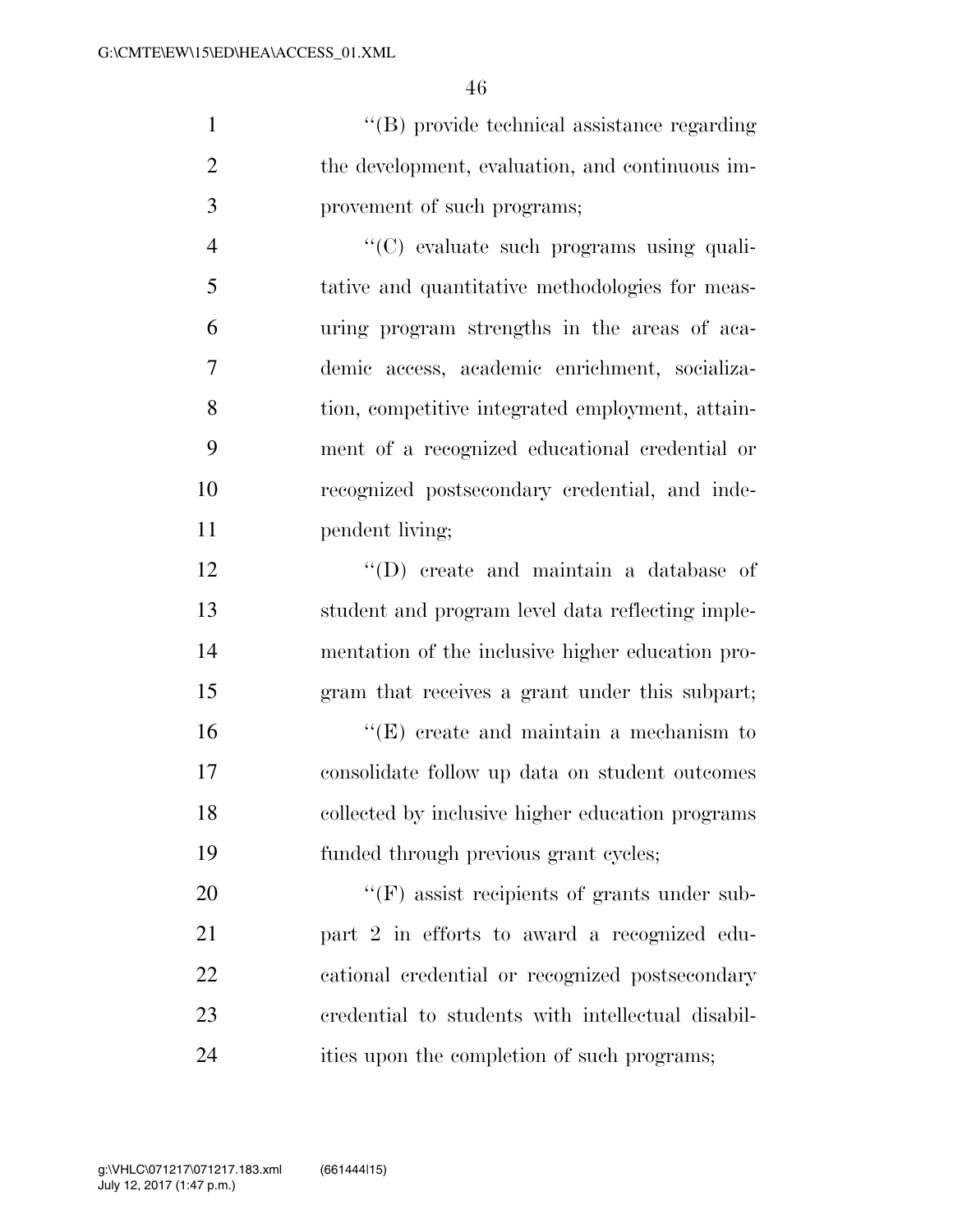| $\mathbf{1}$   | "(G) identify model memoranda of agree-           |
|----------------|---------------------------------------------------|
| $\overline{2}$ | ment for use between or among institutions of     |
| 3              | higher education and State and local agencies     |
| $\overline{4}$ | providing funding for such programs;              |
| 5              | $\lq\lq (H)$ develop recommendations for the nec- |
| 6              | essary components of such programs, such as—      |
| $\tau$         | "(i) academic, career and technical,              |
| 8              | social, and independent living skills;            |
| 9              | "(ii) evaluation of student progress;             |
| 10             | "(iii) program administration and                 |
| 11             | evaluation;                                       |
| 12             | "(iv) student eligibility;                        |
| 13             | $f'(v)$ issues regarding the equivalency          |
| 14             | of a student's participation in such pro-         |
| 15             | grams to semester, trimester, quarter,            |
| 16             | credit, or clock hours at an institution of       |
| 17             | higher education, as the case may be; and         |
| 18             | $\lq\lq$ (vi) access to student housing for       |
| 19             | students participating in the inclusive           |
| 20             | higher education programs, including ac-          |
| 21             | commodations and services that support            |
| 22             | independent living;                               |
| 23             | $\lq\lq$ (I) review and analyze—                  |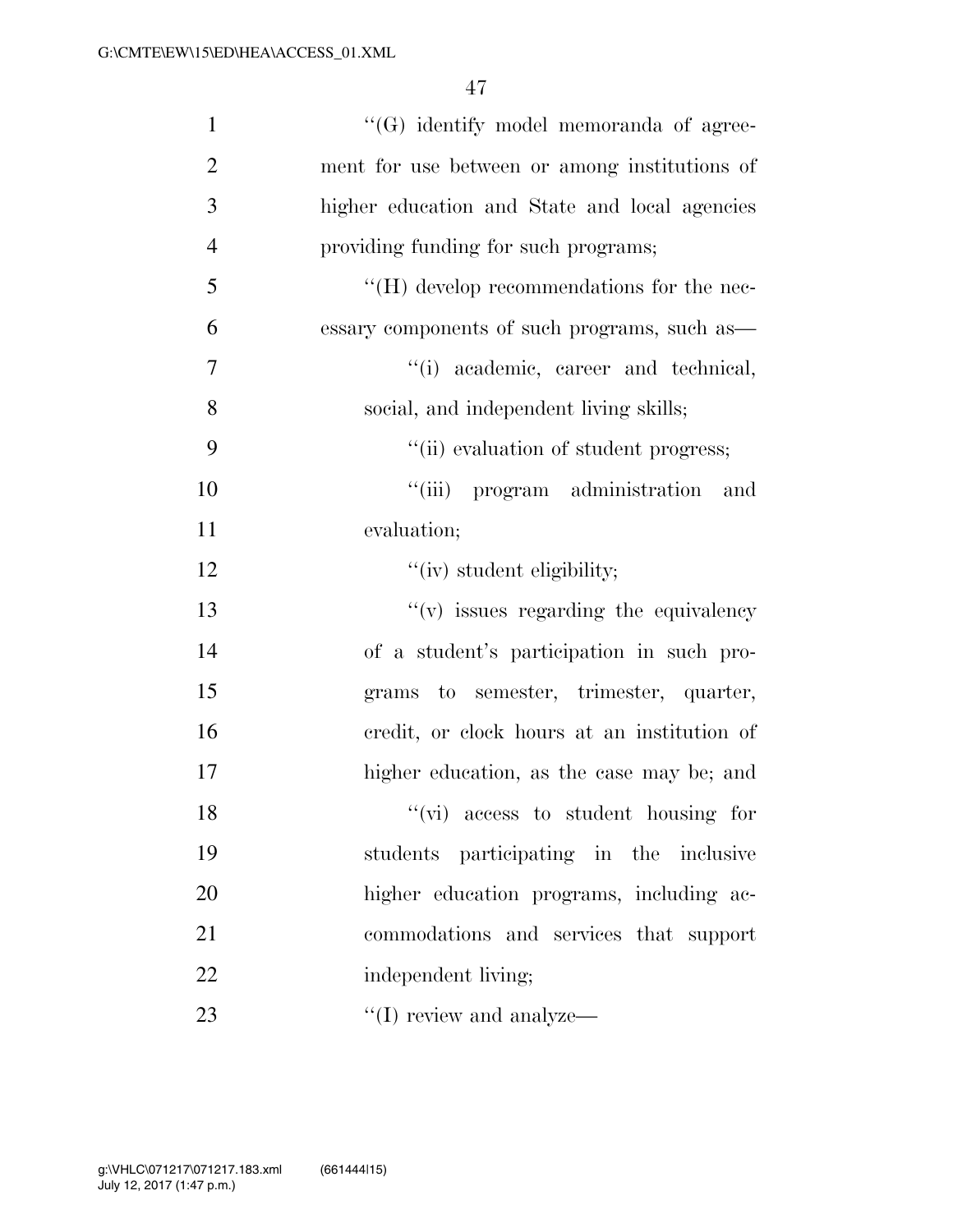| $\mathbf{1}$   | "(i) policy impact of inclusive higher             |
|----------------|----------------------------------------------------|
| $\overline{2}$ | education on Federal and State legislation;        |
| 3              | and                                                |
| $\overline{4}$ | "(ii) funding streams for such pro-                |
| 5              | grams;                                             |
| 6              | "(J) provide recommendations regarding             |
| $\overline{7}$ | the funding streams described in paragraph         |
| 8              | (H)(ii);                                           |
| 9              | $\lq\lq(K)$ develop mechanisms for regular com-    |
| 10             | munication, outreach and dissemination of in-      |
| 11             | formation about inclusive higher education pro-    |
| 12             | grams for students with intellectual disabilities  |
| 13             | under subpart 2 between or among such pro-         |
| 14             | grams and to families and prospective students;    |
| 15             | "(L) host a meeting of all recipients of           |
| 16             | grants under subpart 2 not less often than once    |
| 17             | each year; and                                     |
| 18             | $\lq\lq (M)$ convene a work group to continue the  |
| 19             | development of and recommendations for model       |
| 20             | criteria, standards, and components of inclusive   |
| 21             | higher education programs and comprehensive        |
| 22             | transition and postsecondary programs for stu-     |
| 23             | dents with intellectual disabilities, that are ap- |
| 24             | propriate for the development of accreditation     |
| 25             | standards—                                         |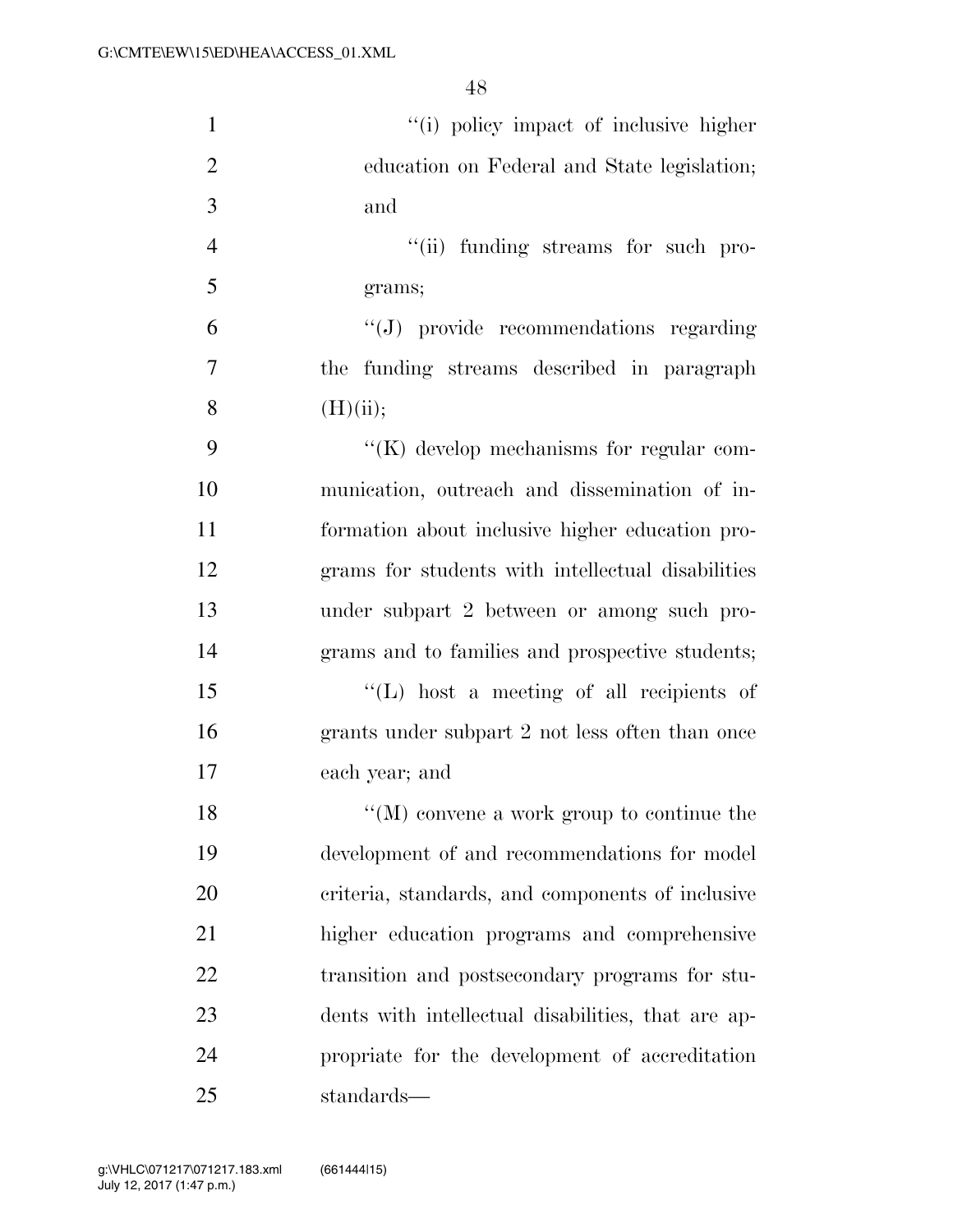| $\mathbf{1}$   | "(i) which work group shall include—     |
|----------------|------------------------------------------|
| $\overline{2}$ | "(I) an expert in higher edu-            |
| 3              | cation;                                  |
| $\overline{4}$ | "(II) an expert in special edu-          |
| 5              | cation;                                  |
| 6              | "(III) a disability organization         |
| $\overline{7}$ | that represents students with intellec-  |
| 8              | tual disabilities;                       |
| 9              | $\lq\lq (IV)$ a representative from the  |
| 10             | National Advisory Committee on In-       |
| 11             | stitutional Quality and Integrity; and   |
| 12             | $\lq\lq(V)$ a representative of a re-    |
| 13             | gional or national accreditation agen-   |
| 14             | cy or association;                       |
| 15             | "(ii) the work group will carry out the  |
| 16             | following activities—                    |
| 17             | $\lq\lq$ (I) conduct outreach to accred- |
| 18             | iting agencies;                          |
| 19             | "(II) develop a technical guid-          |
| 20             | ance document to support implemen-       |
| 21             | tation of the model standards;           |
| 22             | "(III) develop and conduct a pro-        |
| 23             | tocol for field testing and imple-       |
| 24             | menting the model standards; and         |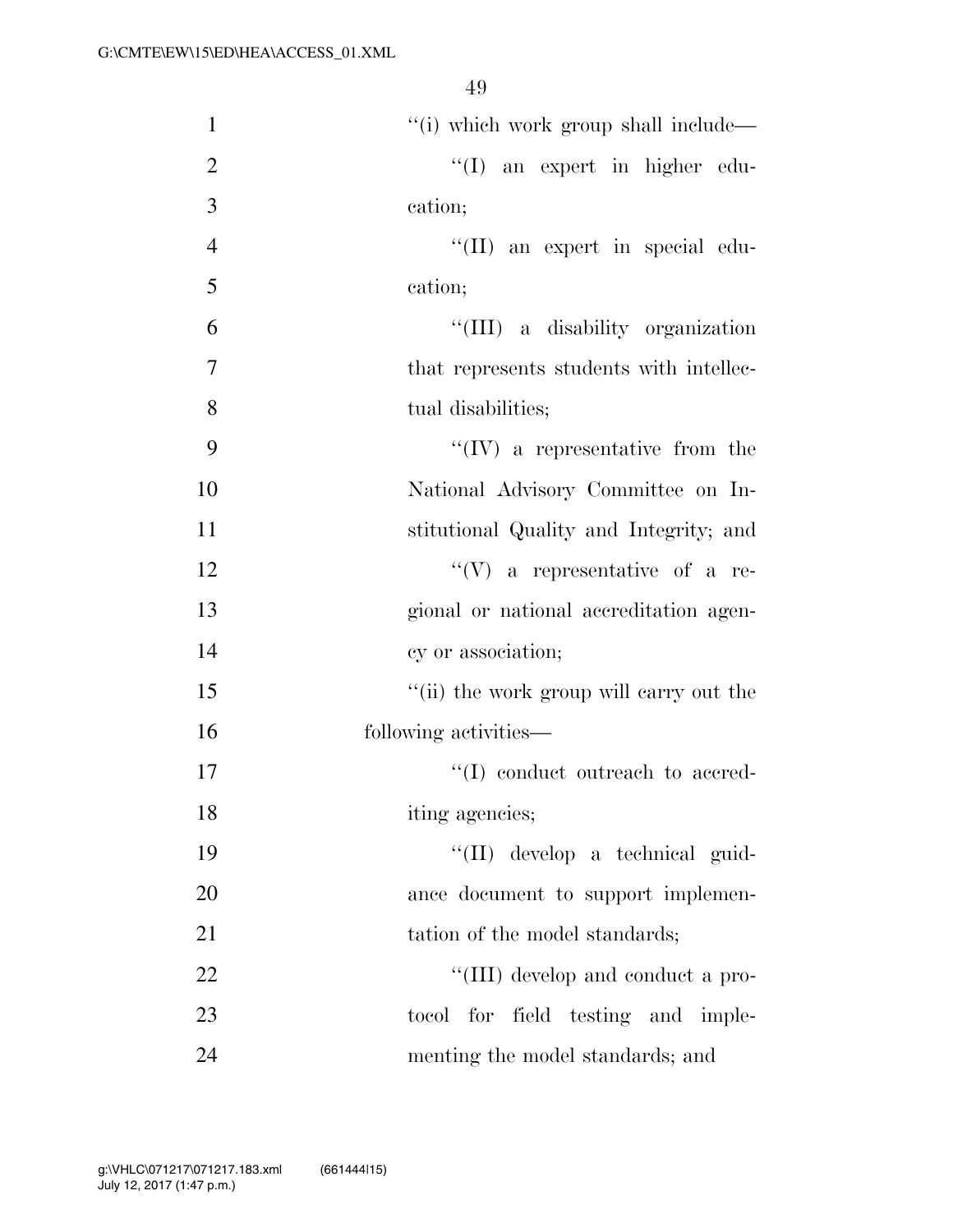| $\mathbf{1}$   | $``(IV)$ update recommendations                      |
|----------------|------------------------------------------------------|
| $\overline{2}$ | for the model standards, criteria, and               |
| 3              | components of such programs, as ap-                  |
| $\overline{4}$ | plicable.                                            |
| 5              | " $(6)$ REPORT.—Not later than 5 years after the     |
| 6              | date of the establishment of the coordinating center |
| 7              | under this subsection, the coordinating center shall |
| 8              | report to the Secretary, the authorizing committees, |
| 9              | and the National Advisory Committee on Institu-      |
| 10             | tional Quality and Integrity on the activities de-   |
| 11             | scribed in paragraph $(5)$ .                         |
| 12             | "(7) AUTHORIZATION OF APPROPRIATIONS.-               |
| 13             | There are authorized to be appropriated to carry out |
| 14             | this subpart such sums as may be necessary for fis-  |
| 15             | cal year 2018 and each of the five succeeding fiscal |
| 16             | years.".                                             |
| 17             | (b) AUTHORIZATION OF APPROPRIATIONS.-Section         |
| 18             | 778 of the Higher Education Act of 1965 is repealed. |
| 19             | SEC. 106. DEFINITIONS.                               |
| 20             | Section 760 of the Higher Education Act of 1965 (20) |
| 21             | U.S.C. 1140) is amended to read as follows:          |
| 22             | "SEC. 760. DEFINITIONS.                              |
| 23             | "In this part:                                       |
| 24             | "(1) COMPREHENSIVE TRANSITION AND POST-              |
| 25             | SECONDARY PROGRAM FOR STUDENTS WITH INTEL-           |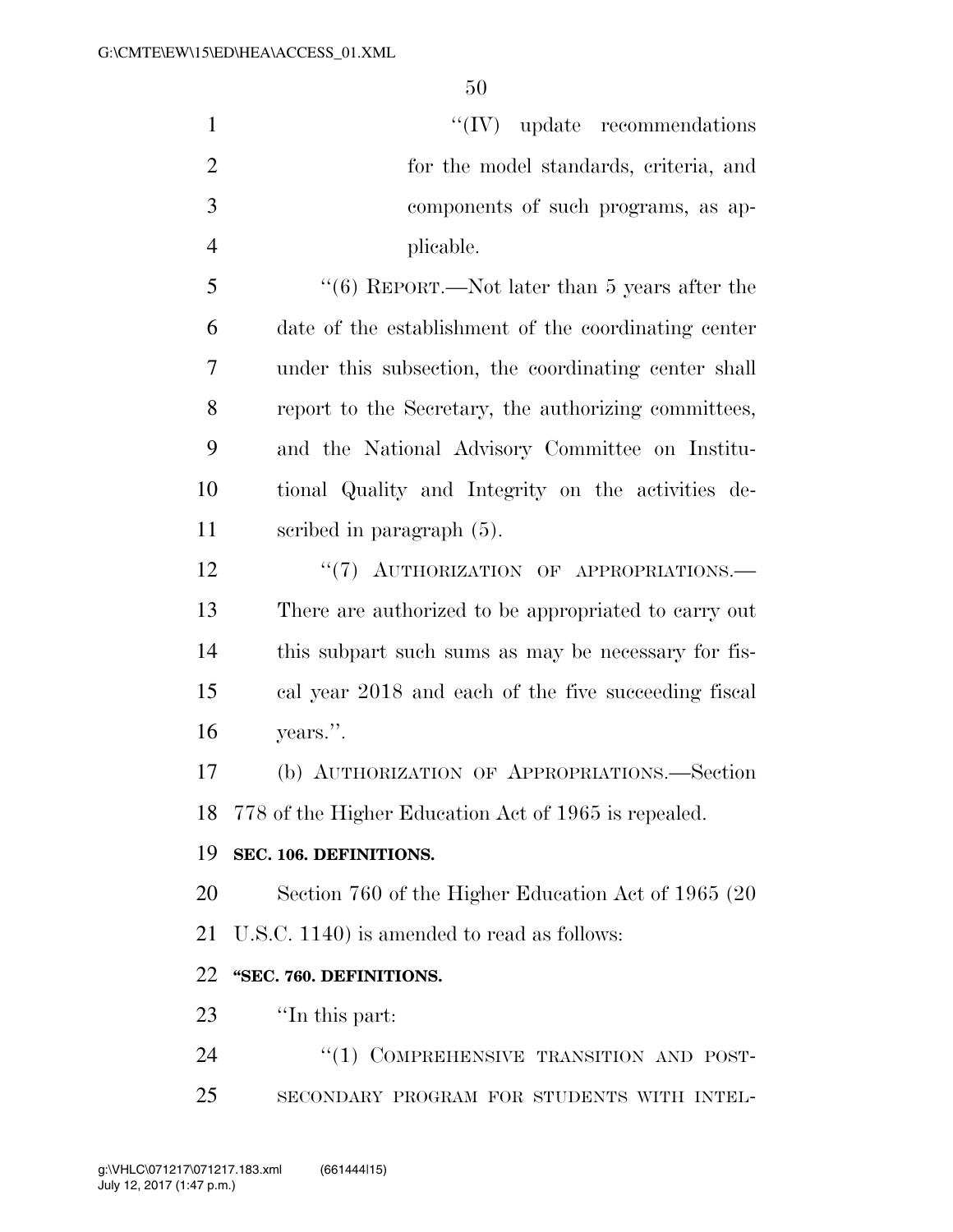| $\mathbf{1}$   | LECTUAL DISABILITIES.—The term 'comprehensive          |
|----------------|--------------------------------------------------------|
| $\overline{2}$ | transition and postsecondary program for students      |
| 3              | with intellectual disabilities' means a program that   |
| $\overline{4}$ | leads to a recognized educational credential or recog- |
| 5              | nized postsecondary credential issued by an institu-   |
| 6              | tion of higher education that meets each of the fol-   |
| 7              | lowing requirements:                                   |
| 8              | "(A) Is offered by an institution of higher            |
| 9              | education.                                             |
| 10             | "(B) Is designed to support students with              |
| 11             | intellectual disabilities who are seeking to con-      |
| 12             | tinue academic, career and technical, and inde-        |
| 13             | pendent living instruction at an institution of        |
| 14             | higher education in order to prepare for com-          |
| 15             | petitive integrated employment.                        |
| 16             | "(C) Includes student advising and a pro-              |
| 17             | gram of study.                                         |
| 18             | "(D) Requires students with intellectual               |
| 19             | disabilities to participate on not less than a         |
| 20             | half-time basis as determined by the institution,      |
| 21             | with such participation focusing on academic           |
| 22             | and career development components and occur-           |
| 23             | ring through 1 or more of the following activi-        |
| 24             | ties:                                                  |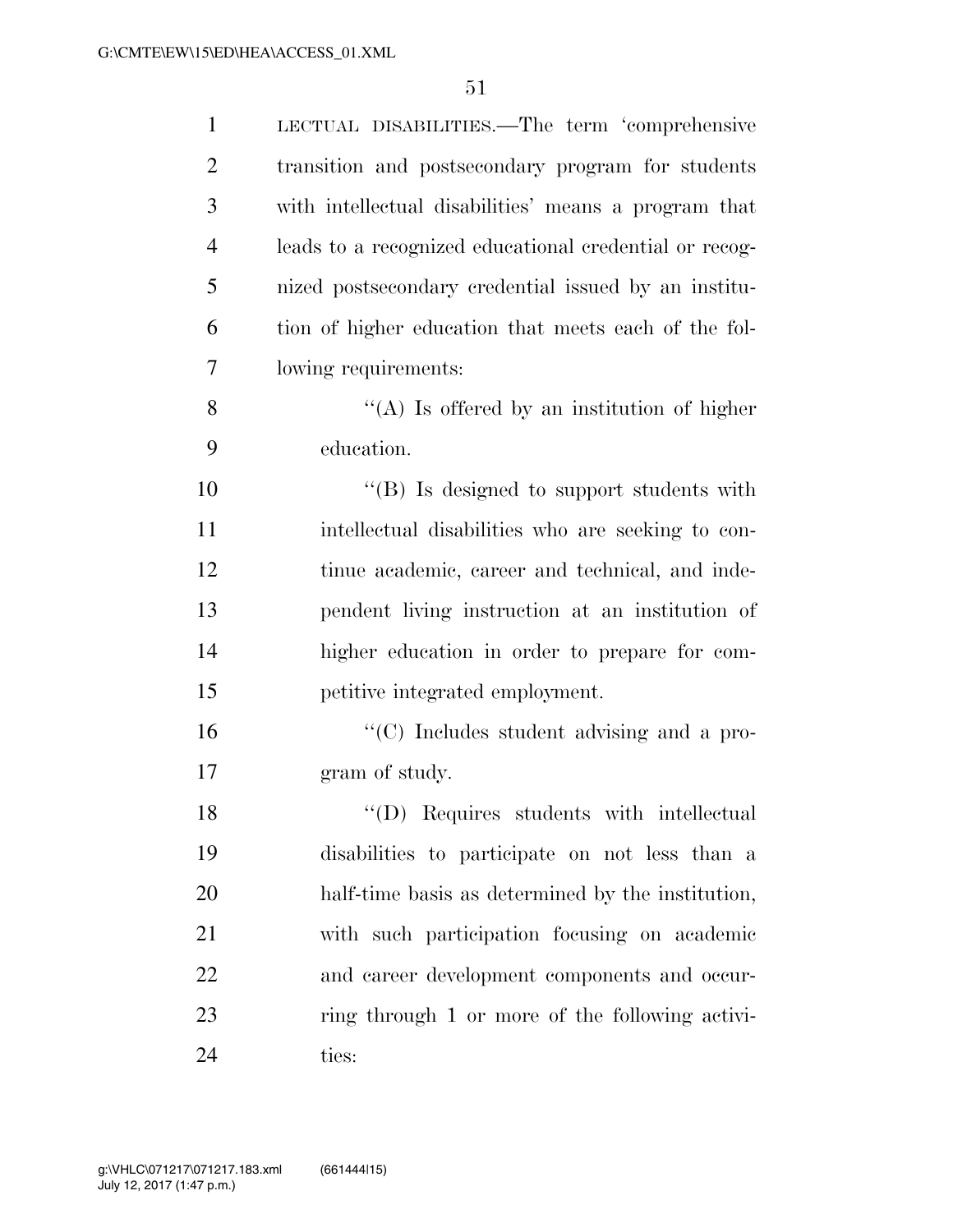| $\mathbf{1}$   | "(i) Regular enrollment in credit-bear-            |
|----------------|----------------------------------------------------|
| $\overline{2}$ | ing courses with students without disabil-         |
| 3              | ities that are offered by the institution.         |
| $\overline{4}$ | "(ii) Auditing or participating in                 |
| 5              | courses with students without disabilities         |
| 6              | that are offered by the institution and for        |
| $\overline{7}$ | which the student does not receive regular         |
| 8              | academic credit.                                   |
| 9              | "(iii) Enrollment in noncredit-bearing,            |
| 10             | nondegree courses with students without            |
| 11             | disabilities.                                      |
| 12             | "(iv) Participation in internships, ap-            |
| 13             | prenticeships, or work-based experiences in        |
| 14             | competitive integrated settings for a se-          |
| 15             | mester, or multiple semesters.                     |
| 16             | "(E) Requires students with intellectual           |
| 17             | disabilities to be socially and academically inte- |
| 18             | grated with students without disabilities to the   |
| 19             | maximum extent practicable.                        |
| 20             | "(2) DISABILITY.—The term 'disability' has the     |
| 21             | meaning given such term in section 3 of the Ameri- |
| 22             | cans with Disabilities Act of 1990 (42 U.S.C.      |
| 23             | $12102$ ).                                         |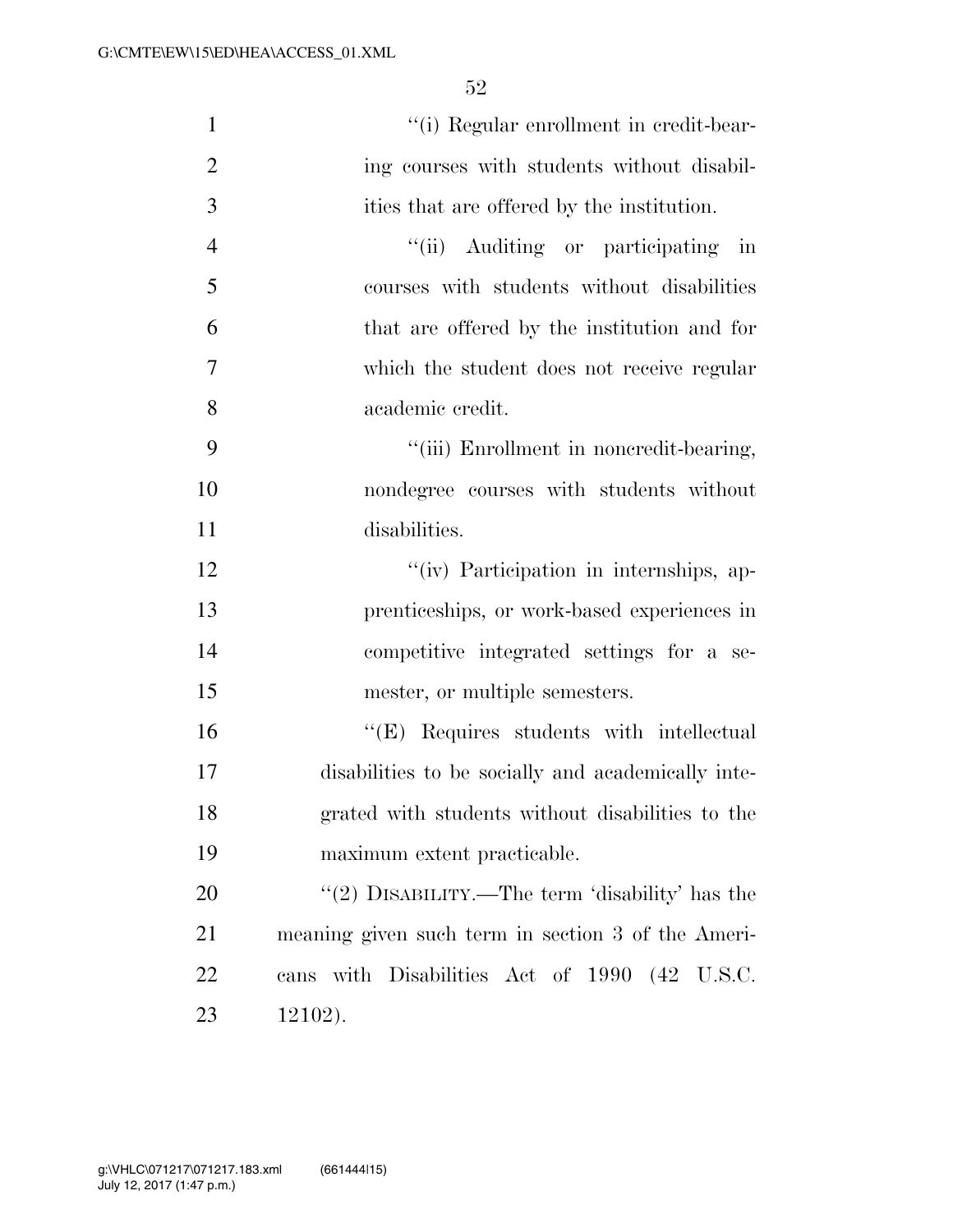| $\mathbf{1}$   | "(3) INSTITUTION OF HIGHER EDUCATION.-                |
|----------------|-------------------------------------------------------|
| $\overline{2}$ | The term 'institution of higher education' has the    |
| 3              | meaning given such term in section 101.               |
| 4              | $``(4)$ OFFICE OF ACCESSIBILITY.—The term             |
| 5              | Office of Accessibility' has the meaning given to the |
| 6              | office of disability services of the institution or   |
| 7              | equivalent office                                     |
| 8              | "(5) RECOGNIZED POSTSECONDARY CREDEN-                 |
| 9              | TIAL.—The term 'recognized postsecondary creden-      |
| 10             | tial' has the meaning given the term in section 101   |
| 11             | of the Workforce Innovation and Opportunity Act.      |
| 12             | "(6) STUDENT WITH INTELLECTUAL<br>DIS-                |
| 13             | ABILITY.—The term 'student with an intellectual       |
| 14             | disability' means a student—                          |
| 15             | $\lq\lq$ with a cognitive impairment, charac-         |
| 16             | terized by significant limitations in—                |
| 17             | "(i) intellectual and cognitive func-                 |
| 18             | tioning; and                                          |
| 19             | "(ii) adaptive behavior as expressed in               |
| 20             | conceptual, social, and practical adaptive            |
| 21             | skills; and                                           |
| 22             | $\lq\lq (B)$ who is currently, or was formerly, eli-  |
| 23             | gible for a free appropriate public education         |
| 24             | under the Individuals with Disabilities Edu-          |
| 25             | cation Act 20 U.S.C. 1400 et seq                      |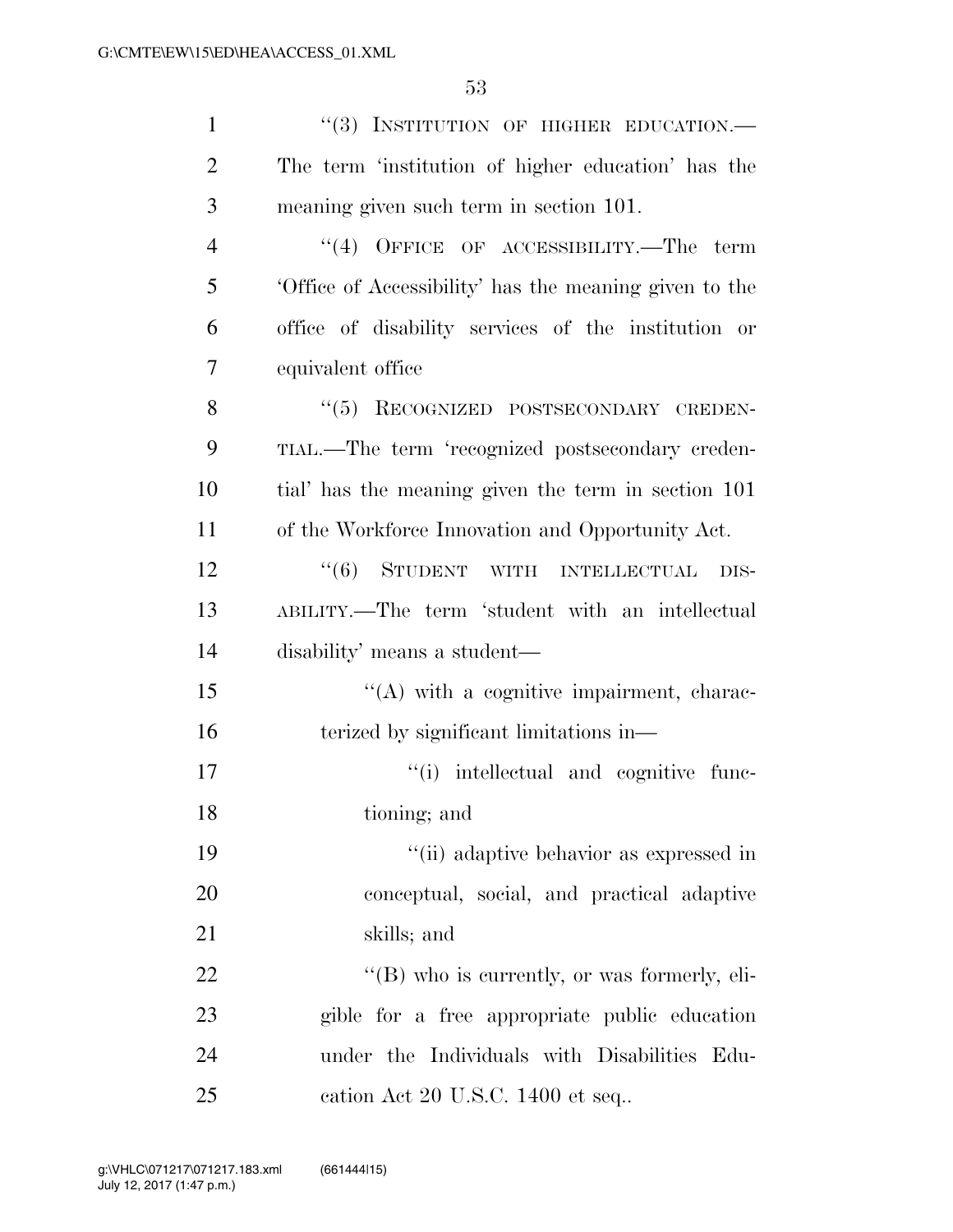| $\mathbf{1}$   | "(C) or, in the case of a student who has                     |
|----------------|---------------------------------------------------------------|
| $\overline{2}$ | not currently or formerly been found eligible for             |
| 3              | a free appropriate education under the Individ-               |
| $\overline{4}$ | uals with Disabilities Education Act, or a stu-               |
| 5              | dent who has not previously been found eligible               |
| 6              | student with an intellectual disability<br>$\mathbf{a}$<br>as |
| 7              | under IDEA, documentation establishing that                   |
| 8              | the student has an intellectual disability, such              |
| 9              | $as-$                                                         |
| 10             | $``(i)$ A documented comprehensive and                        |
| 11             | individualized psycho-educational evalua-                     |
| 12             | tion and diagnosis of an intellectual dis-                    |
| 13             | ability by a psychologist or other qualified                  |
| 14             | professional; or                                              |
| 15             | "(ii) A record of the disability from a                       |
| 16             | local or State educational agency, or gov-                    |
| 17             | ernment agency, such as the Social Secu-                      |
| 18             | rity Administration or a vocational reha-                     |
| 19             | bilitation agency, that identifies the intel-                 |
| 20             | lectual disability.                                           |
| 21             | "(7) UNIVERSAL DESIGN FOR LEARNING.—The                       |
| 22             | term 'universal design for learning' means a scientif-        |
| 23             | ically valid framework for guiding educational prac-          |
| 24             | tice that—                                                    |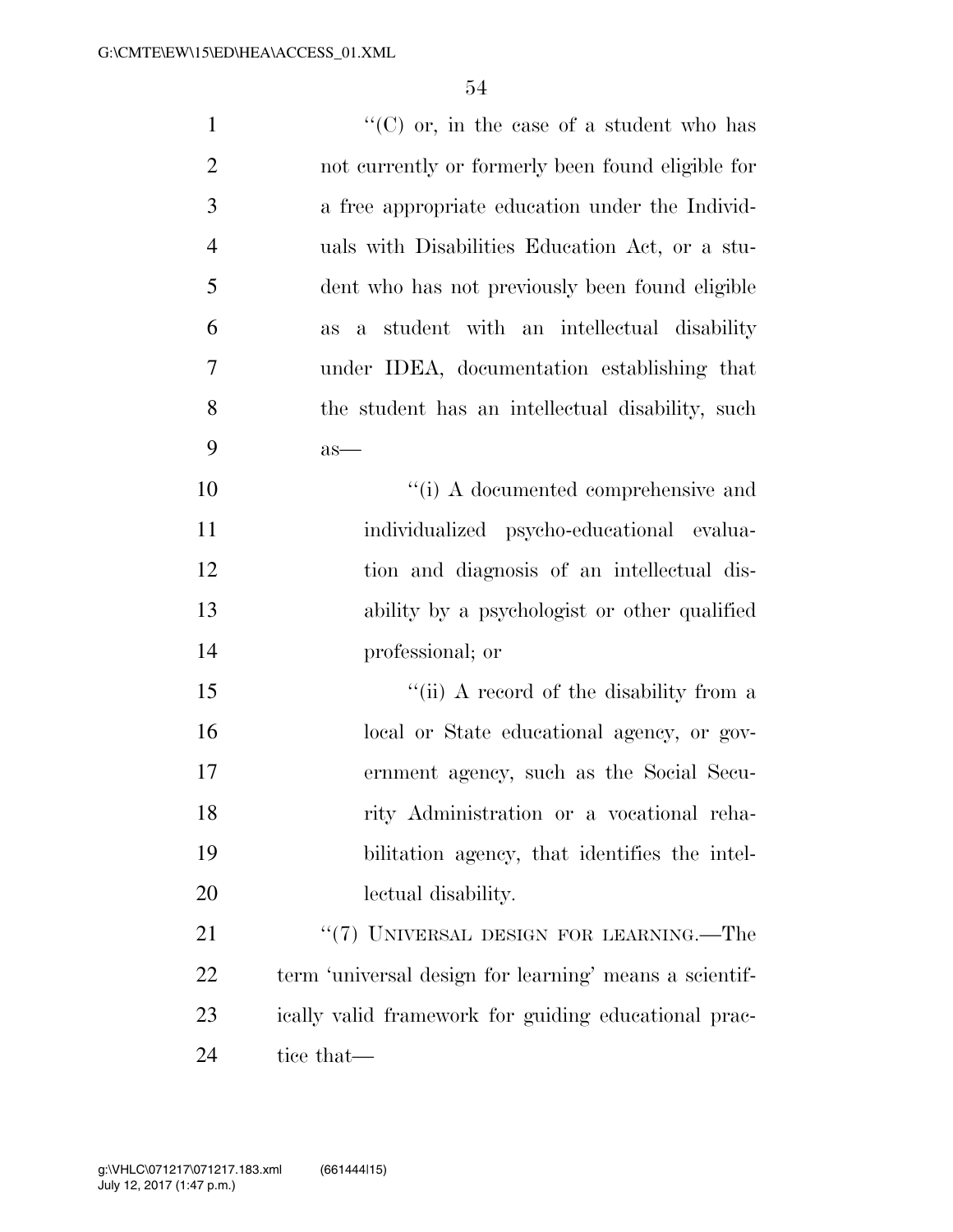$'$ (A) provides flexibility in the ways infor- mation is presented, in the ways students re- spond or demonstrate knowledge and skills, and in the ways students are engaged; and ''(B) reduces barriers in instruction, pro- vides appropriate accommodations, supports, and challenges and maintains high achievement expectations for all students, including students with disabilities and students who are limited English proficient.''. **TITLE II—MISCELLANEOUS PROVISIONS SEC. 201. SUBMISSION OF DATA WITH RESPECT TO STU- DENTS WITH DISABILITIES.**  Section 487(a) of the Higher Education Act of 1965 16 (20 U.S.C. 1094(a)), is amended by adding at the end the following: 18 ''(30) The institution will submit, for inclusion in the Integrated Postsecondary Education Data System of the Department or any other Federal postsecondary institution data collection effort, key data related to undergraduate and graduate stu-dents enrolled at the institution who are formally

tution's office of accessibility, including the total

registered as students with disabilities with the insti-